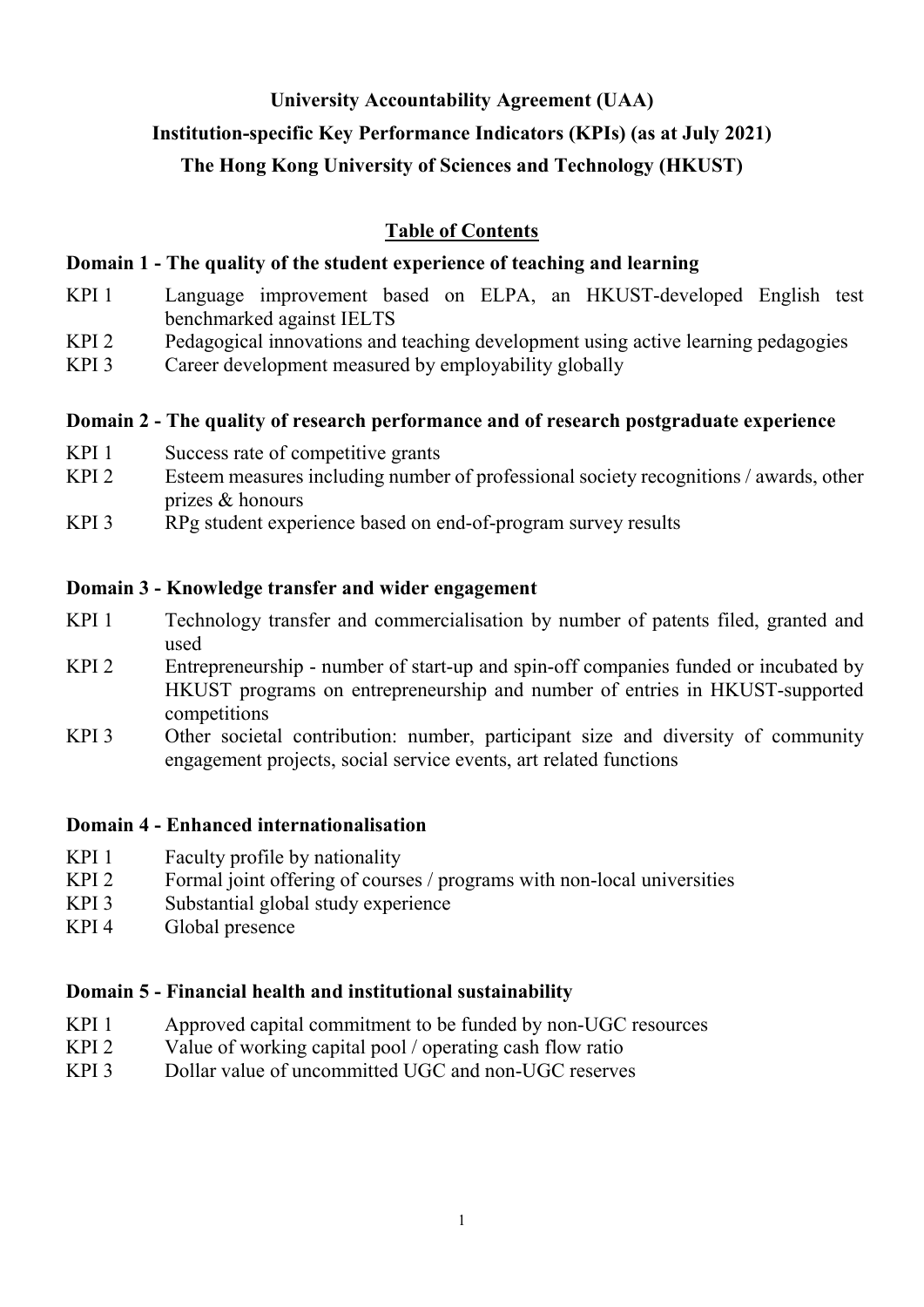#### **Domain 1: The quality of the student experience of teaching and learning**

### **KPI 1 Language improvement based on ELPA, an HKUST-developed English test benchmarked against IELTS**

**Definition:** To measure the language proficiency improvement of HKUST UG students by comparing the students' DSE English results before admission against their ELPA written and speaking test results in May at the end of the first year of study. Both tests have been benchmarked against IELTS band scores to allow direct comparison.

## Benchmarking of DSE & ELPA with IELTS



| <b>Academic Year</b>                                | 2017/18           |               | 2018/19           |               | 2019/20           |               |
|-----------------------------------------------------|-------------------|---------------|-------------------|---------------|-------------------|---------------|
| <b>Improvement</b> in<br><b>IELTS</b> band<br>score | No. of<br>student | $\frac{6}{9}$ | No. of<br>student | $\frac{0}{0}$ | No. of<br>student | $\frac{0}{0}$ |
| $-0.5$                                              | 12                | $0.7\%$       | 17                | $1.1\%$       | 26                | 1.6%          |
| $\bf{0}$                                            | 380               | 23.1%         | 338               | 21.4%         | 439               | 26.4%         |
| 0.5                                                 | 1069              | 64.9%         | 1025              | 64.9%         | 875               | 52.6%         |
|                                                     | 128               | 7.8%          | 128               | 8.1%          | 229               | 13.8%         |
| $+1.5$ or above                                     | 58                | 3.5%          | 71                | 4.5%          | 95                | $5.7\%$       |
| <b>Total</b>                                        | 1647              | 100.0%        | 1579              | 100.0%        | 1664              | 100.0%        |
| % of students<br>improved                           | 1255              | 76.2%         | 1224              | 77.5%         | 1199              | 72.1%         |
| % of students<br>improved 1 band<br>or above        | 186               | 11.3%         | 199               | 12.6%         | 324               | 19.5%         |

**Finding:** Percentage of students improving their English proficiency after completing Year 1 maintained at over 70% in the past three years. The percentage of students improved by one or more IELTS band score equivalent has increased from 11.3% in 2017/18 to 19.5% in 2019/20.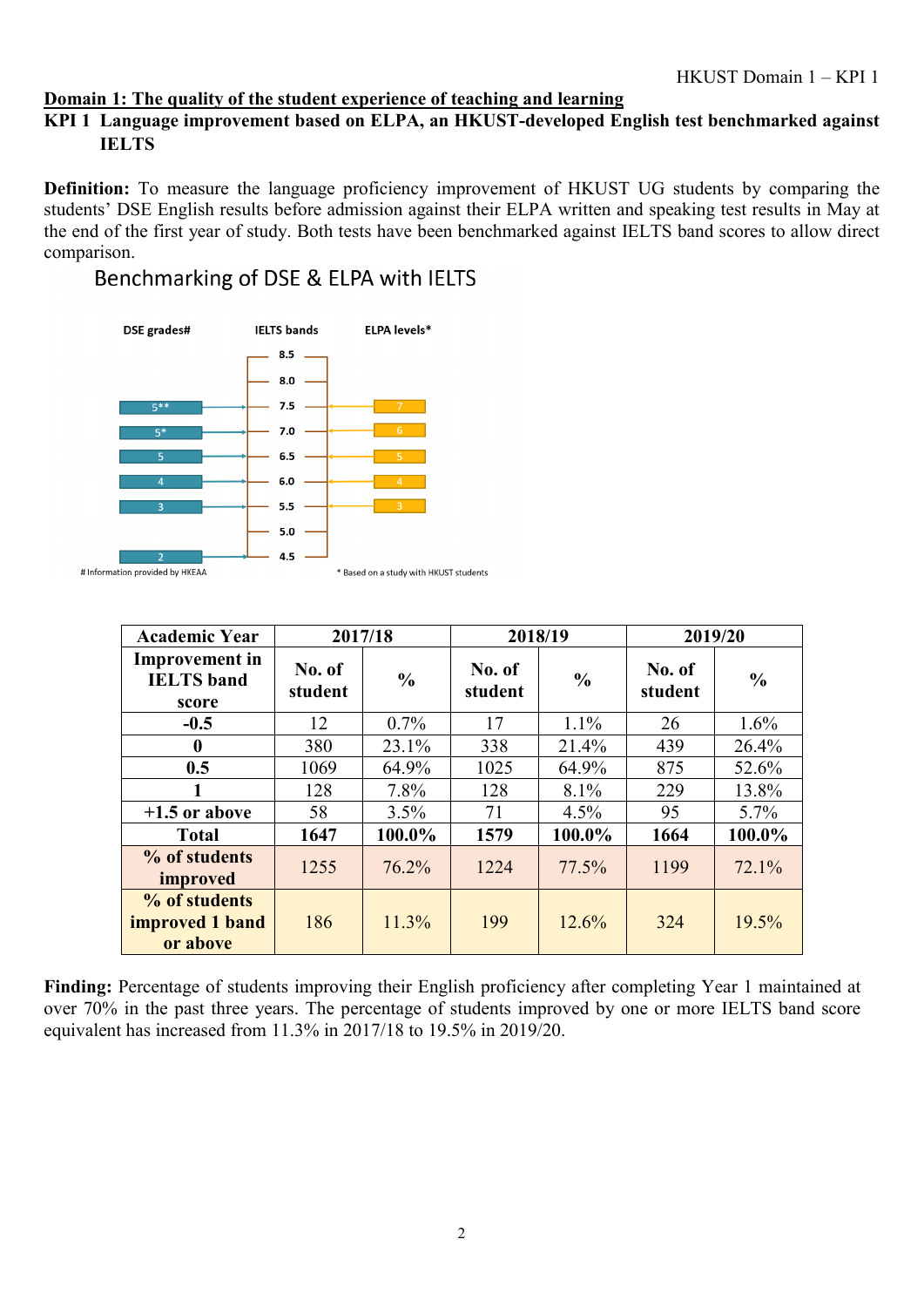#### **Domain 1: The quality of the student experience of teaching and learning KPI 2 Pedagogical innovations and teaching development using active learning pedagogies**

**Definition:** Out of all credit-bearing courses offered, the percentage of courses having more than 50% structured face-to-face active learning components, including in-class small group discussions, small group problem solving sessions, presentations with peer-evaluations, hands-on prototype building and design, and other learning activities where students are engaged in very active learning modes while instructor(s) and TA(s) play the facilitator role.

| Credit-bearing courses having more than 50% structured active learning components |                      |                      |                      |  |  |  |  |  |
|-----------------------------------------------------------------------------------|----------------------|----------------------|----------------------|--|--|--|--|--|
|                                                                                   | 2017/18              | 2018/19              | 2019/20              |  |  |  |  |  |
|                                                                                   | <b>Academic Year</b> | <b>Academic Year</b> | <b>Academic Year</b> |  |  |  |  |  |
| (a) No. of courses offered                                                        | 356                  | 534                  | 505                  |  |  |  |  |  |
| (b) Total no. of courses                                                          | 1,365                | 1,366                | 1,312                |  |  |  |  |  |
| (c) Percentage of these courses                                                   | 26%                  | 39%                  | 39%                  |  |  |  |  |  |
| $= (a) \div (b)$                                                                  |                      |                      |                      |  |  |  |  |  |
| (d) Total no. of student-credit hours of                                          | 57,059               | 81,819               | 84,922               |  |  |  |  |  |
| these courses                                                                     |                      |                      |                      |  |  |  |  |  |
| (e) UG Student FTE                                                                | 9,552                | 9,803                | 9,933                |  |  |  |  |  |
| (f) Average no. of credit hours/student                                           |                      |                      |                      |  |  |  |  |  |
| from these courses                                                                | 5.97                 | 8.35                 | 8.55                 |  |  |  |  |  |
| $= (d) \div (e)$                                                                  |                      |                      |                      |  |  |  |  |  |

**Note:** Subsequent to the submission of last annual report, the numbers in 2018/19 were updated due to the collection of additional responses from schools/departments.

**Finding:** The percentage of courses offered which had more than 50% structured face-to-face active learning components increased significantly from 26% in 2017/18 to 39% in 2019/20.

In 2017/18, on average, each student took 5.97 credit hours from these courses per year. In 2019/20, the number of credit hours rose to 8.55.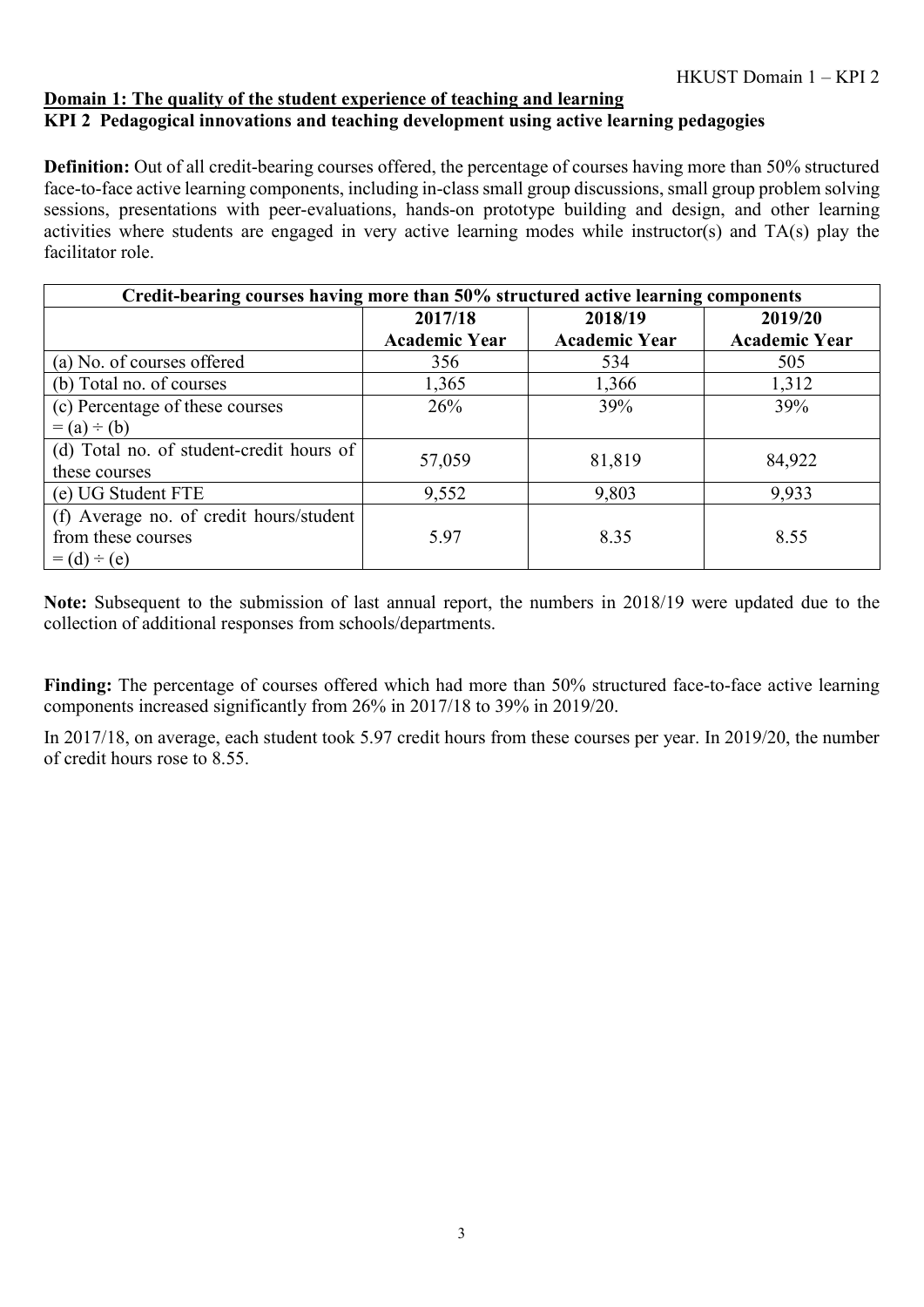### **Domain 1: The quality of the student experience of teaching and learning KPI 3 Career development measured by employability globally**

**Definition:** Global University Employability Ranking (designed by HR consultancy Emerging, conducted by research institute Trendence and published by *Times Higher Education*) Link: http://www.emerging.fr/

### Global University Employability Ranking

Methodology: The ranking was based on around 6000 recruiters from major companies in 22 countries. The respondents were asked what they were looking for in university systems and to evaluate and choose which institutions in their opinion produce the best performing graduates.

#### **Ranking positions in the past five years**

| <b>Institution</b>               | 2016 | 2017 | 2018 | 2019 | 2020  |
|----------------------------------|------|------|------|------|-------|
| <b>HKUST</b>                     | 13   | 12   | 16   | 10   | $26*$ |
| University of Tokyo              | 10   |      | 9    |      |       |
| National University of Singapore |      | 16   | 10   | 14   |       |
| Peking University                |      | 14   | 19   | 18   | 17    |
| <b>HKU</b>                       | 77   | 71   | 63   | 35   | 48    |
| Nanyang Technological University | 101  | 91   | 73   | 47   | 29    |
| <b>CUHK</b>                      | 85   | 82   | 88   | 87   | 86    |

\* A general downward trend is observed for some other Hong Kong universities, the ranking agency said it is probably due to the local context.

**Finding:** Our graduates are highly regarded by global employers. We are ranked 26th in Global Employability Rankings.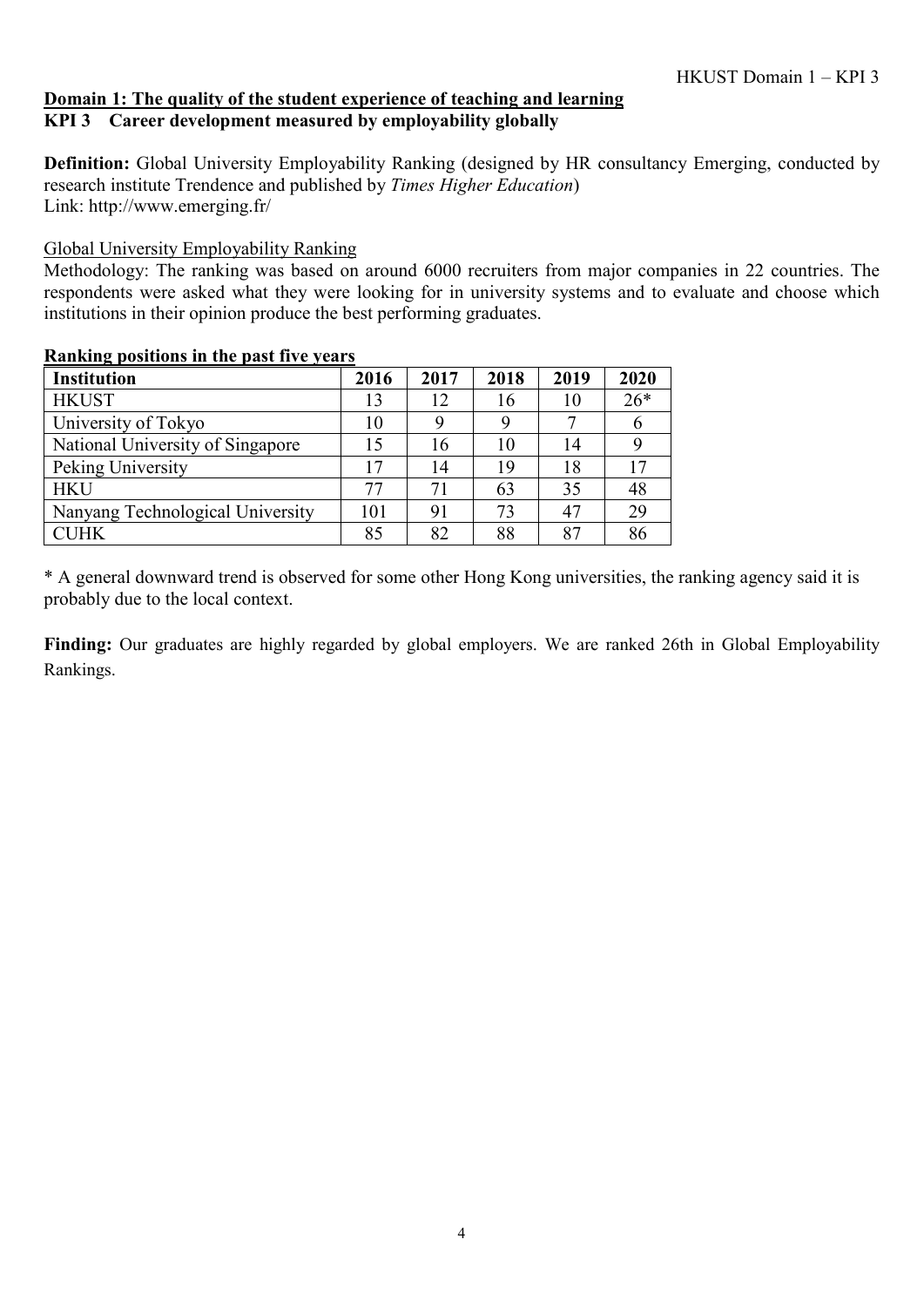#### **Domain 2: The quality of research performance and of research postgraduate experience KPI 1 Success rate of competitive grants**

| Success Rate $=$ | No. of Approved projects                                                      |
|------------------|-------------------------------------------------------------------------------|
|                  | No. of Applications with result (ie. No. of Applications $-$ Awaiting result) |

Period: Average Success Rate of Competitive Grants submitted from 2015/16 to 2017/18

| <b>Funding Source</b>                     | <b>Awaiting</b>                | No. of          | No. of         | <b>Success rate</b> |
|-------------------------------------------|--------------------------------|-----------------|----------------|---------------------|
|                                           | result                         | <b>Approved</b> | applications   |                     |
|                                           |                                | projects        |                |                     |
|                                           | <b>UGC/RGC</b>                 |                 |                |                     |
| <b>UGC</b> Central allocation             | $\pmb{0}$                      | $\overline{4}$  | 14             | 28.6%               |
| UGC Other specific funds/earmarked grants | $\overline{0}$                 | $\overline{2}$  | 8              | 25.0%               |
| RGC General Research Fund (GRF)           | $\boldsymbol{0}$               | 478             | 1036           | 46.1%               |
| <b>RGC Collaborative Research Fund</b>    | $\overline{0}$                 | 13              | 82             | 15.9%               |
| <b>RGC Theme-based Projects</b>           | $\overline{0}$                 | 4               | 22             | 18.2%               |
| RGC Early Career Scheme (ECS)             | $\overline{0}$                 | 49              | 79             | 62.0%               |
| RGC Prestigious Fellowship Scheme         | $\overline{0}$                 | $\overline{0}$  | $\overline{2}$ | $0.0\%$             |
| RGC Other funds                           | $\overline{0}$                 | 39              | 121            | 32.2%               |
| Overall                                   | $\bf{0}$                       | 589             | 1364           | 43.2%               |
|                                           | <b>Government + HK Private</b> |                 |                |                     |
| <b>HK</b> Government                      | 0                              | 130             | 371            | 35.0%               |
| Government related organisations          | $\overline{0}$                 | 0               | 7              | $0.0\%$             |
| HK charities/foundations                  | $\boldsymbol{0}$               | 34              | 63             | 54.0%               |
| HK others                                 | $\overline{0}$                 | 3               | 6              | 50.0%               |
| Overall                                   | $\bf{0}$                       | 167             | 447            | 37.4%               |
|                                           | Non-HK                         |                 |                |                     |
| Non-HK                                    | $\theta$                       | 253             | 751            | 33.7%               |
|                                           | Overall                        |                 |                |                     |
| All competitive grants                    | $\boldsymbol{0}$               | 1009            | 2562           | 39.4%               |

Some of the above figures have been updated since last UAA Annual Report as the result of the applications was changed from "awaiting" to "approved".

| $(2015-18)$ | <b>Benchmarking data</b> | <b>HKUST HKU CUHK PolyU</b> |     |     |     | <b>CityU</b> | <b>HKBU</b> | LU  | <b>EduHK</b> | Sector-wide<br>average |
|-------------|--------------------------|-----------------------------|-----|-----|-----|--------------|-------------|-----|--------------|------------------------|
| <b>GRF</b>  | Success Rate*            | 48%                         | 35% | 36% | 29% | 34%          | 25%         | 26% | 22%          | 34%                    |
| <b>ECS</b>  | Success Rate*            | 59%                         | 42% | 39% | 35% | 46%          | 38%         | 65% | 27%          | 40%                    |
|             | Overall Success Rate*    | 49%                         | 36% | 37% | 30% | 35%          | 26%         | 33% | 24%          | 35%                    |

\* The success rate is based on the applications and projects approved by program year, therefore the data could be different from the GRF and ECS success rate in the first table as the first table adopted the submission year.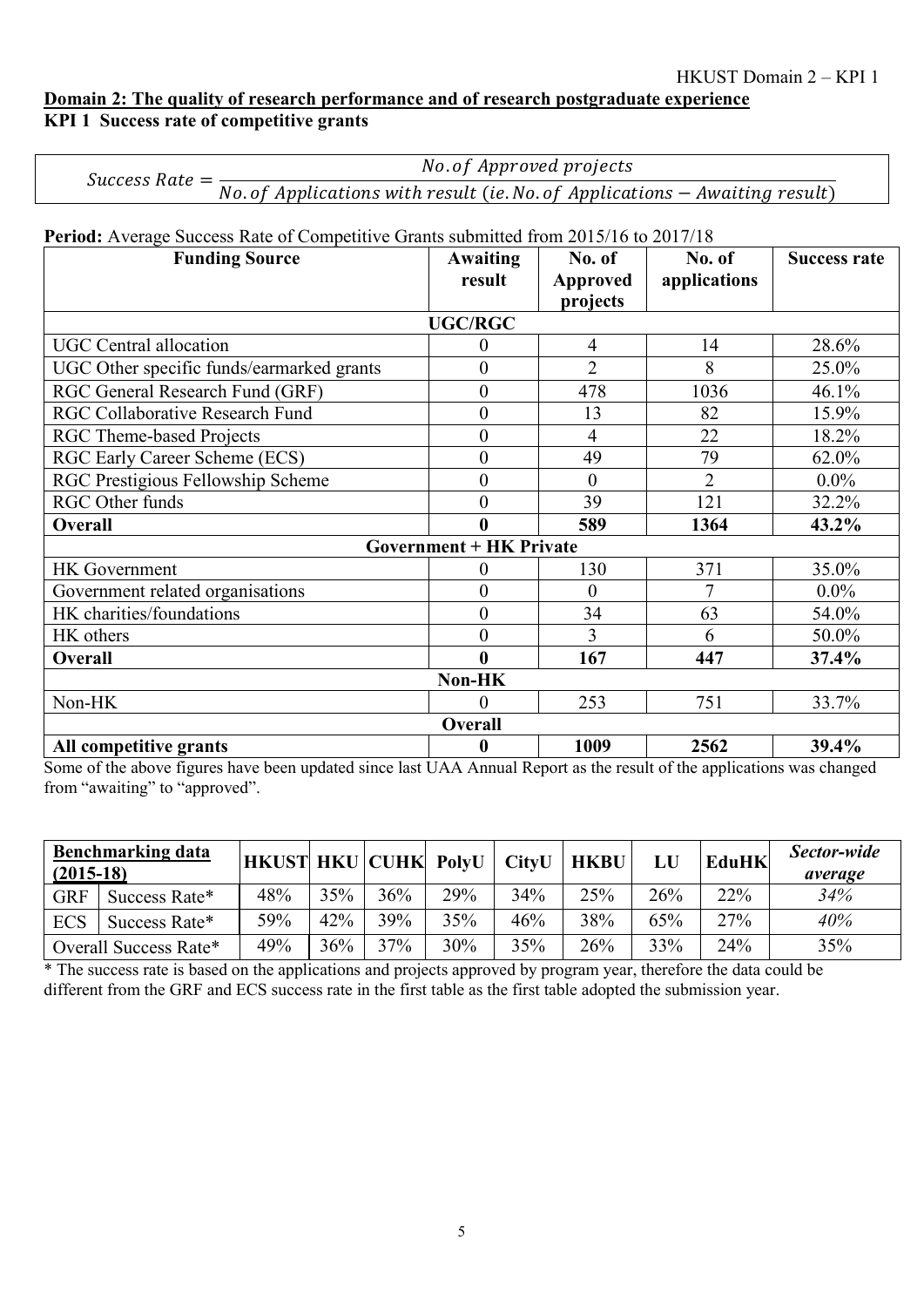HKUST Domain 2 – KPI 1

| <b>Funding Source</b>                     | <b>Awaiting</b>                | No. of          | No. of       | <b>Success rate</b> |  |  |  |  |  |  |
|-------------------------------------------|--------------------------------|-----------------|--------------|---------------------|--|--|--|--|--|--|
|                                           | result                         | <b>Approved</b> | applications |                     |  |  |  |  |  |  |
|                                           |                                | projects        |              |                     |  |  |  |  |  |  |
|                                           | <b>UGC/RGC</b>                 |                 |              |                     |  |  |  |  |  |  |
| <b>UGC</b> Central allocation             | 0                              | 7               | 31           | 22.6%               |  |  |  |  |  |  |
| UGC Other specific funds/earmarked grants | $\overline{0}$                 |                 | 4            | 25.0%               |  |  |  |  |  |  |
| RGC General Research Fund (GRF)           | $\overline{0}$                 | 479             | 1063         | 45.1%               |  |  |  |  |  |  |
| <b>RGC Collaborative Research Fund</b>    | $\overline{0}$                 | 15              | 85           | 17.6%               |  |  |  |  |  |  |
| <b>RGC Theme-based Projects</b>           | $\boldsymbol{0}$               | $\overline{4}$  | 20           | 20.0%               |  |  |  |  |  |  |
| RGC Early Career Scheme (ECS)             | $\boldsymbol{0}$               | 54              | 93           | 58.1%               |  |  |  |  |  |  |
| 26-RGC Prestigious Fellowship Scheme      | $\boldsymbol{0}$               | $\theta$        | 3            | $0.0\%$             |  |  |  |  |  |  |
| RGC Other funds                           | $\overline{0}$                 | 42              | 137          | 30.7%               |  |  |  |  |  |  |
| Overall                                   | $\bf{0}$                       | 602             | 1436         | 41.9%               |  |  |  |  |  |  |
|                                           | <b>Government + HK Private</b> |                 |              |                     |  |  |  |  |  |  |
| <b>HK</b> Government                      | 0                              | 139             | 417          | 33.3%               |  |  |  |  |  |  |
| Government related organisations          | $\boldsymbol{0}$               | $\overline{2}$  | 12           | 16.7%               |  |  |  |  |  |  |
| HK charities/foundations                  | $\boldsymbol{0}$               | 29              | 63           | 46.0%               |  |  |  |  |  |  |
| HK others                                 | $\overline{0}$                 | 5               | 9            | 55.6%               |  |  |  |  |  |  |
| Overall                                   | $\bf{0}$                       | 175             | 501          | 34.9%               |  |  |  |  |  |  |
| Non-HK                                    |                                |                 |              |                     |  |  |  |  |  |  |
| Non-HK                                    | 4                              | 232             | 778          | 30.0%               |  |  |  |  |  |  |
|                                           | Overall                        |                 |              |                     |  |  |  |  |  |  |
| All competitive grants                    | 4                              | 1009            | 2715         | 37.2%               |  |  |  |  |  |  |

**Period:** Average Success Rate of Competitive Grants submitted from 2016/17 to 2018/19

Some of the above figures have been updated since last UAA Annual Report as the result of the applications was changed from "awaiting" to "approved".

| $(2016-19)$ | <b>Benchmarking data</b> | <b>HKUST HKU CUHK PolyU</b> |     |     |     | <b>CityU</b> | <b>HKBU</b> | LU  | <b>EduHK</b> | Sector-wide<br>average |
|-------------|--------------------------|-----------------------------|-----|-----|-----|--------------|-------------|-----|--------------|------------------------|
| <b>GRF</b>  | Success Rate*            | 46%                         | 35% | 36% | 31% | 33%          | 25%         | 18% | 19%          | 34%                    |
| <b>ECS</b>  | Success Rate*            | 62%                         | 42% | 38% | 36% | 45%          | 32%         | 65% | 27%          | 40%                    |
|             | Overall Success Rate*    | 48%                         | 35% | 36% | 31% | 34%          | 26%         | 27% | 21%          | 34%                    |

\* The success rate is based on the applications and projects approved by program year, therefore the data could be different from the GRF and ECS success rate in the first table as the first table adopted the submission year.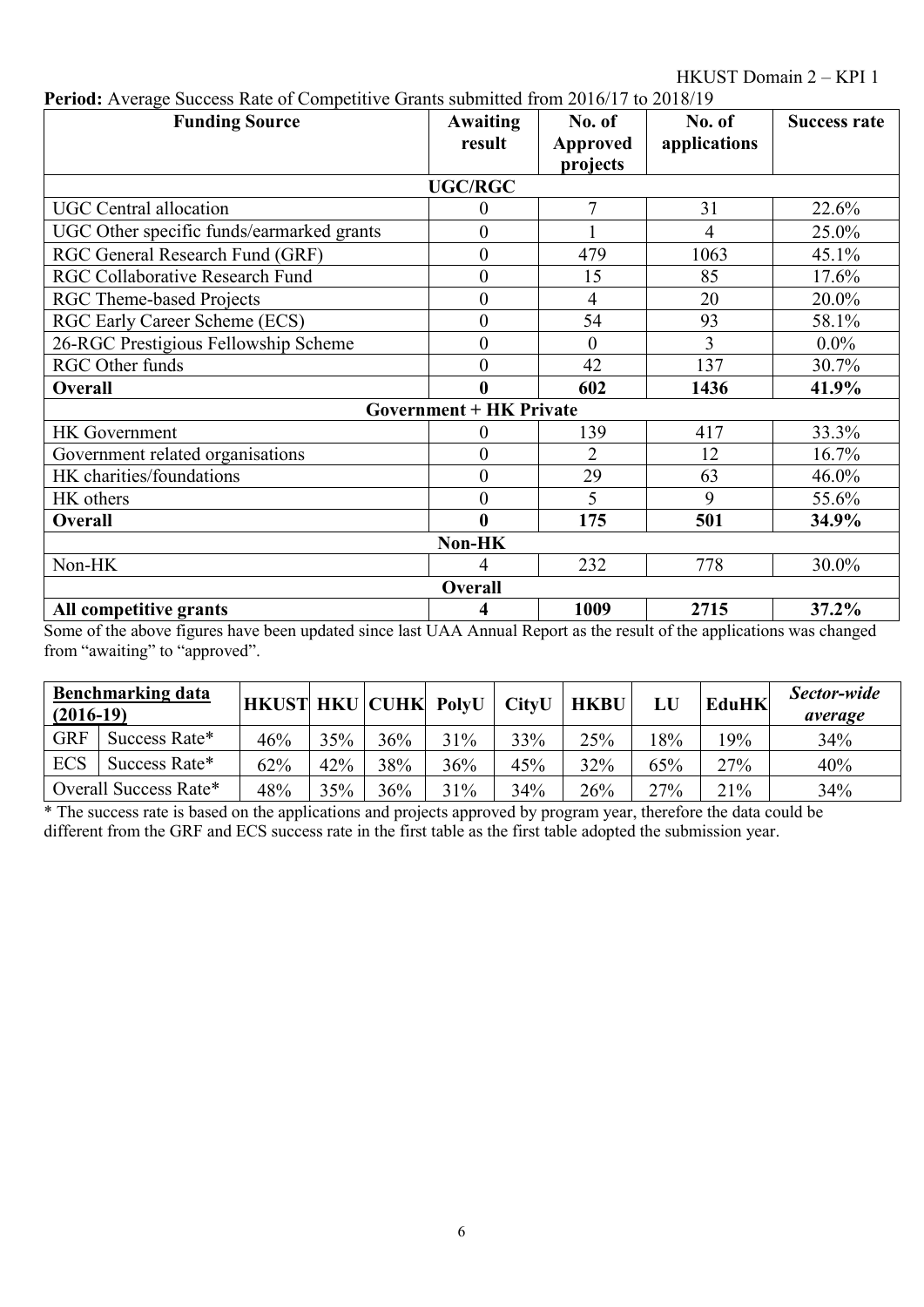HKUST Domain 2 – KPI 1

| I CHOU. AVERICE SUCCESS KILL OF COMPUTIVE CHAIRS SUBMITED HOM 2017/10 to 2017/20<br><b>Funding Source</b> | Awaiting<br>result             | No. of<br>Approved | No. of<br>applications | <b>Success rate</b> |  |  |  |  |  |  |
|-----------------------------------------------------------------------------------------------------------|--------------------------------|--------------------|------------------------|---------------------|--|--|--|--|--|--|
|                                                                                                           |                                | projects           |                        |                     |  |  |  |  |  |  |
| <b>UGC/RGC</b>                                                                                            |                                |                    |                        |                     |  |  |  |  |  |  |
| <b>UGC</b> Central allocation                                                                             | 6                              | $\overline{7}$     | 46                     | 17.5%               |  |  |  |  |  |  |
| UGC Other specific funds/earmarked grants                                                                 | $\overline{2}$                 | 13                 | 33                     | 41.9%               |  |  |  |  |  |  |
| RGC General Research Fund (GRF)                                                                           | $\overline{0}$                 | 488                | 1085                   | 45.0%               |  |  |  |  |  |  |
| RGC Collaborative Research Fund                                                                           | 30                             | 9                  | 92                     | 14.5%               |  |  |  |  |  |  |
| <b>RGC Theme-based Projects</b>                                                                           | $\boldsymbol{0}$               | $\overline{4}$     | 19                     | 21.1%               |  |  |  |  |  |  |
| RGC Early Career Scheme (ECS)                                                                             | $\boldsymbol{0}$               | 57                 | 107                    | 53.3%               |  |  |  |  |  |  |
| 26-RGC Prestigious Fellowship Scheme                                                                      | $\overline{0}$                 |                    | 3                      | 33.3%               |  |  |  |  |  |  |
| RGC Other funds                                                                                           | 25                             | 36                 | 156                    | 27.5%               |  |  |  |  |  |  |
| <b>Overall</b>                                                                                            | 63                             | 615                | 1541                   | 41.6%               |  |  |  |  |  |  |
|                                                                                                           | <b>Government + HK Private</b> |                    |                        |                     |  |  |  |  |  |  |
| <b>HK</b> Government                                                                                      | 103                            | 120                | 461                    | 33.5%               |  |  |  |  |  |  |
| Government related organisations                                                                          | $\overline{2}$                 | 4                  | 15                     | 30.8%               |  |  |  |  |  |  |
| HK charities/foundations                                                                                  |                                | 23                 | 68                     | 34.3%               |  |  |  |  |  |  |
| HK others                                                                                                 | $\theta$                       | 4                  | 5                      | 80.0%               |  |  |  |  |  |  |
| Overall                                                                                                   | 106                            | 151                | 549                    | 34.1%               |  |  |  |  |  |  |
|                                                                                                           | Non-HK                         |                    |                        |                     |  |  |  |  |  |  |
| Non-HK                                                                                                    | 105                            | 236                | 879                    | 30.5%               |  |  |  |  |  |  |
|                                                                                                           | <b>Overall</b>                 |                    |                        |                     |  |  |  |  |  |  |
| All competitive grants                                                                                    | 274                            | 1002               | 2969                   | 37.2%               |  |  |  |  |  |  |

| Period: Average Success Rate of Competitive Grants submitted from 2017/18 to 2019/20 |  |  |
|--------------------------------------------------------------------------------------|--|--|
|                                                                                      |  |  |

| $(2017-20)$ | <b>Benchmarking data</b> | <b>HKUST</b> | <b>HKU</b> |     | <b>CUHK PolyU</b> | <b>CityU</b> | <b>HKBU</b> | LU  | <b>EduHK</b> | Sector-wide<br>average |
|-------------|--------------------------|--------------|------------|-----|-------------------|--------------|-------------|-----|--------------|------------------------|
| <b>GRF</b>  | Success Rate*            | 45%          | 33%        | 35% | 33%               | 33%          | 26%         | 21% | 22%          | 34%                    |
| <b>ECS</b>  | Success Rate*            | 58%          | 42%        | 39% | 36%               | 42%          | 30%         | 60% | 33%          | 40%                    |
|             | Overall Success Rate*    | 46%          | 34%        | 35% | 33%               | 34%          | 27%         | 27% | 25%          | 34%                    |

\* The success rate is based on the applications and projects approved by program year, therefore the data could be different from the GRF and ECS success rate in the first table as the first table adopted the submission year.

Finding: The University is able to obtain an average success rate of 37% in the above competitive research funding schemes. We have maintained a success rate of over 40% in applying highly competitive GRF and ECS, the highest among Hong Kong institutions and well above the sector-wide average.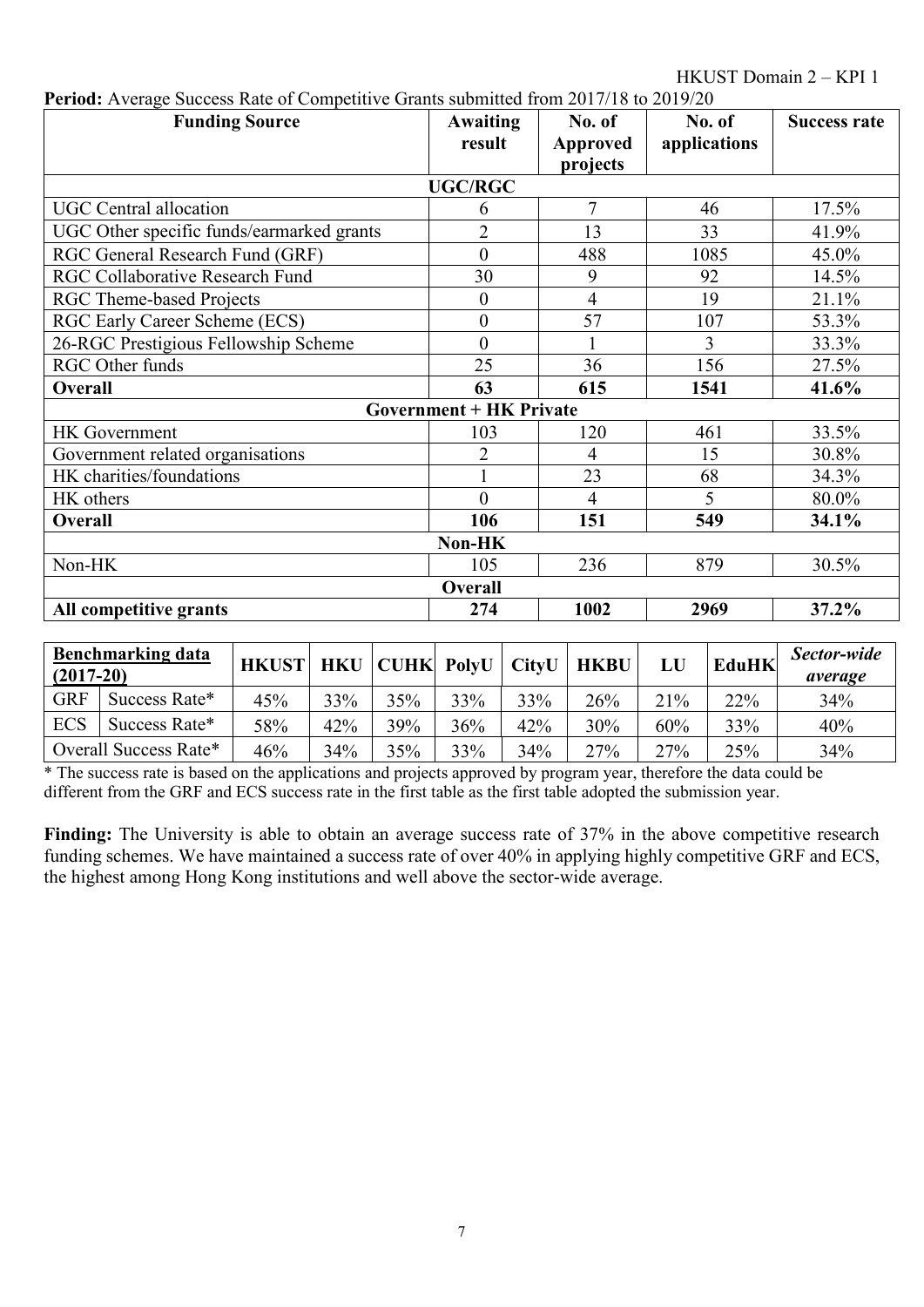### **Domain 2: The quality of research performance and of research postgraduate experience**

### **KPI 2 Esteem measures including number of professional society recognitions/ awards, other prizes & honours**

#### Period: 2017/18 Academic Year

*(Listed in alphabetical order according to the last name of professor under the Schools)*

#### **Joint Schools**

| <b>Name</b> | <b>Academic Unit</b>     | <b>Description</b>                                    |
|-------------|--------------------------|-------------------------------------------------------|
| Prof Ching  | Department of Electronic | Inducted to US National Inventors Hall of Fame        |
| Wan TANG    | & Computer Engineering   | Recipient of the 2018 Doctor of Science honoris causa |
|             |                          | from the University of Hong Kong                      |
|             | Department of            |                                                       |
|             | Chemistry                |                                                       |
|             |                          |                                                       |
|             | Department of Physics    |                                                       |

### **School of Science**

| No             | <b>Name</b>                      | <b>Academic Unit</b>                                | <b>Description</b>                                                                                                                                                                 |
|----------------|----------------------------------|-----------------------------------------------------|------------------------------------------------------------------------------------------------------------------------------------------------------------------------------------|
| 2              | Dr Kwan Kit<br><b>Jason CHAN</b> | Department of<br>Chemistry                          | Recipient of the 2018 University Grants Committee (UGC)<br>Teaching Award under the category of Early Career<br><b>Faculty Members</b>                                             |
| 3              | Prof Wan<br><b>CHAN</b>          | Department of<br>Chemistry                          | Awarded the 2017 Research Article of the Year in the<br>Journal of Agricultural and Food Chemistry                                                                                 |
|                |                                  | Division of Environment<br>& Sustainability         | Recipient of the 2018 Chemical Research in Toxicology<br>Young Investigator Award                                                                                                  |
| $\overline{4}$ | Prof Bingyi<br><b>JING</b>       | Department of<br>Mathematics                        | Elected as Fellow of the American Statistical Association<br>$(ASA)$ in 2018                                                                                                       |
| 5              | Prof Nancy<br>Yuk-Yu IP          | Division of Life Science                            | Recipient of a large-scale grant from the RGC Theme-<br>based Research Scheme 8th Round (2018/19)                                                                                  |
| 6              | Prof Tuan Anh<br><b>NGUYEN</b>   | Division of Life Science                            | Recipient of the Croucher Innovation Awards 2018                                                                                                                                   |
| 7              | Prof Wing Yip<br>LAM             | Department of<br>Chemistry                          | Named as a Highly Cited Researcher for 2017 by Clarivate<br>Analytics                                                                                                              |
| 8              | Prof Ding PAN                    | Department of Physics<br>Department of<br>Chemistry | Recipient of the Croucher Innovation Awards 2018                                                                                                                                   |
| 9              | Prof Ping<br><b>SHENG</b>        | Department of Physics                               | Recipient of the 2018 Rolf Landauer Medal by the<br>International Association for the Science of Electrical<br>Transport and Optical Properties of Inhomogeneous Media<br>(ETOPIM) |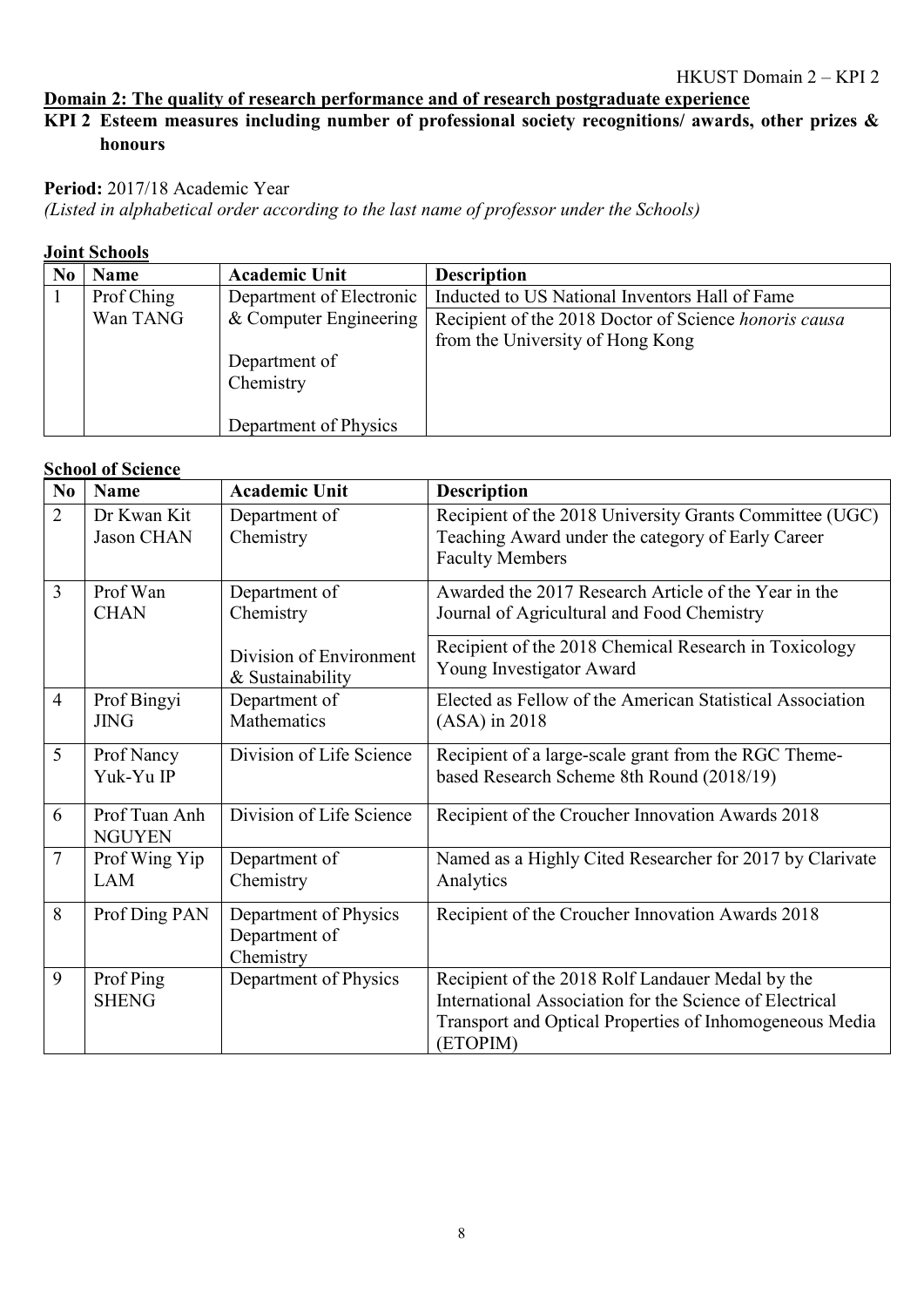# **School of Science (cont.)**

| N <sub>0</sub> | <b>Name</b>                     | <b>Academic Unit</b>                                      | <b>Description</b>                                                                        |
|----------------|---------------------------------|-----------------------------------------------------------|-------------------------------------------------------------------------------------------|
| 10             | Prof                            | Department of Chemistry                                   | Recipient of the First-class State Natural Science                                        |
|                | Benzhong                        |                                                           | Award 2017                                                                                |
|                | <b>TANG</b>                     | Department of Chemical &<br><b>Biological Engineering</b> | 2017 Prize for Scientific and Technological Progress<br>of the Ho Leung Ho Lee Foundation |
|                |                                 |                                                           | Named as a Highly Cited Researcher for 2017 by<br><b>Clarivate Analytics</b>              |
| <sup>11</sup>  | Prof<br>Mingjie<br><b>ZHANG</b> | Division of Life Science                                  | Recipient of the Croucher Senior Research<br>Fellowship Award for 2018/19                 |

# **School of Engineering**

| No                                                                                     | <b>Name</b>                           | <b>Academic Unit</b>                                      | <b>Description</b>                                                                                                                                    |
|----------------------------------------------------------------------------------------|---------------------------------------|-----------------------------------------------------------|-------------------------------------------------------------------------------------------------------------------------------------------------------|
| 12                                                                                     | Prof Man Sun<br><b>CHAN</b>           | Department of Electronic &<br><b>Computer Engineering</b> | Recipient of the 2017 IEEE Electron Devices Society<br><b>Education Award</b>                                                                         |
| 13                                                                                     | Prof Zhiyong<br><b>FAN</b>            | Department of Electronic &<br><b>Computer Engineering</b> | Elected as Fellow of the Royal Society of Chemistry<br>in 2018                                                                                        |
| 14                                                                                     | Prof Pan HUI                          | Department of Computer<br>Science & Engineering           | Eelected as Fellow of the Institute of Electrical and<br>Electronics Engineers in 2018                                                                |
| 15<br>Prof Joseph<br>Division of Public Policy<br>Hun-wei LEE<br>Department of Civil & |                                       |                                                           | Recipient of the First Prize of 2017 Hong Kong<br>Construction Industry Council (CIC) Innovation<br>Award in the Construction Sustainability Category |
|                                                                                        | <b>Environmental Engineering</b>      |                                                           | Elected as one of seven Invisible Silent Superheroes<br>by the Institution of Civil Engineers Hong Kong<br>Association                                |
| 16                                                                                     | Prof Charles<br>Wang Wai NG           | Department of Civil &<br><b>Environmental Engineering</b> | Elected as President of the International Society for<br>Soil Mechanics and Geotechnical Engineering<br>(ISSMGE) in 2017                              |
|                                                                                        |                                       |                                                           | Recipient of the 2017 Telford Premium Award                                                                                                           |
|                                                                                        |                                       |                                                           | Recipient of the 2017 Prix R M Quigley Award<br>(Honorable mention)                                                                                   |
| 17                                                                                     | Prof David<br>Paul<br><b>ROSSITER</b> | Department of Computer<br>Science & Engineering           | Recipient of the 2017 Michael G. Gale Medal for<br>Distinguished Teaching                                                                             |
| 18                                                                                     | Prof Qiang<br><b>YANG</b>             | Department of Computer<br>Science & Engineering           | Recipient of the 2017 SIGKDD Service Award                                                                                                            |
|                                                                                        |                                       | Department of Electronic &<br><b>Computer Engineering</b> | Elected as 2017 Fellow of Association for<br>Computing Machinery (ACM)                                                                                |
| 19                                                                                     | Prof Li Min                           | Department of Civil &                                     | Recipient of GEOSNet Award 2017                                                                                                                       |
|                                                                                        | <b>ZHANG</b>                          | <b>Environmental Engineering</b>                          | Recipient of the Second-class Higher Education<br><b>Outstanding Scientific Research Output Awards</b><br>(Science and Technology) 2017               |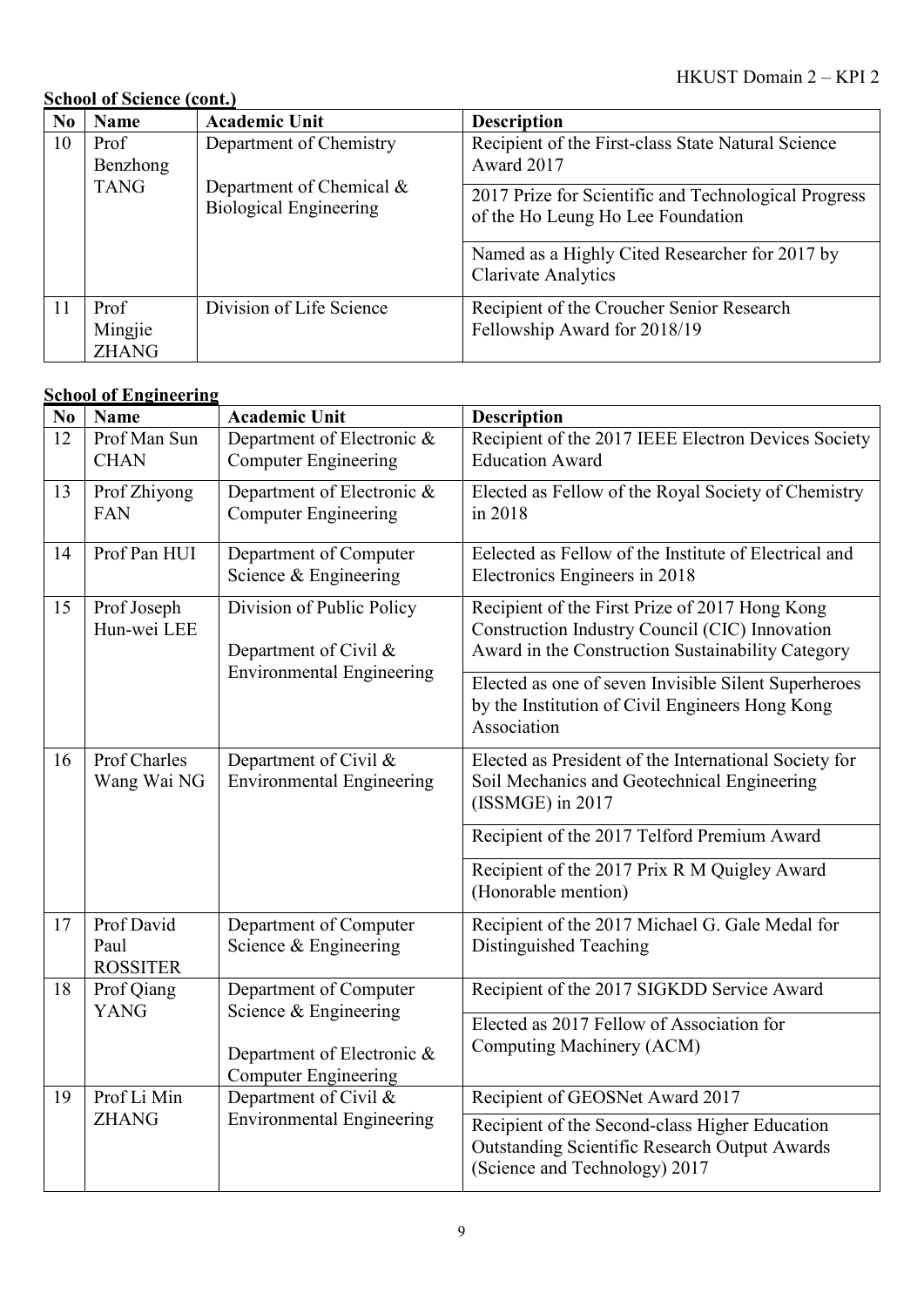| N <sub>0</sub> | Name          | <b>Academic Unit</b>       | <b>Description</b>                                                           |
|----------------|---------------|----------------------------|------------------------------------------------------------------------------|
| 20             | Prof Tianshou | Department of Mechanical & | Received a large-scale grant from the RGC Theme-                             |
|                | <b>ZHAO</b>   | Aerospace Engineering      | based Research Scheme 7th Round (2017/18)                                    |
|                |               |                            | Named as a Highly Cited Researcher for 2017 by<br><b>Clarivate Analytics</b> |

#### **School of Business & Management**

| N <sub>0</sub> | <b>Name</b>   | <b>Academic Unit</b>                | <b>Description</b>                                  |
|----------------|---------------|-------------------------------------|-----------------------------------------------------|
| 21             | Prof Yingying | Department of Information           | Elected as Fellow of the Society for Financial      |
|                | LI            | <b>Systems, Business Statistics</b> | Econometrics in 2017                                |
|                |               | & Operations Management             |                                                     |
|                |               | Department of Finance               |                                                     |
| 22             | Prof Kar Yan  | Department of Information           | Elected as President of Association of Asia-Pacific |
|                | <b>TAM</b>    | <b>Systems, Business Statistics</b> | <b>Business Schools</b>                             |
|                |               | & Operations Management             | Recipient of a large-scale grant from the RGC       |
|                |               |                                     | Theme-based Research Scheme 8th Round (2018/19)     |
|                |               |                                     |                                                     |

### **School of Humanities and Social Science**

| N <sub>0</sub> | <b>Name</b>         | <b>Academic Unit</b>       | <b>Description</b>                                                                      |
|----------------|---------------------|----------------------------|-----------------------------------------------------------------------------------------|
| 23             | Prof Xiaogang<br>WU | Division of Social Science | Elected as Inaugural President of the International<br>Chinese Sociological Association |
|                |                     | Division of Public Policy  |                                                                                         |

Note: The list of Highly Cited Researchers is announced in November each year, therefore the 2017 list is grouped under 2017/18.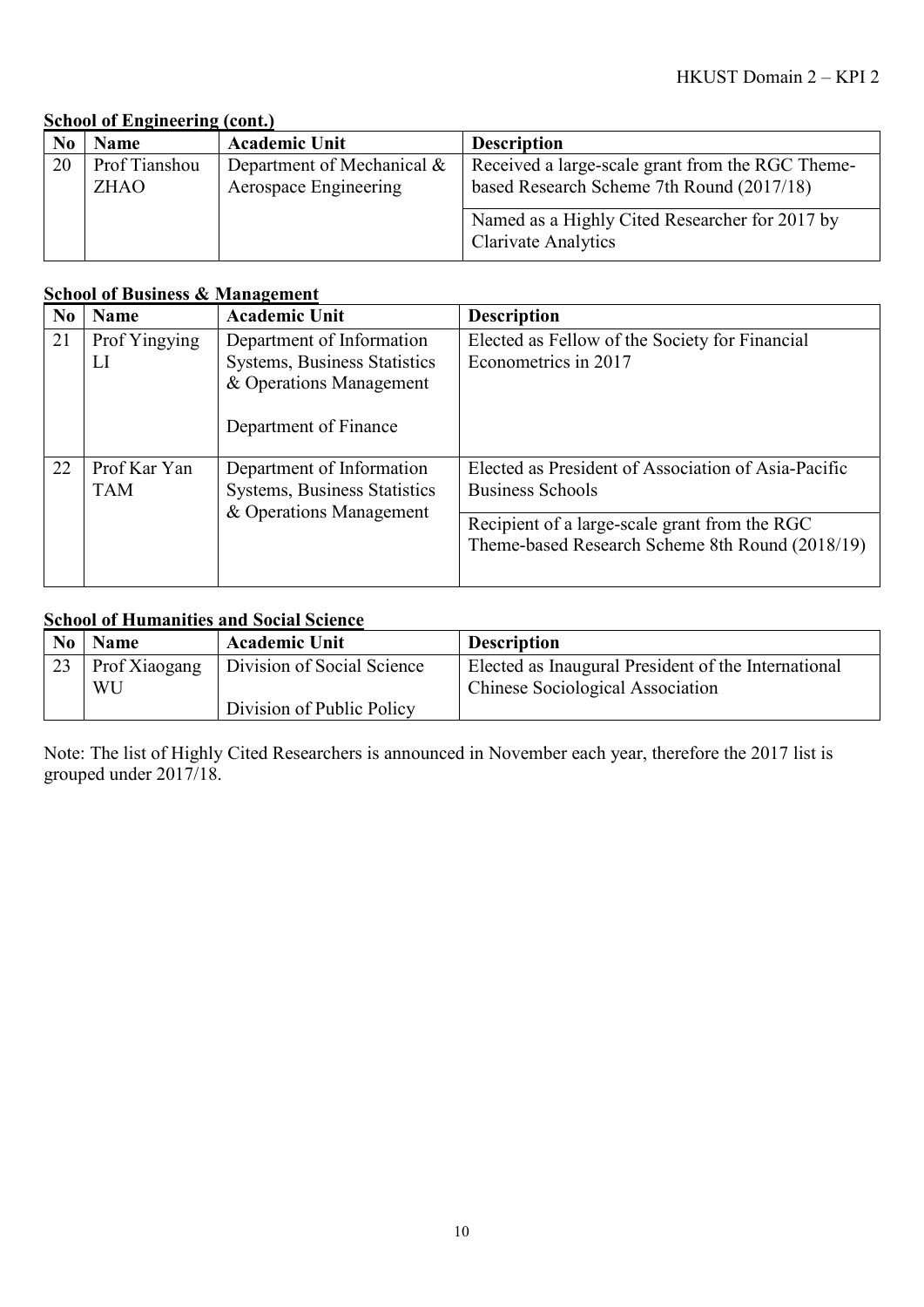# **Period:** 2018/19 Academic Year

*(Listed in alphabetical order according to the last name of professor under the Schools)* **Joint Schools**

| N <sub>0</sub> | <b>Name</b>     | <b>Academic Unit</b>     | <b>Description</b>                            |
|----------------|-----------------|--------------------------|-----------------------------------------------|
|                | Prof. Ching Wan | Department of Chemistry  | Recipient of the 2018 C&C Prize by NEC C&C    |
|                | <b>TANG</b>     |                          | Foundation                                    |
|                |                 | Department of Electronic |                                               |
|                |                 | and Computer             |                                               |
|                |                 | Engineering              | Recipient of the 2019 Kyoto Prize in Advanced |
|                |                 |                          | Technology by the Inamori Foundation          |
|                |                 | Department of Physics    |                                               |

### **School of Science**

| N <sub>0</sub> | <b>Name</b>                   | <b>Academic Unit</b>     | <b>Description</b>                                                  |
|----------------|-------------------------------|--------------------------|---------------------------------------------------------------------|
| $\overline{2}$ | Prof Jianfeng CAI             | Department of            | Named as a Highly Cited Researcher for 2018 by                      |
|                |                               | Mathematics              | <b>Clarivate Analytics</b>                                          |
| 3              | Prof. Huai-Liang              | Department of            | Recipient of 2018 Hong Kong Mathematics Society                     |
|                | <b>CHANG</b>                  | Mathematics              | Young Scholar Award                                                 |
| $\overline{4}$ | Prof. Xi DAI                  | Department of Physics    | Elected Fellow of the American Physical Society                     |
|                |                               |                          | (APS) in 2018                                                       |
|                |                               |                          | Awarded the 2019 APS James C. McGroddy Prize for                    |
|                |                               |                          | New Materials                                                       |
|                |                               |                          | Named as a Highly Cited Researcher for                              |
|                |                               |                          | 2018 by Clarivate Analytics                                         |
| 5              | Prof. Shengwang<br>DU         | Department of Physics    | Elected Fellow of the Optical Society in 2019                       |
|                |                               | Department of Chemical   |                                                                     |
|                |                               | and Biological           |                                                                     |
|                |                               | Engineering              |                                                                     |
| 6              | Prof. Nancy Yuk-              | Division of Life Science | Awarded the 2018 Outstanding Achievement Award                      |
|                | Yu IP                         |                          | by the Professional Validation Council of Hong Kong                 |
|                |                               |                          | <b>Industries</b>                                                   |
|                |                               |                          | Elected as a Fellow of the Chinese Academy of                       |
|                |                               |                          | Medical Sciences in 2019                                            |
| $\tau$         | Prof Wing Yip                 | Department of Chemistry  | Named as a Highly Cited Researcher for 2018 by                      |
|                | <b>LAM</b>                    |                          | <b>Clarivate Analytics</b>                                          |
| 8              | Prof. Shiqing LING            | Department of            | Elected Fellow of the Institute of Mathematics                      |
|                |                               | Mathematics              | Statistics in 2019                                                  |
| 9              | Prof. Benzhong<br><b>TANG</b> | Department of Chemistry  | Named the CCTV Innovation and Technology Person<br>of the Year 2018 |
|                |                               | Department of Chemical   | Received the 2018 CASNN Lifetime Award by the                       |
|                |                               | and Biological           | Chinese American Society of Nanomedicine and                        |
|                |                               | Engineering              | Nanobiotechnology                                                   |
|                |                               |                          | Named as a Highly Cited Researcher for                              |
|                |                               |                          | 2018 by Clarivate Analytics                                         |
| 10             | Prof. Jiguang                 | Division of Life Science | Recognized as contributor to one of China's Top 10                  |
|                | <b>WANG</b>                   |                          | Advances in Life Sciences in 2018 by the Chinese                    |
|                |                               | Department of Chemical   | Union of Life Science Societies                                     |
|                |                               | and Biological           |                                                                     |
|                |                               | Engineering              |                                                                     |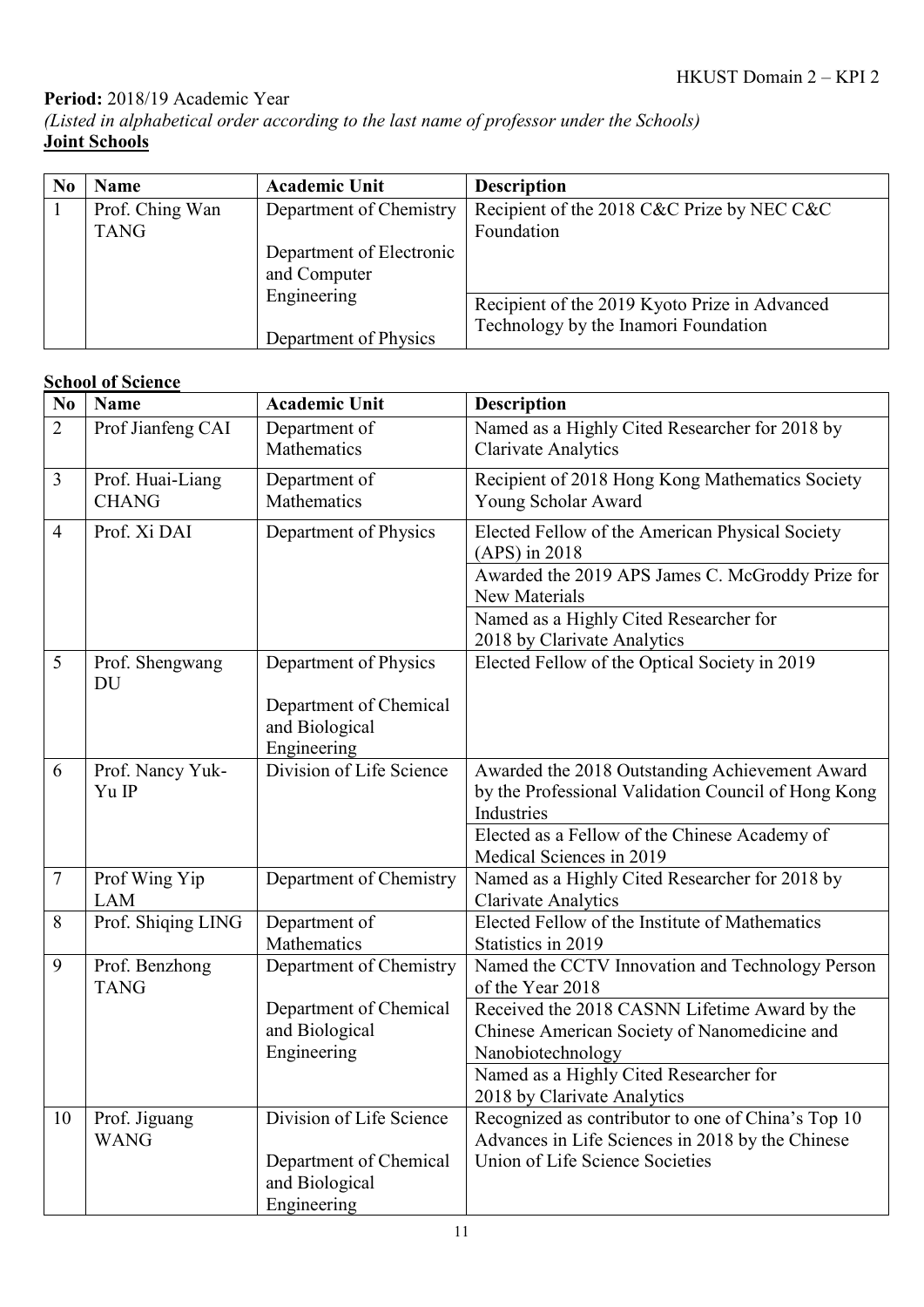# **School of Science (cont.)**

| N <sub>0</sub> | <b>Name</b>   | <b>Academic Unit</b>     | <b>Description</b>                                          |  |
|----------------|---------------|--------------------------|-------------------------------------------------------------|--|
| 11             | Prof. Shihe   | Department of            | Named as a Highly Cited Researcher for                      |  |
|                | <b>YANG</b>   | Chemistry                | 2018 by Clarivate Analytics                                 |  |
| 12             | Prof. Zilong  | Division of Life Science | Received the Croucher Senior Research Fellowship Award      |  |
|                | <b>WEN</b>    |                          | for $2019/20$                                               |  |
| 13             | Prof Henry He | Department of            | Named as a Highly Cited Researcher for 2018 by Clarivate    |  |
|                | <b>YAN</b>    | Chemistry                | Analytics                                                   |  |
| 14             | Prof. Mingjie | Division of Life Science | Recognized as contributor to one of the "Best of Cell"      |  |
|                | <b>ZHANG</b>  |                          | articles in 2018                                            |  |
|                |               |                          | Recipient of a highly competitive three-year grant from the |  |
|                |               |                          | Human Frontiers in Science Program based in France to       |  |
|                |               |                          | investigate the molecular mechanism                         |  |
| 15             | Prof. Angela  | Division of Life Science | Selected as one of the World Economic Forum's Young         |  |
|                | Ruohao WU     |                          | Scientists in 2018                                          |  |
|                |               | Department of Chemical   |                                                             |  |
|                |               | and Biological           |                                                             |  |
|                |               | Engineering              |                                                             |  |

### **School of Engineering**

| N <sub>0</sub> | <b>Name</b>                      | <b>Academic Unit</b>                                                                                                | <b>Description</b>                                                                                                                                                                                                                                                                                                                                                                                                                                                            |
|----------------|----------------------------------|---------------------------------------------------------------------------------------------------------------------|-------------------------------------------------------------------------------------------------------------------------------------------------------------------------------------------------------------------------------------------------------------------------------------------------------------------------------------------------------------------------------------------------------------------------------------------------------------------------------|
| 16             | Prof. Guanghao<br><b>CHEN</b>    | Department of Civil and<br>Environmental<br>Engineering                                                             | Received the Bronze Award of the 2018 International<br>Water Association (IWA) Project Innovation Awards in<br>the category of Breakthroughs in Research and<br>Development<br>Received the Gold Award of the 2018 Hong Kong Green<br><b>Innovations Awards</b><br>Received a large-scale grant from RGC Theme-based<br>Research Scheme 9th Round (2019/20) for the proposal of<br>"A Paradigm-shifting, Fully-integrated, Compact<br>Wastewater-to-resource Facility (WWRF)" |
| 17             | Prof. Qifeng<br><b>CHEN</b>      | Department of Computer<br>Science and Engineering<br>Department of Electronic<br>and Computer<br>Engineering        | Named one of "35 Innovators under 35 in China" in 2018<br>by MIT Technology Review<br>Received the 2018 Google Faculty Research Awards in<br>the category of machine perception                                                                                                                                                                                                                                                                                               |
| 18             | Prof. Shing-Chi<br><b>CHEUNG</b> | Department of Computer<br>Science and Engineering                                                                   | Received the ACM SIGSOFT Distinguished Artifact<br>Award in the 2019 IEEE International Conference on<br>Software Engineering                                                                                                                                                                                                                                                                                                                                                 |
| 19             | Prof. Francesco<br><b>CIUCCI</b> | Department of<br>Mechanical and<br>Aerospace Engineering<br>Department of Chemical<br>and Biological<br>Engineering | Received the 2018 Tianhe Star Award for Excellence<br>Application                                                                                                                                                                                                                                                                                                                                                                                                             |
| 20             | Prof Zhiyong<br><b>FAN</b>       | Department of Electronic<br>& Computer Engineering                                                                  | Named as a Highly Cited Researcher for 2018 by<br><b>Clarivate Analytics</b>                                                                                                                                                                                                                                                                                                                                                                                                  |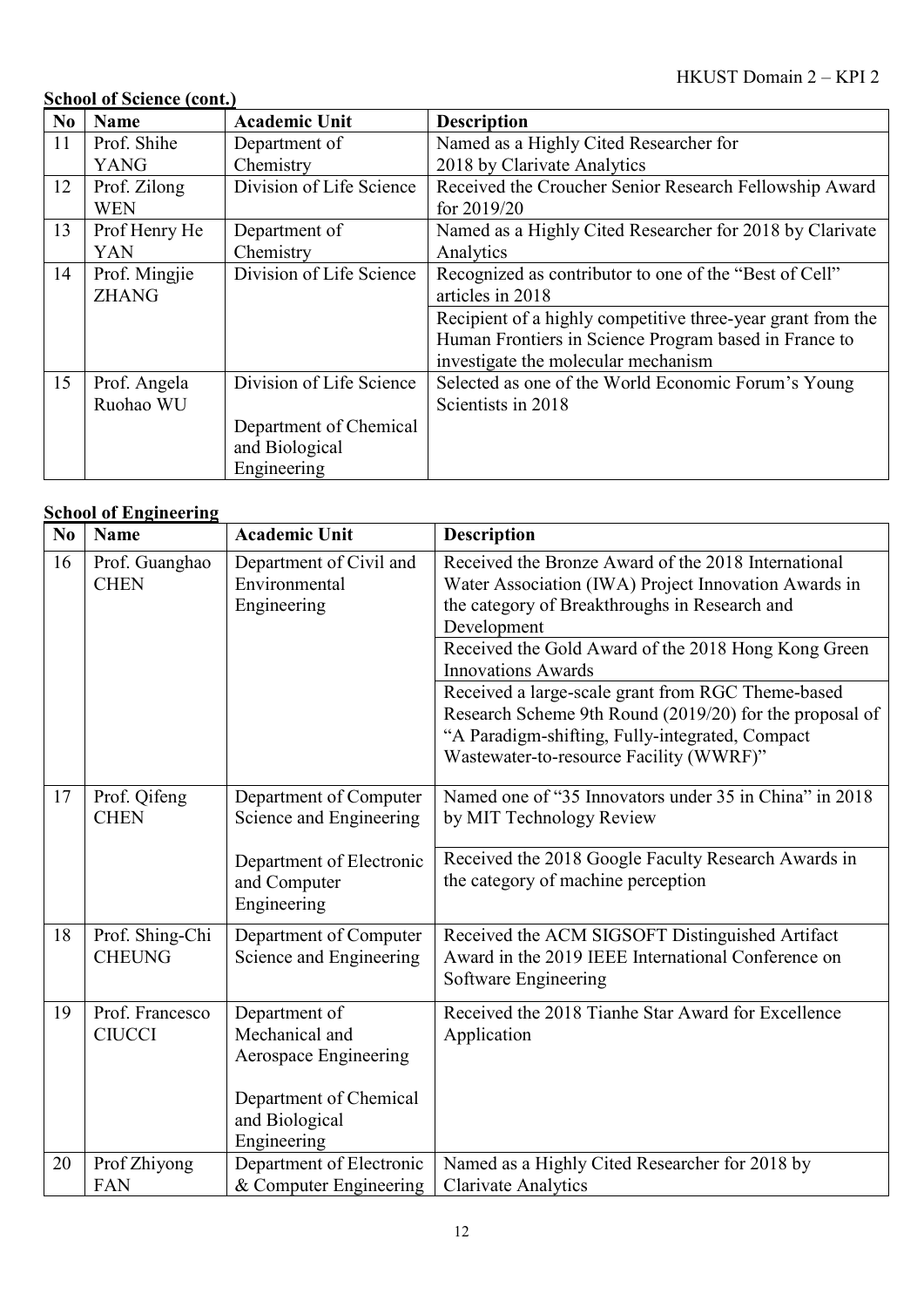| N <sub>0</sub>  | <b>Name</b>         | <b>Academic Unit</b>      | <b>Description</b>                                     |
|-----------------|---------------------|---------------------------|--------------------------------------------------------|
| $\overline{21}$ | Prof. Furong GAO    | Department of Chemical    | Received the second-class Higher Education             |
|                 |                     | and Biological            | <b>Outstanding Scientific Research Output Awards</b>   |
|                 |                     | Engineering               | (Science and Technology) in Natural Science category   |
|                 |                     |                           | 2018 by the Chinese Ministry of Education for a        |
|                 |                     |                           | research project led by Dalian University of           |
|                 |                     |                           | Technology                                             |
| 22              | Prof. Ravindra      | Division of Integrative   | Elected as Fellow of the International Ergonomics      |
|                 | Stephen             | <b>Systems and Design</b> | Association                                            |
|                 | <b>GOONETILLEKE</b> |                           |                                                        |
|                 |                     | Department of Industrial  |                                                        |
|                 |                     | Engineering and           |                                                        |
|                 |                     | <b>Decision Analytics</b> |                                                        |
| 23              | Prof Jang-Kyo       | Department of             | Named as a Highly Cited Researcher for 2018 by         |
|                 | <b>KIM</b>          | Mechanical & Aerospace    | <b>Clarivate Analytics</b>                             |
|                 |                     | Engineering               |                                                        |
| 24              | Prof. Sung Hun      | Department of Computer    | Awarded the Most Influential Paper from ICSM 2008      |
|                 | <b>KIM</b>          | Science and Engineering   | Award in the 2018 IEEE International Conference on     |
|                 |                     |                           | Software Maintenance and Evolution                     |
| 25              | Prof. Hoi Sing      | Department of Electronic  | Received the 2019 Jan Rajchman Prize by the Society    |
|                 | <b>KWOK</b>         | and Computer              | for Information Display                                |
|                 |                     | Engineering               |                                                        |
| 26              | Prof. Kei May       | Department of Electronic  | Elected Fellow of the Optical Society in 2019          |
|                 | LAU                 | and Computer              |                                                        |
|                 |                     | Engineering               |                                                        |
| 27              | Prof. Vincent Kin   | Department of Electronic  | Received the second-class Higher Education             |
|                 | Nang LAU            | and Computer              | <b>Outstanding Scientific Research Output Awards</b>   |
|                 |                     | Engineering               | (Science and Technology) in Natural Science category   |
|                 |                     |                           | 2018 by the Chinese Ministry of Education              |
| 28              | Prof. Joseph Hun-   | Department of Civil and   | Received the second-class Da Yu Hydro-science and      |
|                 | wei LEE             | Environmental             | <b>Engineering Award 2018</b>                          |
|                 |                     | Engineering               | Elected President of the International Association for |
|                 |                     |                           | Hydro-Environment Engineering and Research             |
|                 |                     | Division of Public Policy |                                                        |
| 29              | Prof. Ricky Shi-    | Department of             | Received the 2019 Outstanding Sustained Technical      |
|                 | Wei LEE             | Mechanical and            | Contribution Award by IEEE Electronics Packaging       |
|                 |                     | Aerospace Engineering     | Society                                                |
| 30              | Prof. Khaled BEN    | Department of Electronic  | Received the 2019 IEEE Communications Society &        |
|                 | <b>LETAIEF</b>      | and Computer              | <b>Information Theory Society Joint Paper Award</b>    |
|                 |                     | Engineering               |                                                        |
| 31              | Prof. Zexiang LI    | Department of Electronic  | Selected as "2018 Leader of the Year" in the category  |
|                 |                     | and Computer              | of Education/Professions/Technology & Innovation by    |
|                 |                     | Engineering               | Sing Tao Newspaper Group                               |

<u> 1980 - Johann Barbara, martxa amerikan personal (</u>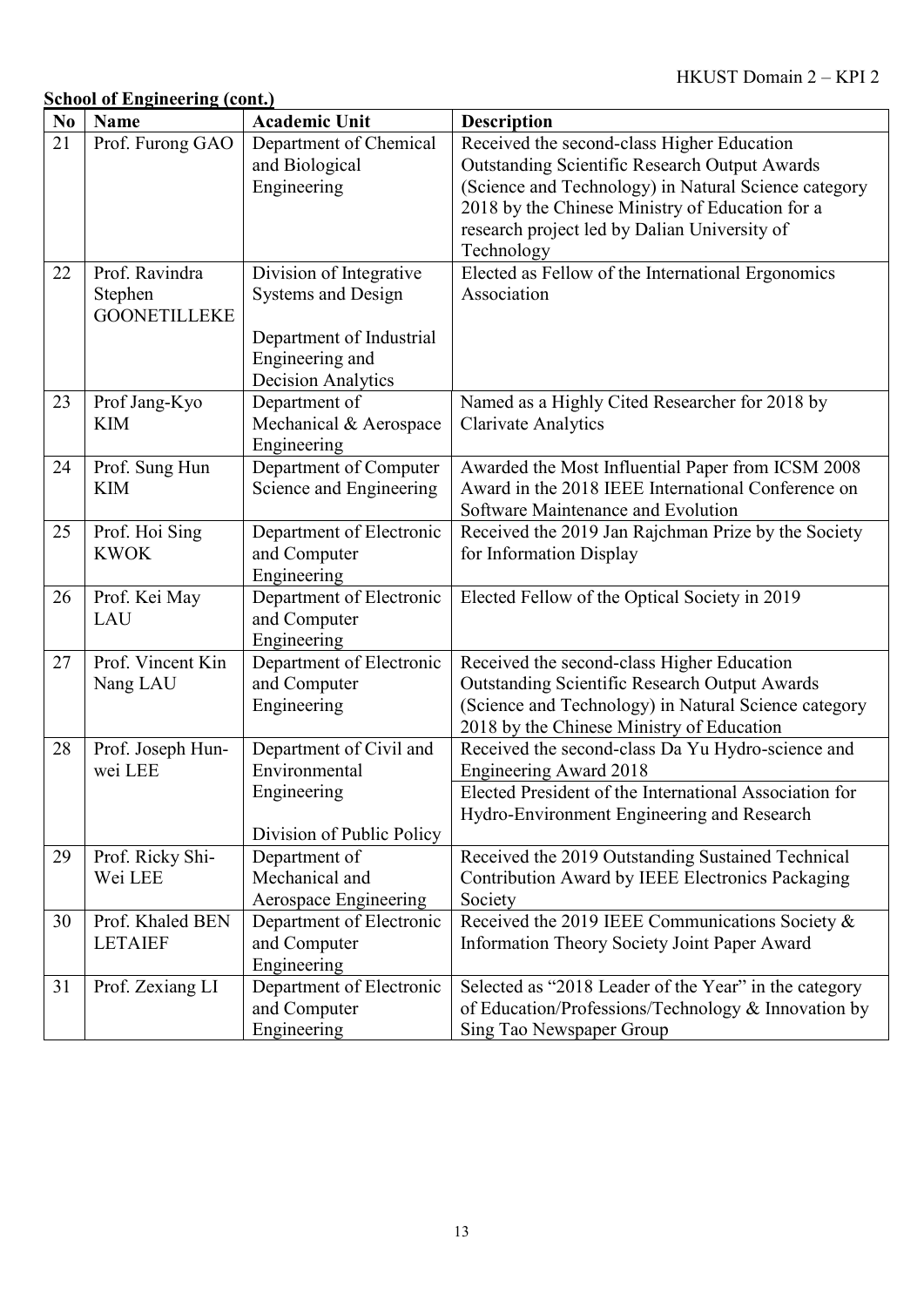|  | <b>School of Engineering (cont.)</b> |  |
|--|--------------------------------------|--|
|  |                                      |  |

| N <sub>0</sub> | <b>Name</b>                             | <b>Academic Unit</b>                                                                                         | <b>Description</b>                                                                                                                                                                                                                                              |
|----------------|-----------------------------------------|--------------------------------------------------------------------------------------------------------------|-----------------------------------------------------------------------------------------------------------------------------------------------------------------------------------------------------------------------------------------------------------------|
| 32             | Prof. Ming<br>LIU                       | Department of Electronic<br>and Computer<br>Engineering                                                      | Received the IROS Toshio Fukuda Young Professional<br>Award in the 2018 IEEE/RSJ International Conference on<br>Intelligent Robots and Systems (IROS)                                                                                                           |
| 33             | Prof. Matthew<br>Robert<br><b>MCKAY</b> | Department of Computer<br>Science and Engineering<br>Department of Electronic<br>and Computer<br>Engineering | Selected as one of the World Economic Forum's Young<br>Scientists in 2018                                                                                                                                                                                       |
|                |                                         | Department of Chemical<br>and Biological<br>Engineering                                                      |                                                                                                                                                                                                                                                                 |
| 34             | Prof. Lionel<br>Ming-Shuang<br>NI       | Department of Computer<br>Science and Engineering                                                            | Received the second-class Higher Education Outstanding<br>Scientific Research Output Awards (Science and<br>Technology) in Natural Science category 2018 presented<br>by the Chinese Ministry of Education for a research project<br>led by Shenzhen University |
| 35             | Prof. Charles<br>Wang Wai NG            | Department of Civil and<br>Environmental<br>Engineering                                                      | Received a large-scale grant from the Areas of Excellence<br>Scheme 8th round for the proposal of "Centre for Slope<br>Safety"                                                                                                                                  |
| 36             | Prof. Shenghui<br><b>SONG</b>           | Department of Electronic<br>and Computer<br>Engineering                                                      | Awarded the 2018 Michael G. Gale Medal for<br>Distinguished Teaching                                                                                                                                                                                            |
| 37             | Prof. Fei SUN                           | Department of Chemical<br>and Biological<br>Engineering                                                      | Received the Scholars Award 2019/2020 from the Asian<br>University Alliance                                                                                                                                                                                     |
| 38             | Prof. Chi<br>Keung TANG                 | Department of Computer<br>Science and Engineering                                                            | Elected Fellow of the Institute of Electrical and Electronics<br>Engineers (IEEE) in 2019                                                                                                                                                                       |
| 39             | Prof. Fugee<br><b>TSUNG</b>             | Department of Industrial<br>Engineering and<br><b>Decision Analytics</b>                                     | Elected Fellow of Chinese Institute of Industrial Engineers<br>in 2018                                                                                                                                                                                          |
| 40             | Prof. Gang<br><b>WANG</b>               | Department of Civil and<br>Environmental<br>Engineering                                                      | Received the 2018 Mao Yisheng Youth Award                                                                                                                                                                                                                       |
| 41             | Prof. Charles<br>Chuan<br><b>ZHANG</b>  | Department of Computer<br>Science and Engineering                                                            | Received the ACM SIGSOFT Distinguished Paper Award<br>in the 2019 International Conference of Software<br>Engineering                                                                                                                                           |
| 42             | Prof. Tianshou<br><b>ZHAO</b>           | Department of<br>Mechanical and<br>Aerospace Engineering                                                     | Received the 2018 Ho Leung Ho Lee Prize for Scientific<br>and Technological Advancement                                                                                                                                                                         |
|                |                                         |                                                                                                              | Appointed as Editor-in-chief of International Journal of<br>Heat and Mass Transfer                                                                                                                                                                              |
|                |                                         |                                                                                                              | Named as a Highly Cited Researcher for 2018 by Clarivate<br>Analytics                                                                                                                                                                                           |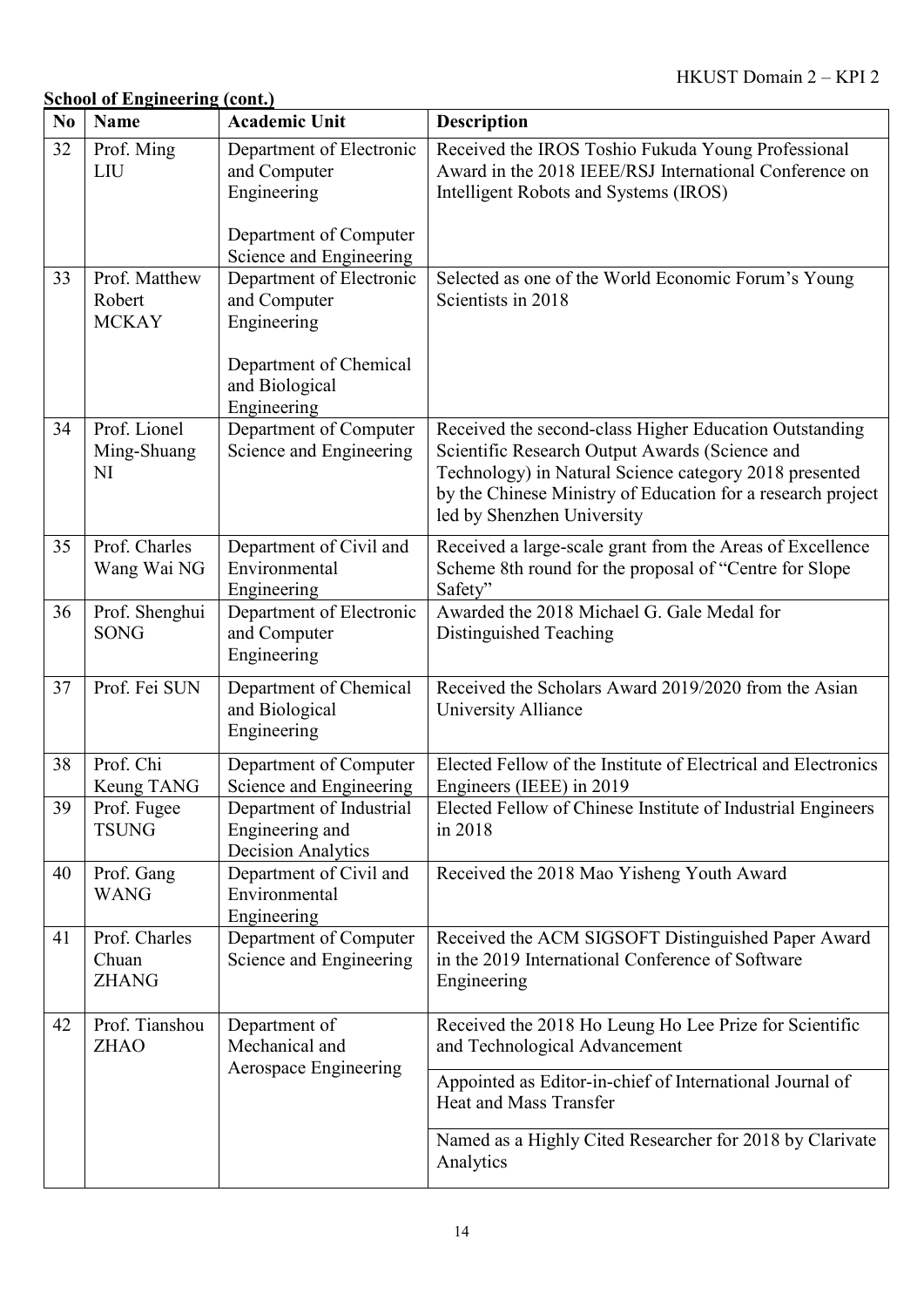### **School of Business & Management**

|    | <b>Name</b>                   | <b>Academic Unit</b>           | <b>Description</b>                                    |
|----|-------------------------------|--------------------------------|-------------------------------------------------------|
| 43 | Prof. Hong XU   Department of |                                | Appointed as an Associated Editor for the Information |
|    |                               | Information Systems,           | Systems Research (ISR) starting in January 2019       |
|    |                               | <b>Business Statistics and</b> |                                                       |
|    |                               | <b>Operations Management</b>   |                                                       |

### **School of Humanities and Social Science**

| N <sub>0</sub> | <b>Name</b>   | <b>Academic Unit</b>    | <b>Description</b>                                                |
|----------------|---------------|-------------------------|-------------------------------------------------------------------|
| 44             | Prof. Julian  | Division of Social      | Elected President of the Hong Kong Sociological                   |
|                | Mcallister    | Science                 | Association in 2018 for a period of two years                     |
|                | <b>GROVES</b> |                         |                                                                   |
| 45             | Prof. Guojun  | Division of Social      | Selected as one of the World Economic Forum's Young               |
|                | <b>HE</b>     | Science                 | Scientists in 2018                                                |
|                |               | Department of           |                                                                   |
|                |               | Economics               |                                                                   |
|                |               | Division of Environment |                                                                   |
|                |               | and Sustainability      |                                                                   |
| 46             | Prof. Ching   | Division of Social      | Received the following awards for her book The Specter of         |
|                | Kwan LEE      | Science                 | Global China: Politics, Labor and Foreign Investment in<br>Africa |
|                |               |                         | 2019 Alice Amsden Book Award, Society for the                     |
|                |               |                         | <b>Advancement of Socio-Economics</b>                             |
|                |               |                         | 2019 Joseph Levenson Book Prize, Association for Asian            |
|                |               |                         | <b>Studies</b>                                                    |
|                |               |                         | 2019 Outstanding Scholarly Book, Global Division,                 |
|                |               |                         | Society for the Study of Social Problems                          |
| 47             | Prof. Eric S  | Division of Humanities  | Received the Scholars Award 2019/2020 from the Asian              |
|                | <b>NELSON</b> |                         | University Alliance                                               |
|                |               |                         |                                                                   |

Note: The list of Highly Cited Researchers is announced in November each year, therefore the 2018 list is grouped under 2018/19.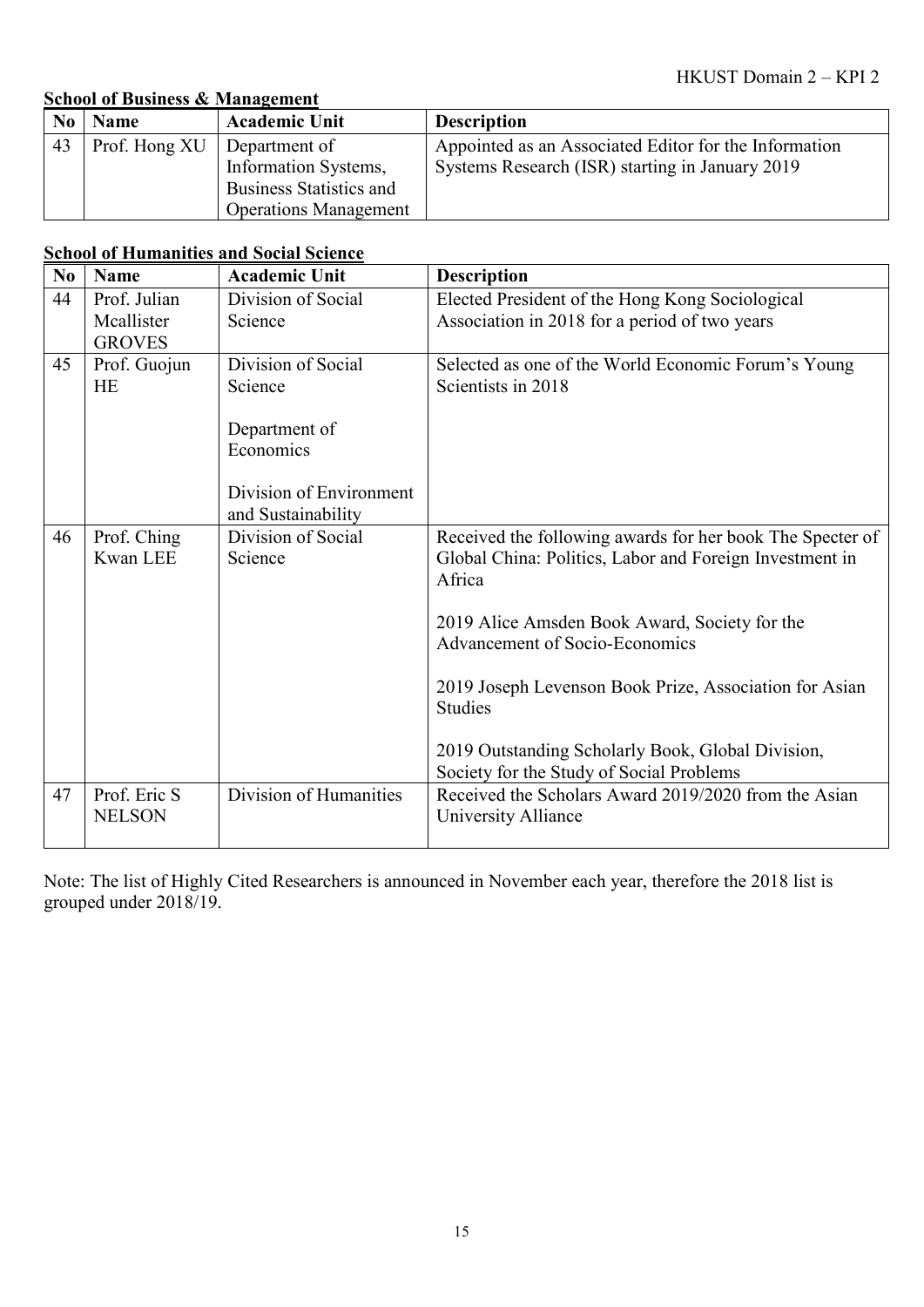# Period: 2019/20 Academic Year

*(Listed in alphabetical order according to the last name of professor under the Schools)*

## **Joint Schools**

| N <sub>0</sub> | <b>Name</b>             | <b>Academic Unit</b>                                                | <b>Description</b>                                                                       |
|----------------|-------------------------|---------------------------------------------------------------------|------------------------------------------------------------------------------------------|
|                | Prof. Ching<br>Wan TANG | Department of Chemistry<br>Department of Electronic<br>and Computer | Recipient of Progress Award for 2019 presented by the<br>Photographic Society of America |
|                |                         | Engineering<br>Department of Physics                                |                                                                                          |

### **School of Science**

| N <sub>0</sub> | <b>Name</b>    | <b>Academic Unit</b>          | <b>Description</b>                                       |
|----------------|----------------|-------------------------------|----------------------------------------------------------|
| $\overline{2}$ | Prof. Che Ting | Department of Physics         | Named as a Highly Cited Researcher for 2019 by Clarivate |
|                | <b>CHAN</b>    |                               | Analytics                                                |
| $\mathfrak{Z}$ | Prof. Xi DAI   | Department of Physics         | Named as a Highly Cited Researcher for                   |
|                |                |                               | 2019 by Clarivate Analytics                              |
| $\overline{4}$ | Prof.          | Department of Physics         | Elected Fellow of American Physical Society in 2019      |
|                | Shengwang      |                               |                                                          |
|                | DU             | Department of Chemical        | Elected Member of the Hong Kong Young Academy of         |
|                |                | and Biological<br>Engineering | Sciences                                                 |
| 5              | Prof. Ryan Tsz | Department of Chemistry       | Named as a Highly Cited Researcher for                   |
|                | Kin KWOK       |                               | 2019 by Clarivate Analytics                              |
| 6              | Prof. Nancy    | Division of Life Science      | Recipient of 2019 AmCham Women of Influence Awards       |
|                | Yuk-Yu IP      |                               | presented by the American Chamber of Commerce in         |
|                |                |                               | Hong Kong (AmCham)                                       |
|                |                |                               | Selected for admission to the Health@InnoHK Research     |
|                |                |                               | Clusters to establish the Hong Kong Centre for           |
|                |                |                               | Neurodegenerative Diseases #                             |
| 7              | Mr. Kui        | Department of Chemistry       | Named as a Highly Cited Researcher for                   |
|                | <b>JIANG</b>   |                               | 2019 by Clarivate Analytics                              |
| 8              | Prof. Wing Yip | Department of Chemistry       | Named as a Highly Cited Researcher for                   |
|                | <b>LAM</b>     |                               | 2019 by Clarivate Analytics                              |
| 9              | Prof. Kam      | Department of Physics         | Selected as RGC Research Fellow 2020-21 by Research      |
|                | Tuen LAW       |                               | Grants Council #                                         |
| 10             | Prof. Hongbin  | Department of Ocean           | Elected Fellow of Association for the Sciences of        |
|                | LIU            | Science                       | Limnology and Oceanography in 2019                       |
|                |                | Division of Life Science      |                                                          |
| 11             | Prof. Kai LIU  | Division of Life Science      | Elected Member of the Hong Kong Young Academy of         |
|                |                |                               | Sciences                                                 |
| 12             | Prof. Ding     | Department of Physics         | Recipient of the 2019 Emerging Leader Award presented    |
|                | PAN            |                               | by the Deep Carbon Observatory                           |
|                |                | Department of Chemistry       |                                                          |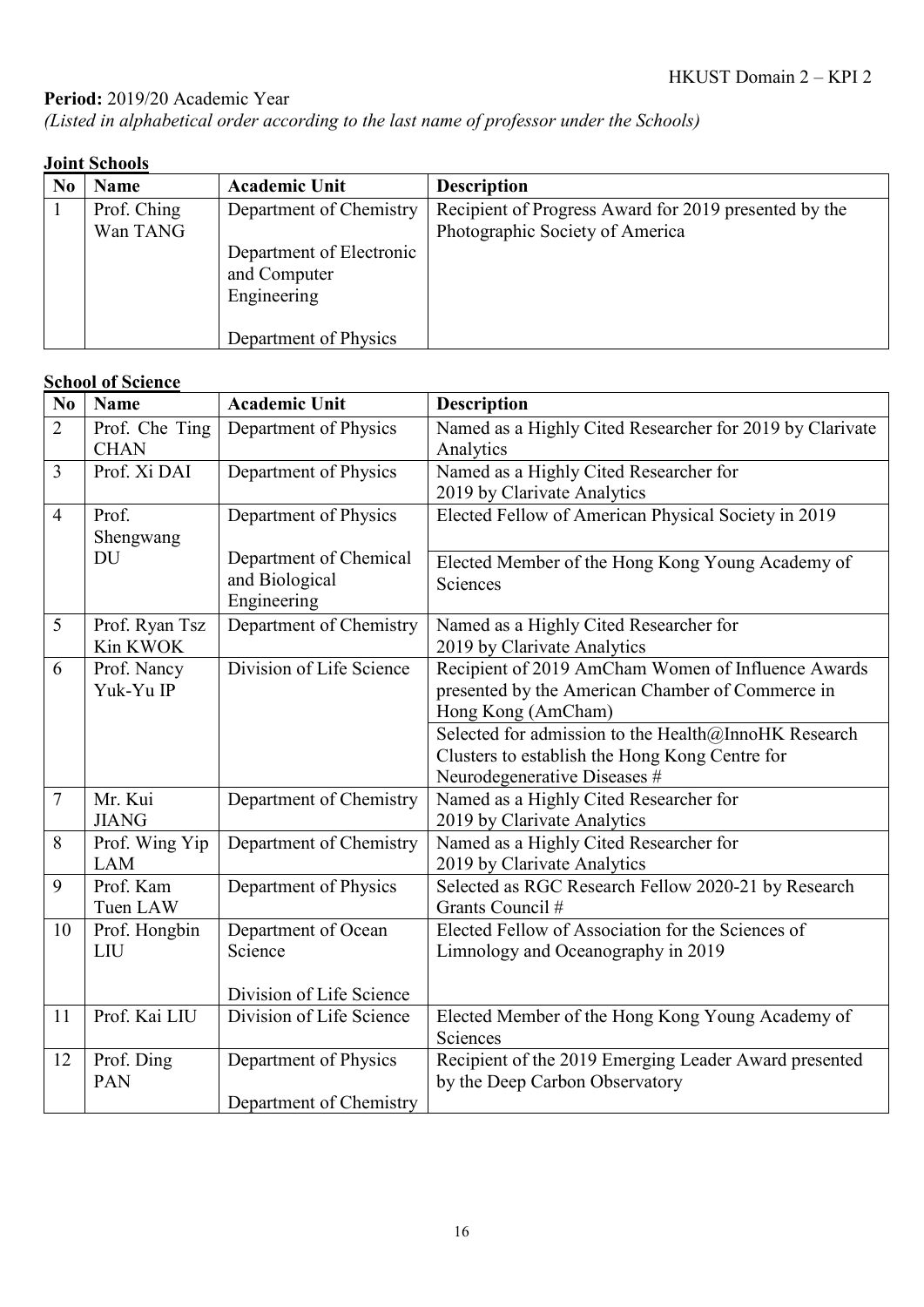# **School of Science (cont.)**

| N <sub>0</sub> | <b>Name</b>                   | <b>Academic Unit</b>                                                                | <b>Description</b>                                                                                                                                                               |
|----------------|-------------------------------|-------------------------------------------------------------------------------------|----------------------------------------------------------------------------------------------------------------------------------------------------------------------------------|
| 13             | Prof. Peiyuan<br><b>QIAN</b>  | Department of Ocean<br>Science                                                      | Received cross-boundary funding from the Guangzhou-<br>based Southern Laboratory of Ocean Science and<br>Engineering to build a Hong Kong branch of the<br>Laboratory            |
| 14             | Prof. Ping<br><b>SHENG</b>    | Department of Physics                                                               | Elected Member of Hong Kong Academy of Sciences in<br>2019<br>Elected Honorary Member and Fellow of Physical Society<br>of Hong Kong in 2020                                     |
| 15             | Prof. Jianwei<br><b>SUN</b>   | Department of Chemistry                                                             | Elected Member of the Hong Kong Young Academy of<br>Sciences                                                                                                                     |
| 16             | Prof. Benzhong<br><b>TANG</b> | Department of Chemistry<br>Department of Chemical<br>and Biological<br>Engineering  | Elected 2020 Class of Fellow (Chemical Sciences) of<br>World Academy of Sciences<br>Named as a Highly Cited Researcher for<br>2019 by Clarivate Analytics                        |
| 17             | Prof. Jiguang<br><b>WANG</b>  | Division of Life Science                                                            | Awarded the Excellent Young Scientists Fund by the<br>Natural Science Foundation of China in 2019 #<br>Selected as Asian Universities Alliance Scholar for the<br>year 2020-2021 |
| 18             | Prof. Angela<br>Ruohao WU     | Division of Life Science<br>Department of Chemical<br>and Biological<br>Engineering | Selected as Asian Universities Alliance Scholar for the<br>year 2020-2021                                                                                                        |
| 19             | Prof. Henry He<br>YAN         | Department of Chemistry                                                             | Named as a Highly Cited Researcher for<br>2019 by Clarivate Analytics<br>Selected as RGC Research Fellow 2020-21 by Research<br>Grants Council #                                 |
| 20             | Prof. Shihe<br><b>YANG</b>    | Department of Chemistry                                                             | Named as a Highly Cited Researcher for 2019 by<br><b>Clarivate Analytics</b>                                                                                                     |
| 21             | Prof. Mingjie<br><b>ZHANG</b> | Division of Life Science                                                            | Selected as RGC Senior Research Fellow 2020-21 by<br>Research Grants Council #                                                                                                   |
| 22             | Prof. Tong<br><b>ZHANG</b>    | Department of<br>Mathematics                                                        | Elected 2020 Fellow of the Institute of Electrical and<br>Electronics                                                                                                            |
|                |                               | Department of Computer<br>Science and Engineering                                   |                                                                                                                                                                                  |

### **School of Engineering**

| N <sub>0</sub> | <b>Name</b>   | <b>Academic Unit</b>     | <b>Description</b>                                      |
|----------------|---------------|--------------------------|---------------------------------------------------------|
| 23             | Prof. Man Sun | Department of Electronic | Recipient of Best Paper Award in the 15th IEEE          |
|                | <b>CHAN</b>   | and Computer             | International Conference on Electron Devices and Solid- |
|                |               | Engineering              | <b>State Circuits</b>                                   |
| 24             | Prof.         | Department of Civil and  | Appointed as Lead editor of the Second Edition of       |
|                | Guanghao      | Environmental            | Wastewater Biological Treatment: Principles, Modeling   |
|                | <b>CHEN</b>   | Engineering              | and Design, a bestseller published by the International |
|                |               |                          | <b>Water Association</b>                                |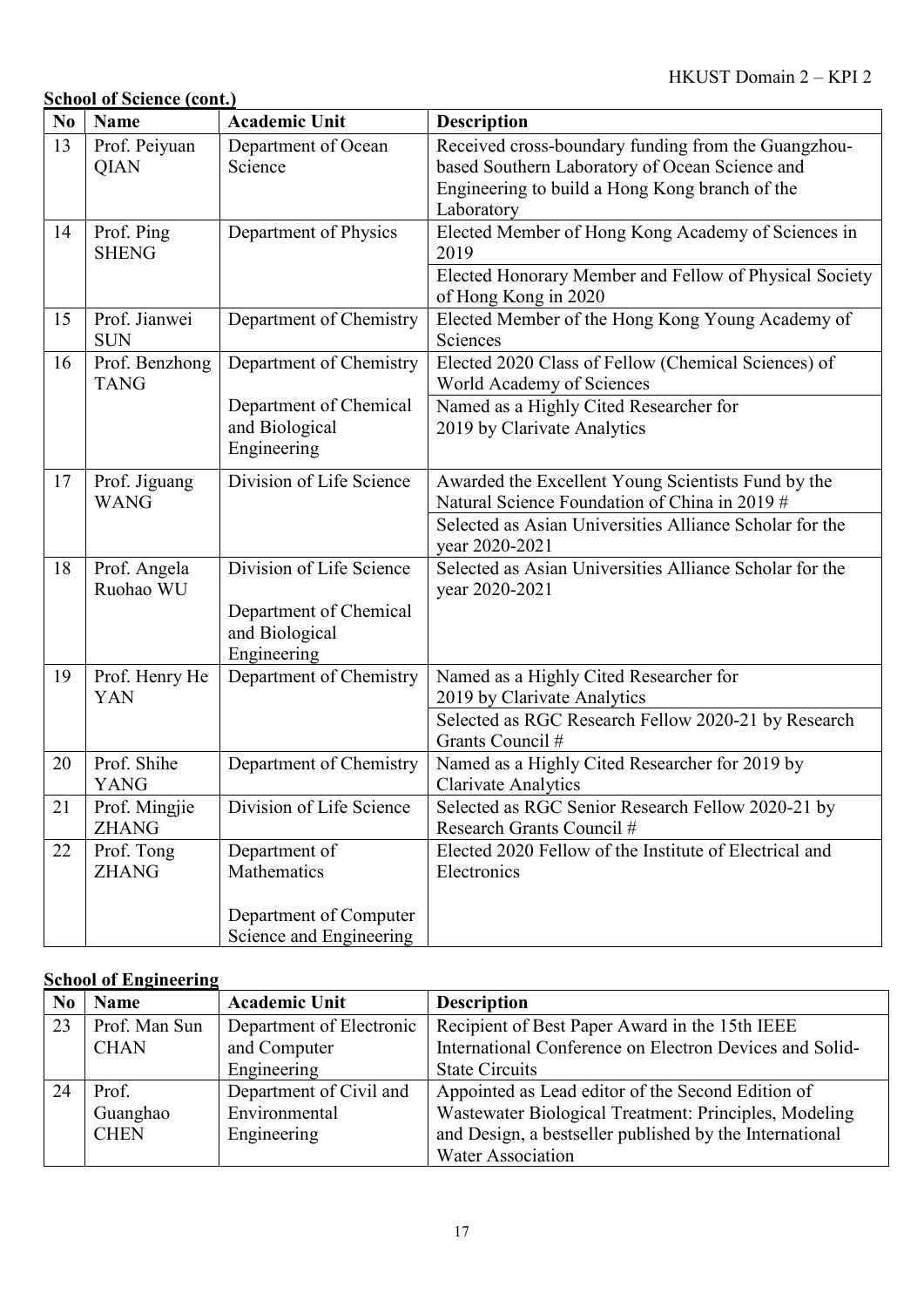| N <sub>0</sub> | <b>Name</b>      | <b>Academic Unit</b>                                   | <b>Description</b>                                                                                                 |
|----------------|------------------|--------------------------------------------------------|--------------------------------------------------------------------------------------------------------------------|
| 25             | Prof. Kai        | Department of Computer                                 | Recipient of a large-scale grant from RGC Theme-based                                                              |
|                | <b>CHEN</b>      | Science and Engineering                                | Research Scheme 10th Round (2020/21)                                                                               |
| 26             | Prof. Lei        | Department of Computer                                 | Elected 2020 Fellow of the Institute of Electrical and                                                             |
|                | <b>CHEN</b>      | Science and Engineering                                | <b>Electronics Engineers</b>                                                                                       |
|                |                  |                                                        | Awarded First Runner-Up of China Institute of                                                                      |
|                |                  |                                                        | Communications Technology Award 2019                                                                               |
| 27             | Prof. Qing       | Department of                                          | Selected as one of the 2nd World Laureates Forum Young                                                             |
|                | <b>CHEN</b>      | Mechanical and                                         | Scientists                                                                                                         |
|                |                  | Aerospace Engineering                                  |                                                                                                                    |
|                |                  | Department of Chemistry                                |                                                                                                                    |
| 28             | Prof. Tim        | Department of Computer                                 | Recipient of the Pan Wen Yuan Foundation Award for                                                                 |
|                | <b>CHENG</b>     | Science and Engineering                                | Outstanding Research in 2020                                                                                       |
|                |                  |                                                        | Selected for admission to the AIR@InnoHK Research                                                                  |
|                |                  | Department of Electronic                               | Clusters to establish the AI Chip Center for Emerging                                                              |
|                |                  | and Computer                                           | Smart Systems #                                                                                                    |
| 29             | Prof. Jack Chin  | Engineering                                            |                                                                                                                    |
|                | Pang CHENG       | Department of Civil and<br>Environmental               | Recipient of Best Paper Award in the 4th International<br>Conference on Civil and Building Engineering Informatics |
|                |                  | Engineering                                            | (ICCBEI 2019)                                                                                                      |
|                |                  |                                                        | Recipient of Construction Industry Outstanding Young                                                               |
|                |                  |                                                        | Person Award 2019 presented by the Hong Kong                                                                       |
|                |                  |                                                        | <b>Construction Industry Council</b>                                                                               |
| 30             | Prof. Pascale    | Department of Electronic                               | Elected as Member-at-Large at the IEEE Signal Processing                                                           |
|                | <b>FUNG</b>      | and Computer                                           | Society Board of Governors                                                                                         |
|                |                  | Engineering                                            |                                                                                                                    |
|                |                  | Department of Computer                                 |                                                                                                                    |
|                |                  | Science and Engineering                                |                                                                                                                    |
| 31             | Prof.            | Department of Industrial                               | Recipient of M&SOM Best Operations Management Paper                                                                |
|                | Guillermo        | Engineering and                                        | in Operations Research presented by The Manufacturing                                                              |
|                | <b>GALLEGO</b>   | <b>Decision Analytics</b>                              | and Service Operations Management Society (M&SOM)                                                                  |
|                |                  |                                                        |                                                                                                                    |
|                |                  | Department of                                          |                                                                                                                    |
|                |                  | Information Systems,<br><b>Business Statistics and</b> |                                                                                                                    |
|                |                  | <b>Operations Management</b>                           |                                                                                                                    |
|                |                  |                                                        |                                                                                                                    |
| 32             | Prof. Pan HUI    | Department of Computer                                 | Elected member of Academia Europaea (the Academy of                                                                |
|                |                  | Science and Engineering                                | Europe) in 2019                                                                                                    |
| 33             | Prof. Richard    | Department of Chemical                                 | Recognized as 2019 Class of Influential Researcher by                                                              |
|                | <b>LAKERVELD</b> | and Biological                                         | Industrial & Engineering Chemistry Research                                                                        |
|                |                  | Engineering                                            |                                                                                                                    |
| 34             | Prof. Kei May    | Department of Electronic                               | Recipient of 2020 Nick Holonyak Jr. Award presented by                                                             |
|                | LAU              | and Computer                                           | the Optical Society of America                                                                                     |
|                |                  | Engineering                                            | Recipient of Best Paper Award in the 26th International                                                            |
|                |                  |                                                        | Display Workshops                                                                                                  |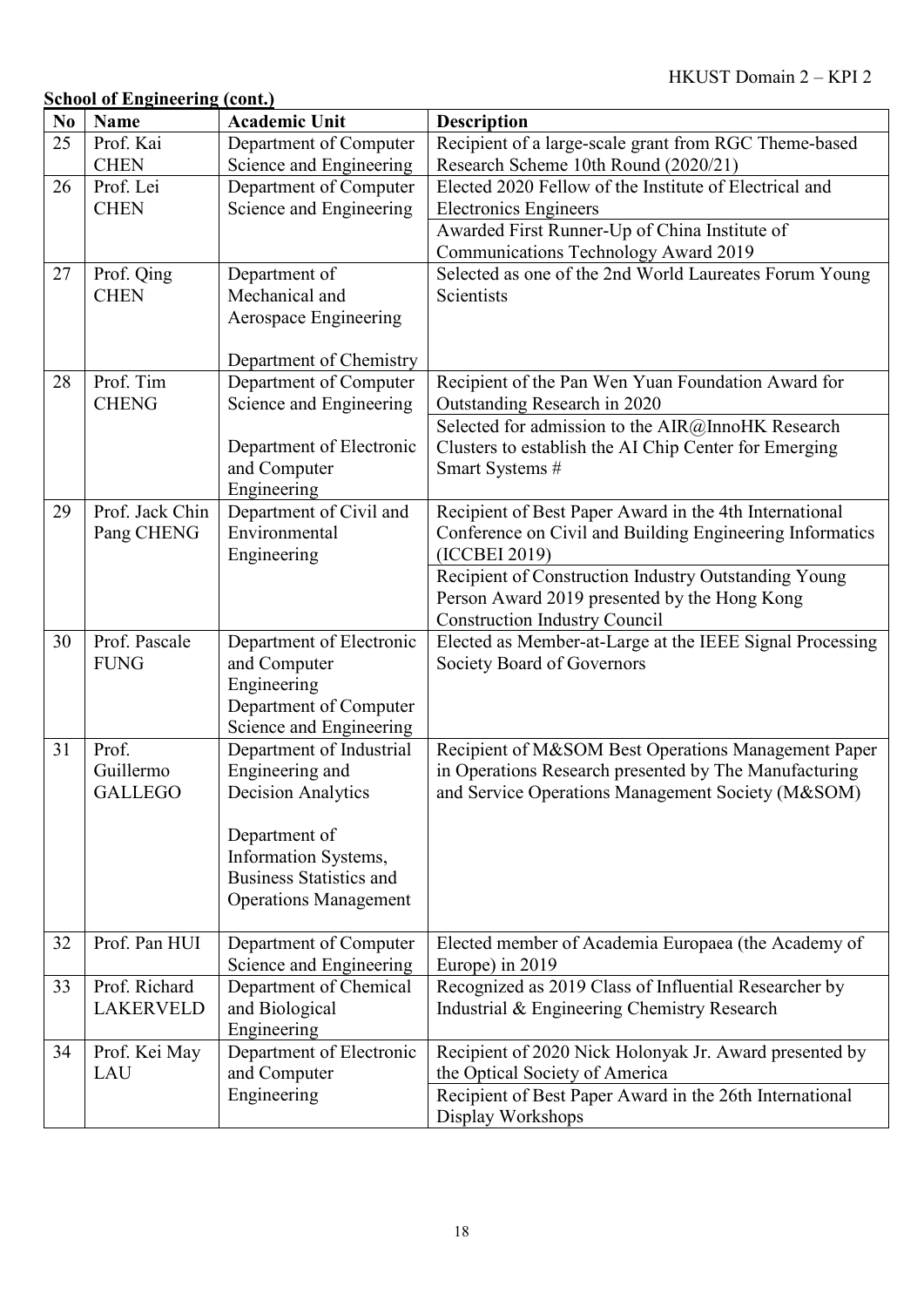| N <sub>0</sub> | <b>Name</b>                                      | <b>Academic Unit</b>                                    | <b>Description</b>                                                                                                                                                                                                                                                                   |
|----------------|--------------------------------------------------|---------------------------------------------------------|--------------------------------------------------------------------------------------------------------------------------------------------------------------------------------------------------------------------------------------------------------------------------------------|
| 35             | Prof. Joseph<br>Hun-wei LEE                      | Department of Civil and<br>Environmental                | Appointed as Chairman of the Hong Kong Research Grants<br>Council                                                                                                                                                                                                                    |
| 36             | Prof. Ricky<br>Shi-wei LEE                       | Engineering<br>Department of<br>Mechanical and          | Appointed as Editor of the ASME Journal of Electronic<br>Packaging                                                                                                                                                                                                                   |
|                |                                                  | Aerospace Engineering                                   | Appointed as Chair of IEEE Fellows Evaluation<br>Committee of Electronics Packaging Society                                                                                                                                                                                          |
| 37             | Prof. Khaled<br><b>BEN</b><br><b>LETAIEF</b>     | Department of Electronic<br>and Computer<br>Engineering | Recipient of Best Paper Award in the area of Green<br>Communications Systems & Networks in 2020 IEEE<br>International Conference on Communications                                                                                                                                   |
| 38             | Prof. Anthony<br><b>Kwan LEUNG</b>               | Department of Civil and<br>Environmental                | Awarded the Excellent Young Scientists Fund by the<br>Natural Science Foundation of China in 2019 #                                                                                                                                                                                  |
|                |                                                  | Engineering                                             | Recipient of Bright Spark Award presented by the<br>International Society of Soil Mechanics and Geotechnical<br>Engineering                                                                                                                                                          |
| 39             | Prof.<br>Christopher<br>Kin Ying<br><b>LEUNG</b> | Department of Civil and<br>Environmental<br>Engineering | Recipient of the second prize of CIC Construction<br>Innovation Award 2019 in the category of Construction<br>Productivity presented by The Hong Kong Construction<br>Industry Council (CIC)                                                                                         |
|                |                                                  |                                                         | Recipient of the second-class Higher Education<br><b>Outstanding Scientific Research Output Awards (Science</b><br>and Technology) in Technological Advancement category<br>presented by the Chinese Ministry of Education in 2019 for<br>a research project by Southeast University |
| 40             | Prof. Kenneth<br>Wai Ting<br><b>LEUNG</b>        | Department of Computer<br>Science and Engineering       | Recipient of 2019 Common Core Teaching Excellence<br><b>Award (Honorary Mention)</b>                                                                                                                                                                                                 |
| 41             | Prof. Sen LI                                     | Department of Civil and<br>Environmental<br>Engineering | Recipient of 2020 O. Hugo Schuck Best Paper Award<br>presented by the American Automatic Control Council                                                                                                                                                                             |
| 42             | Prof. Zexiang<br>$_{\rm LI}$                     | Department of Electronic<br>and Computer<br>Engineering | Selected for admission to the AIR@InnoHK Research<br>Clusters to establish the Hong Kong Center for<br>Construction Robotics #                                                                                                                                                       |
| 43             | Prof. Marshal<br>Yuanshuai LIU                   | Department of Chemical<br>and Biological<br>Engineering | Received the 2019 Common Core Teaching Excellence<br>Award                                                                                                                                                                                                                           |
| 44             | Prof. Irene<br>Man Chi LO                        | Department of Civil and<br>Environmental<br>Engineering | Received the second-class Higher Education Outstanding<br>Scientific Research Output Awards (Science and<br>Technology) in Natural Science category presented by the<br>Chinese Ministry of Education in 2019                                                                        |
| 45             | Prof.<br>Zhengtang<br>LUO                        | Department of Chemical<br>and Biological<br>Engineering | Elected Fellow of the Royal Society of Chemistry in 2020                                                                                                                                                                                                                             |
| 46             | Prof. Xiaojuan<br>MA                             | Department of Computer<br>Science and Engineering       | Received the CHI 2020 Honourable Mentions award at<br>Association for Computing Machinery (ACM) Conference<br>on Human Factors in Computing Systems (CHI) 2020                                                                                                                       |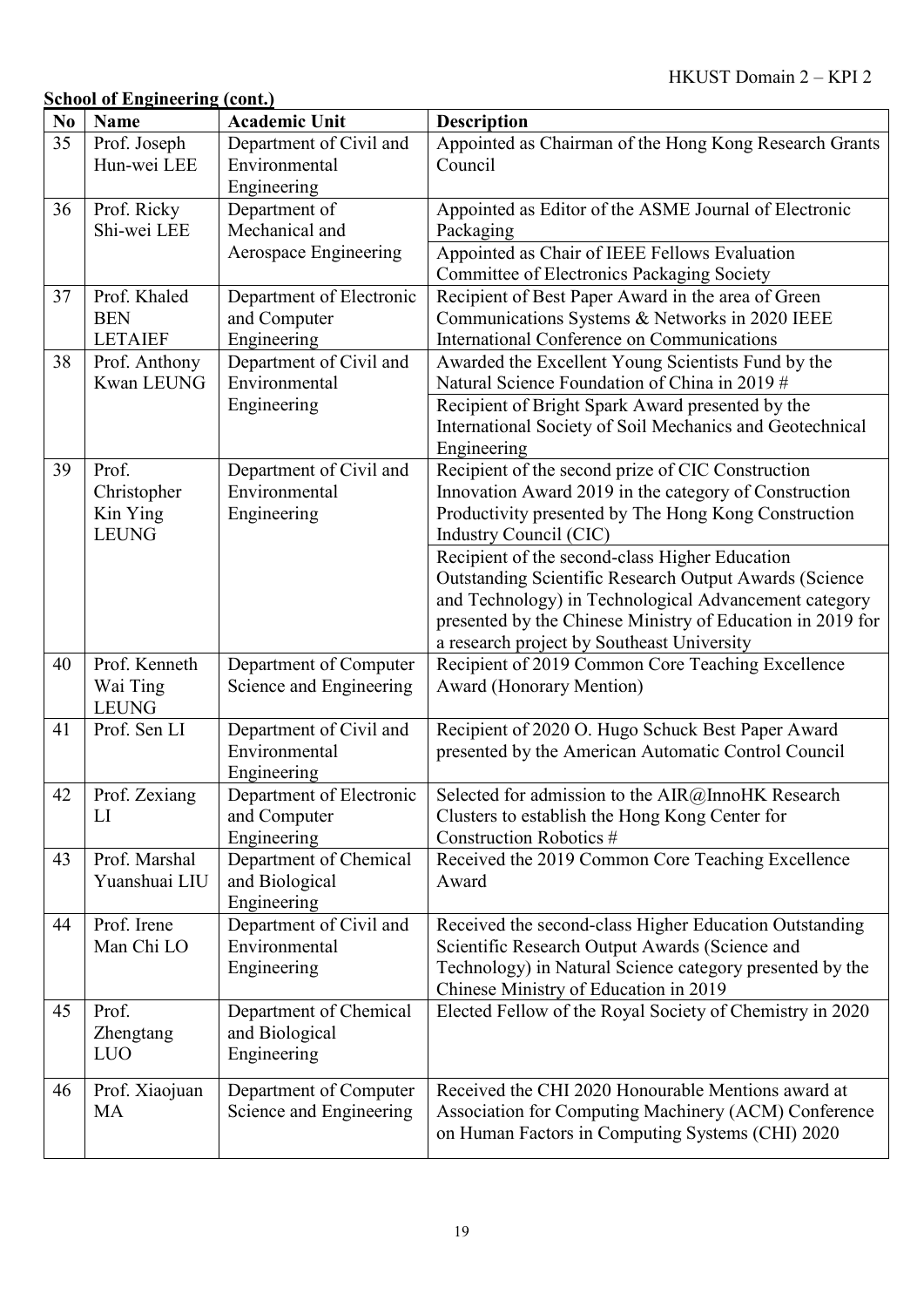| N <sub>0</sub> | <b>Name</b>                              | <b>Academic Unit</b>                                                                                         | <b>Description</b>                                                                                                                                                                                                                                                          |
|----------------|------------------------------------------|--------------------------------------------------------------------------------------------------------------|-----------------------------------------------------------------------------------------------------------------------------------------------------------------------------------------------------------------------------------------------------------------------------|
| 47             | Prof. Charles<br>Wang Wai NG             | Department of Civil and<br>Environmental<br>Engineering                                                      | Elected Fellow of the Royal Academy of Engineering                                                                                                                                                                                                                          |
| 48             | Prof. Ting<br>Chuen PONG                 | Department of Computer<br>Science and Engineering                                                            | Recipient of Best Lightning Speaker Award at the 6th<br>Learning with MOOCS 2019 Conference on Enhancing<br>Workforce Diversity and Inclusion                                                                                                                               |
| 49             | Prof. Huamin<br>QU                       | Department of Computer<br>Science and Engineering<br>Department of Electronic<br>and Computer<br>Engineering | Selected for inclusion on the AI 2000 Most Influential<br>Scholar Annual List and ranked 3rd in the visualization<br>sub-field                                                                                                                                              |
| 50             | Prof. Ling SHI                           | Department of Electronic<br>and Computer<br>Engineering                                                      | Selected as one of the World Economic Forum Young<br>Scientists Class of 2020<br>Selected as one of the 2nd World Laureates Forum Young<br>Scientists                                                                                                                       |
| 51             | Prof. Xin<br><b>WANG</b>                 | Department of Industrial<br>Engineering and<br><b>Decision Analytics</b>                                     | Recipient of 2019 Best Working Paper Award presented by<br>the Technology, Innovation Management and<br>Entrepreneurship Section of the Institute for Operations<br>Research and the Management Sciences                                                                    |
| 52             | Prof. Raymond<br>Chi Wing<br><b>WONG</b> | Department of Computer<br>Science and Engineering                                                            | Recipient of 2019 Common Core Teaching Excellence<br><b>Award (Honorary Mention)</b>                                                                                                                                                                                        |
| 53             | Prof. Kam Tim<br><b>WOO</b>              | Department of Electronic<br>and Computer<br>Engineering                                                      | Appointed as Chairman of the Institution of Engineering<br>and Technology Hong Kong                                                                                                                                                                                         |
| 54             | Professor Di<br>WU                       | Department of Civil and<br>Environmental<br>Engineering                                                      | Selected as one of the 2nd World Laureates Forum Young<br>Scientists                                                                                                                                                                                                        |
| 55             | Prof. Hai<br><b>YANG</b>                 | Department of Civil and<br>Environmental<br>Engineering                                                      | Recipient of 2020 Frank M. Masters Transportation<br>Engineering Award presented by American Society of<br>Civil Engineers                                                                                                                                                  |
| 56             | Prof. Qiang<br><b>YANG</b>               | Department of Computer<br>Science and Engineering                                                            | Elected as General Chair of the Thirty-Fifth AAAI<br>Conference on Artificial Intelligence                                                                                                                                                                                  |
|                |                                          |                                                                                                              | Selected for inclusion on the AI 2000 Most Influential<br>Scholar Annual List and ranked 1st in the AAAI<br>Conference on Artificial Intelligence/International Joint<br>Conference on Artificial Intelligence (AAAI/IJCAI) sub-<br>field                                   |
| 57             | Prof. Patrick                            | Department of Electronic                                                                                     | Elected 2020 Fellow of the Optical Society                                                                                                                                                                                                                                  |
|                | <b>YUE</b>                               | and Computer<br>Engineering                                                                                  | Recipient of a cross-boundary research grant from<br>Department of Science and Technology of Guangdong<br>Province                                                                                                                                                          |
| 58             | Prof. Limin<br><b>ZHANG</b>              | Department of Civil and<br>Environmental<br>Engineering                                                      | Received the first-class Higher Education Outstanding<br>Scientific Research Output Awards (Science and<br>Technology) in Natural Science category presented by the<br>Chinese Ministry of Education in 2019 for a research<br>project led by Shanghai Jiao Tong University |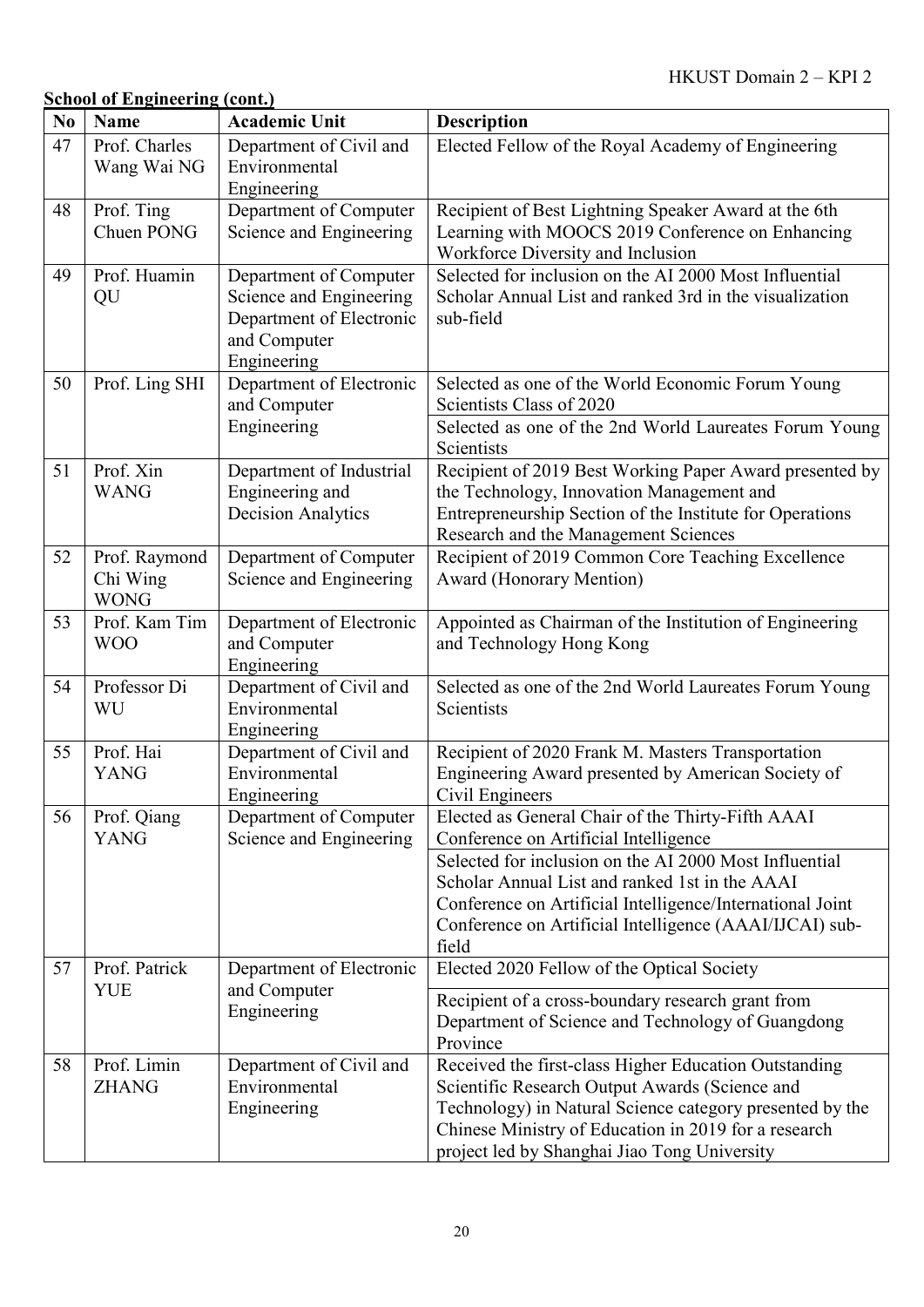| N <sub>0</sub> | <b>Name</b>    | <b>Academic Unit</b>    | <b>Description</b>                                       |
|----------------|----------------|-------------------------|----------------------------------------------------------|
| 59             | Prof. Qian     | Department of Computer  | Appointed as the Editor-in-Chief of IEEE Transactions on |
|                | <b>ZHANG</b>   | Science and Engineering | Mobile Computing (TMC)                                   |
| 60             | Prof. Jidong   | Department of Civil and | Appointed as Editor of Computers and Geotechnics, a Q1-  |
|                | <b>ZHAO</b>    | Environmental           | ranked journal in geotechnical engineering published by  |
|                |                | Engineering             | Elsevier                                                 |
| 61             | Prof. Tianshou | Department of           | Elected Academician of the Chinese Academy Sciences      |
|                | <b>ZHAO</b>    | Mechanical and          |                                                          |
|                |                | Aerospace Engineering   |                                                          |

### **School of Business & Management**

| N <sub>0</sub> | <b>Name</b>                                 | <b>Academic Unit</b>                                                                                    | <b>Description</b>                                                                                                                                                                                                                                          |
|----------------|---------------------------------------------|---------------------------------------------------------------------------------------------------------|-------------------------------------------------------------------------------------------------------------------------------------------------------------------------------------------------------------------------------------------------------------|
| 62             | Prof. Ralf<br><b>VAN DER</b><br><b>LANS</b> | Department of Marketing                                                                                 | Selected as one of Outstanding Reviewers for the period of<br>2019/20 by the American Marketing Association                                                                                                                                                 |
| 63             | Prof. Yingying<br>LI                        | Department of<br>Information Systems,<br><b>Business Statistics and</b><br><b>Operations Management</b> | Awarded the Excellent Young Scientists Fund by the<br>Natural Science Foundation of China in 2019 #                                                                                                                                                         |
|                |                                             | Department of Finance                                                                                   | Selected as one of the 2nd World Laureates Forum Young<br>Scientists                                                                                                                                                                                        |
| 64             | Prof. Song LIN                              | Department of Marketing                                                                                 | Recipient of 2020 Weitz-Winer-O'Dell Award presented<br>by the American Marketing Association                                                                                                                                                               |
| 65             | Prof. Yong<br>Hyun KIM                      | Department of<br>Management                                                                             | Recipient of the Third Annual (2020) IACMR Responsible<br>Research in Management Award co-sponsored by the<br>International Association for Chinese Management<br>Research (IACMR) and the Community for Responsible<br>Research in Business and Management |
| 66             | Prof. Abhiroop<br><b>MUKHERJEE</b>          | Department of Finance                                                                                   | Recipient of Best Paper Award sponsored by CFA Society<br>of Melbourne and the CFA Institute Asia-Pacific Research<br>Exchange at the 2020 Finance Down Under Conference in<br>Melbourne                                                                    |
| 67             | Prof. Alminas<br><b>ZALDOKAS</b>            | Department of Finance                                                                                   | Awarded the Jerry S. Cohen Award for Antitrust<br>Scholarship in 2019                                                                                                                                                                                       |

## **School of Humanities and Social Science**

| $\bf No$ | <b>Name</b>  | <b>Academic Unit</b>   | <b>Description</b>                                        |
|----------|--------------|------------------------|-----------------------------------------------------------|
| 68       | Prof. David  | Division of Humanities | Recipient of Harvard-Yanching Institute Visiting Scholars |
|          | Cheng        |                        | fellowship for 2020-21                                    |
|          | <b>CHANG</b> |                        |                                                           |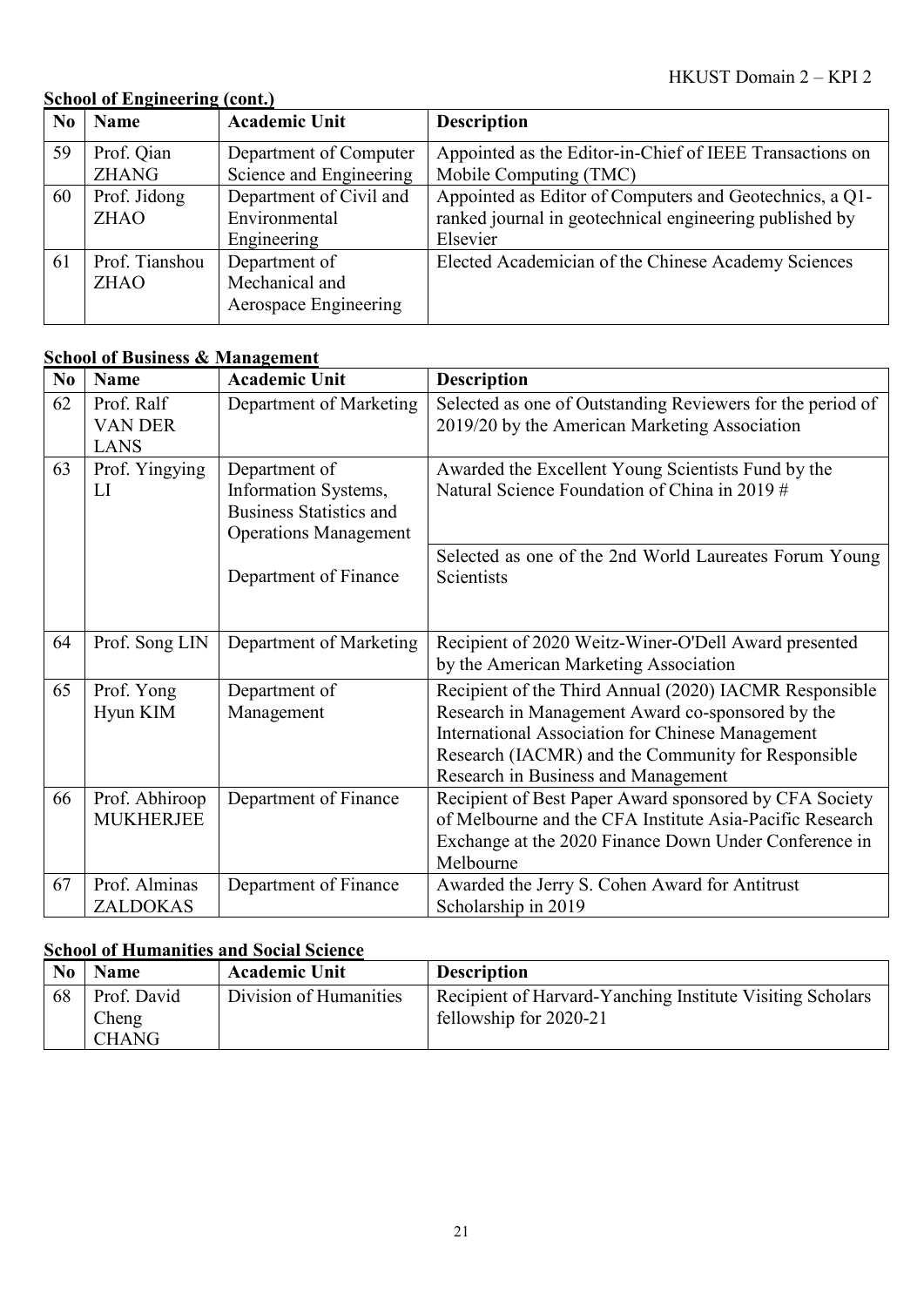| N <sub>0</sub> | <b>Name</b>    | <b>Academic Unit</b>      | <b>Description</b>                                      |
|----------------|----------------|---------------------------|---------------------------------------------------------|
| 69             | Prof. Stuart   | Division of Social        | Selected as Asian Universities Alliance Scholar for the |
|                | GIETEL-        | Science                   | year 2020-2021                                          |
|                | <b>BASTEN</b>  |                           |                                                         |
|                |                | Division of Public Policy |                                                         |
| 70             | Prof. Julian   | Division of Social        | Awarded the 2019 Michael G. Gale Medal for              |
|                | Mcallister     | Science                   | Distinguished Teaching                                  |
|                | <b>GROVES</b>  |                           |                                                         |
| 71             | Prof. Jianmei  | Division of Humanities    | Recipient of the Humanities and Social Sciences         |
|                | LIU            |                           | Prestigious Fellowship 2020/21                          |
| 72             | Prof. Xiaogang | Division of Social        | Appointed as Global Scholar at Princeton University for |
|                | WU             | Science                   | 2020-2024                                               |
|                |                | Division of Public Policy |                                                         |

### **School of Humanities and Social Science (cont.)**

### **Interdisciplinary Programs Office**

| N <sub>0</sub> | <b>Name</b>    | <b>Academic Unit</b>      | <b>Description</b>                                      |
|----------------|----------------|---------------------------|---------------------------------------------------------|
| 73             | Prof. Laurence | Division of Environment   | Recipient of Balik Scientist Award presented by         |
|                | Laurencio      | and Sustainability        | Department of Science and Technology of Republic of the |
|                | <b>DELINA</b>  |                           | Philippines                                             |
| 74             | Prof. Wei      | Division of Environment   | Selected as Asian Universities Alliance Scholar for the |
|                | <b>HAN</b>     | and Sustainability        | vear 2020-2021                                          |
| 75             | Prof. Pengyu   | Division of Public Policy | Selected as Asian Universities Alliance Scholar for the |
|                | <b>ZHU</b>     |                           | vear 2020-2021                                          |

Note: The list of Highly Cited Researchers is announced in November each year, therefore the 2019 list is grouped under 2019/20.

# These awards were newly established in 2019/20

Summary:

| Number of awards                        | 2017/18 | 2018/19 | 2019/20 |
|-----------------------------------------|---------|---------|---------|
| Joint Schools                           |         |         |         |
| School of Science                       |         |         |         |
| School of Engineering                   |         |         |         |
| School of Business & Management         |         |         |         |
| School of Humanities and Social Science |         |         |         |
| Interdisciplinary Programs Office       |         |         |         |
| Total                                   |         |         |         |

**Findings:** The awards received by HKUST faculty members keep increasing over the years; our faculty's research excellence is widely recognized and awarded.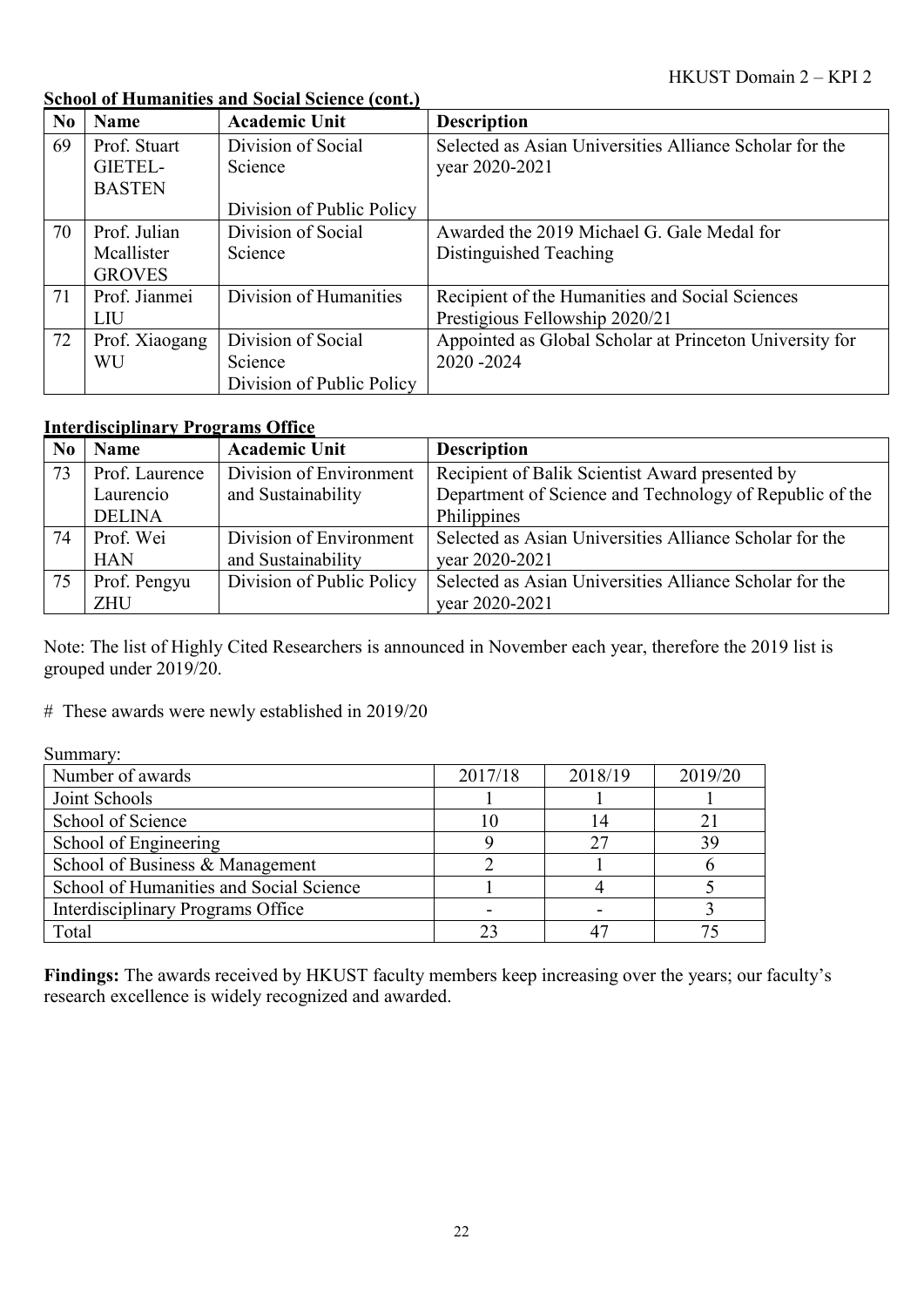### **Domain 2: The quality of research performance and of research postgraduate experience KPI 3 RPg student experience based on end-of-program survey results**

**Methodology:** As part of the process of continuous improvement of its programs, the University invites graduating RPgs to complete an end-of-program satisfaction survey to provide systemic feedback on various aspects of their study experience including thesis supervision, coursework, professional development training, learning outcomes, and the overall learning experience.

**Definition:** RPg students' rating on: i) Thesis supervision and support; and ii) Learning outcomes.

### **i) Thesis Supervision and Support (5-point scale)**

|                                                                                                                                |              | 2017/18    |              | 2018/19    | 2019/20      |            |
|--------------------------------------------------------------------------------------------------------------------------------|--------------|------------|--------------|------------|--------------|------------|
|                                                                                                                                | <b>MPhil</b> | <b>PhD</b> | <b>MPhil</b> | <b>PhD</b> | <b>MPhil</b> | <b>PhD</b> |
| My supervisor(s) stimulated my lateral and<br>critical thinking and enabled me to create new<br>knowledge and new discoveries. | 4.57         | 4.72       | 4.56         | 4.75       | 4.44         | 4.69       |
| My supervisor(s) stated to me clearly the<br>standard of work expected.                                                        | 4.55         | 4.62       | 4.43         | 4.70       | 4.40         | 4.63       |
| My supervisor(s) provided helpful feedback on<br>my progress.                                                                  | 4.58         | 4.64       | 4.46         | 4.66       | 4.44         | 4.64       |
| I learned much about research skills from my<br>$supervisor(s)$ .                                                              | 4.51         | 4.66       | 4.40         | 4.64       | 4.41         | 4.59       |
| Members of the Thesis Supervision Committee<br>were accessible when I needed their advice.                                     | 4.64         | 4.65       | 4.53         | 4.64       | 4.54         | 4.59       |
| Overall, I am happy with the thesis supervision<br>received at HKUST.                                                          | 4.56         | 4.64       | 4.46         | 4.68       | 4.45         | 4.68       |

### **ii) Learning Outcomes (5-point scale)**

|                                                                                                                                                            |              | 2017/18    |              | 2018/19    | 2019/20      |            |
|------------------------------------------------------------------------------------------------------------------------------------------------------------|--------------|------------|--------------|------------|--------------|------------|
|                                                                                                                                                            | <b>MPhil</b> | <b>PhD</b> | <b>MPhil</b> | <b>PhD</b> | <b>MPhil</b> | <b>PhD</b> |
| I have developed sound research skills through<br>my training at HKUST.                                                                                    | 4.54         | 4.58       | 4.40         | 4.69       | 4.69         | 4.85       |
| I have developed new knowledge and created<br>new theories, methodology, or other research<br>output in my field of study through my training<br>at HKUST. | 4.50         | 4.57       | 4.40         | 4.69       | 4.64         | 4.85       |
| I become a critical thinker through my training at<br>HKUST.                                                                                               | 4.47         | 4.63       | 4.36         | 4.66       | 4.63         | 4.85       |
| I am able to conduct enquiries in my area of<br>specialisation in a professional, expert and<br>ethical manner.                                            | 4.44         | 4.55       | 4.35         | 4.66       | 4.66         | 4.86       |
| I am prepared to embark on an academic career,<br>and to teach university-level courses in my area<br>of specialisation.                                   | 4.13         | 4.35       | 4.08         | 4.39       | 4.20         | 4.68       |

**Note**: Response rate of the RPg end-of-program survey is 100% in 2019/20 and 99.6% in 2017/18 and 2018/19.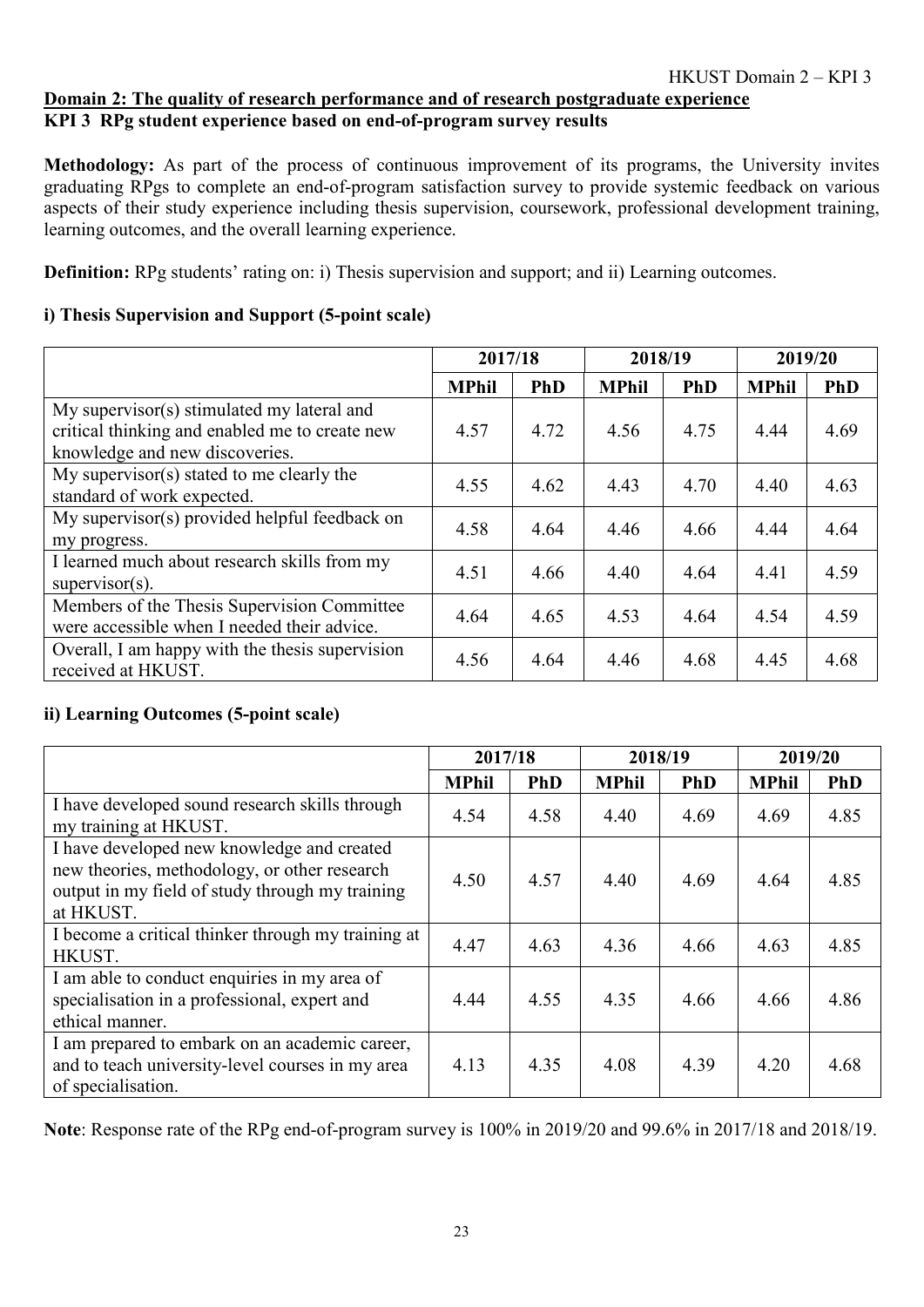**Findings**: On the 5-point scale, the responses represented consistently positive rating toward thesis supervision and support, and learning outcomes though there are slight variations.

#### **Thesis Supervision and Support**

Some ratings on Thesis Supervision and Support are slightly lower than previous years', it could be affected by the general environment. Under the context of social unrest and COVID-19, students had fewer opportunities to attend international conferences or exchange ideas with international visitors, and the communication and interaction between some students and their supervisors is affected. While we have tried to strengthen their communication, it took some time for them to adapt to the new mode of online communication. All these might have affected students' morale. As such, the slight decline in rating in Thesis Supervision and Support under this situation is understandable. Nevertheless, PhD students gave high rating on "Overall, I am happy with the thesis supervision received at HKUST" which reflected faculty members' efforts and dedication to supervising their students.

#### **Learning Outcomes**

It is encouraging that all the ratings on Learning Outcomes by both MPhil and PhD students showed improvement which suggested that our 2019/20 RPg graduates were more satisfied with the training they received in the respective academic fields. During the time extremely complex dynamic situation, Schools and Interdisciplinary Programs Office had been reaching out to see if students have encountered difficulties and offered help as far as possible. Students were also informed of the communication channels and mechanisms accessible to them in case they need help.

The ratings from PhD students on all the questions are higher than those from MPhil students. This could be explained by the difference in academic and research competency of the two groups of students and MPhil students might need more guidance and direction in research. In addition, given the difference in the study duration, MPhil students might not be able to achieve as much as their PhD students in terms of satisfaction.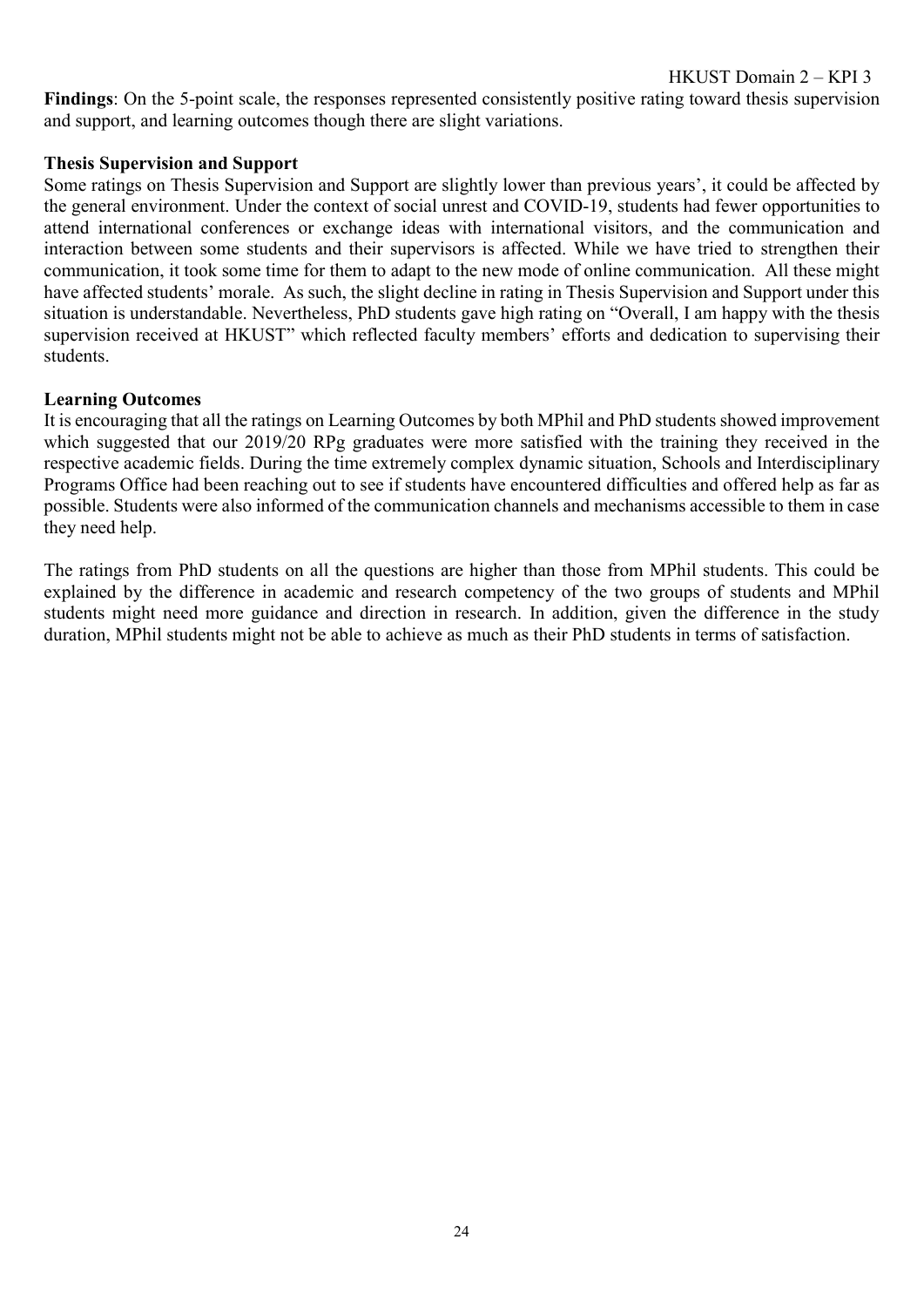### **KPI 1 Technology transfer and commercialization by number of patents filed, granted and used**

**Definition:** The figures are counted based on the actual number of patents filed and granted according to the official filing date and issue date of the application with the respective patent office. This is different from the CDCF required by UGC which is counted according to the:

(1) number of country of filings

(2) number of patent types which is defined in accordance with the international patent classification (i.e. technology area) of the patents)

Number of patents used (new contracts according to contract date) refers to the number of patents utilized by means of licensing during the reporting period, including rights granted as background Intellectual Property (IP) in newly signed contracts with value according to the contract date. All used patents only counted once if it is included in more than one contract.

Number of patents used (active contracts according to contract period) refers to the number of patents utilized by means of licensing during the reporting period, including rights granted as background IP in active contracts with value according to the contract period. All used patents only counted once even if it is included in more than one contract.

| <b>Type / Financial Year</b>                        | 2017/18 | 2018/19 | 2019/20 |  |
|-----------------------------------------------------|---------|---------|---------|--|
| Number of patents filed (according to filing date)  | 280     | 270     | 286     |  |
| Number of patents granted (according to issue date) | 98      | 82      | 74      |  |
| Number of patents used based on new contracts       | 47      | 48      | 20      |  |
| (according to contract date)                        |         |         |         |  |
| Number of patents used based on active contracts    | 255     | 260     | 241     |  |
| (according to contract period)                      |         |         |         |  |

**Note:** Figures for 2017/18 and 2018/19 are adjusted due to further updates from the Mainland platforms after last UAA submission.

**Finding:** The University has filed a substantial number of patents throughout the year, and had a number of patents granted in the year. The situation may further improve with the opportunities brought by the Guangzhou campus down the road. Many of these patents are being used actively throughout the years, showing that the University's research achievements are recognized by the society to a large extent. The number of patents used in 2019/20 has dropped because of the decrease in the patents licensing due to COVID-19. The University will endeavor to increase the number of licenses by active industrial engagement such as strengthening the support for Joint Research Institutes / Centers, as well as improving the quality of IP portfolio and license by strengthening key IP portfolio for licensing programs, supporting start-up companies with multiple patents, active start-up incubation from various funding programs, engaging capable venture capitals, and cultivating strategic license portfolio.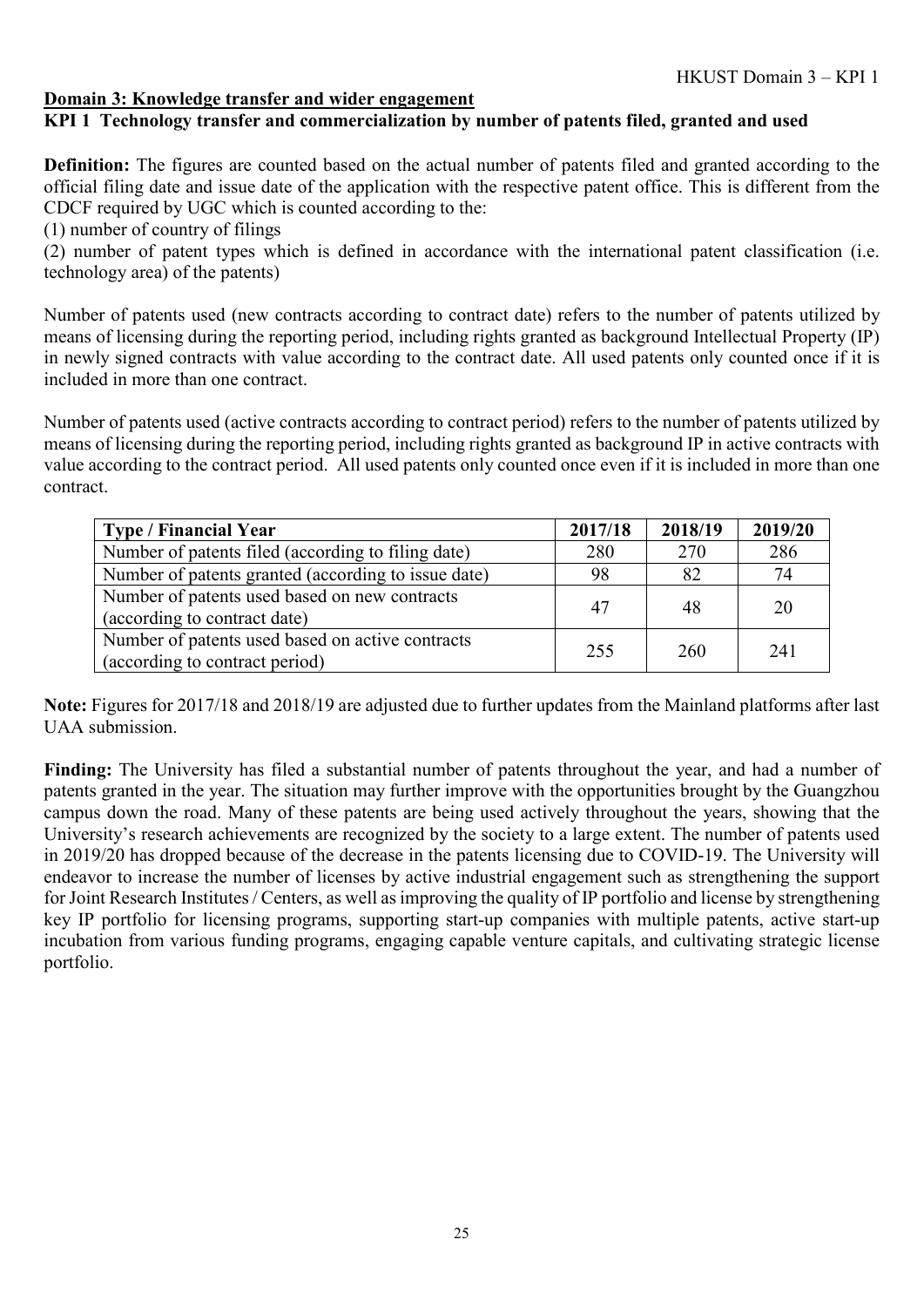### **KPI 2 Entrepreneurship – number of start-up and spin-off companies funded or incubated by HKUST programs on entrepreneurship**

**Definition:** The following companies only include the economically active spin-off and start-up companies being funded or incubated by the HKUST entrepreneurship programs located in the Clear Water Bay Campus and Mainland platforms. The entrepreneurship programs include the HKUST Entrepreneurship Program (EP), Technology Start-up Support Scheme for University (TSSSU) Program, U\*STAR Award, Yeung Wing Yee Entrepreneurs Fund (YWYEF), HKUST Entrepreneurship Acceleration Fund (EAF), Alumni Endowment Fund (AEF) Student Start-up Grants, HKUST One Million Dollar Entrepreneurship Competition (regional competitions inclusive), and programs under the Blue Bay Incubator and Innovation & Entrepreneurship Center (I&E Center) of HKUST R and D Corporation (Shenzhen) Ltd. (RDCSZ) in Shenzhen, programs under the Guangzhou HKUST Fok Ying Tung Research Institute (FYTRI) in Nansha, and programs under HKUST Foshan Research Institute of Smart Manufacturing (FRISM) in Foshan.

| <b>Category / Calendar Year</b> | 2017 | 2018 | 2019 |
|---------------------------------|------|------|------|
| Number of start-up companies    |      | 63   | 87   |
| Number of spin-off companies    | l 11 | 138  | 142  |
| <b>Total</b>                    | 142  | 201  | 229  |

**Note:** This KPI would only include companies being funded or incubated by various HKUST entrepreneurship programs. Companies admitted to HKUST entrepreneurship programs within the reporting period are counted, regardless of their establishing year. For companies funded or admitted to more than one program or having offices in more than one location only counted once.

**Finding:** The University has, through the offering of various scheme / programs, facilitated the founding of quite a number of companies for young entrepreneurs to realize their potential, dreams and inspirations on the path of entrepreneurship. The University will provide more services, support and encouragement to our students for them to form companies to increase the number of start-ups. By licensing HKUST technologies to promising start-ups, the University transforms its research output into products and services for public benefit.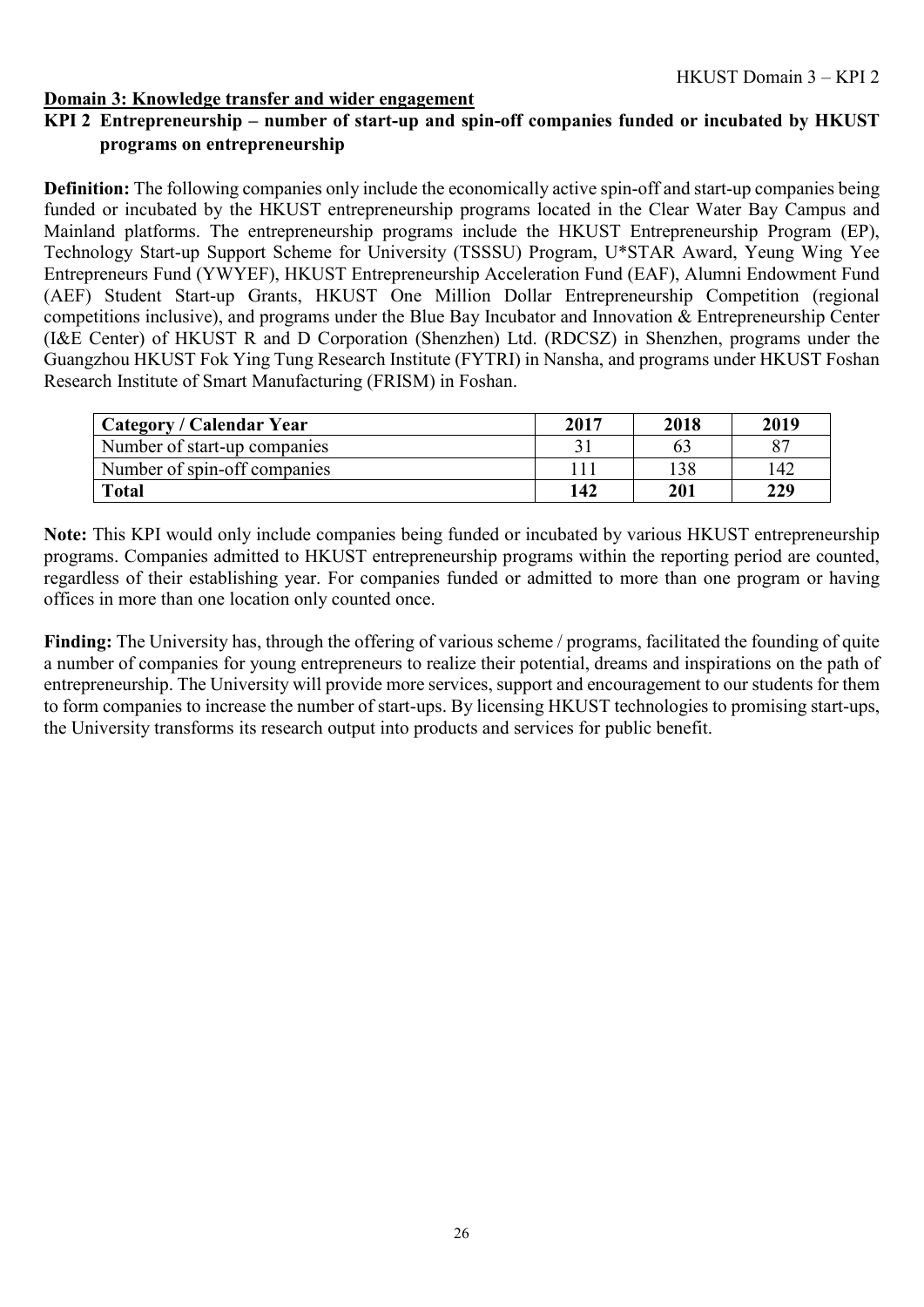### **KPI 2 Number of entries in HKUST-supported competitions**

**Definition:** This KPI aims at measuring how HKUST is doing to engage the wider community by organizing or co-organizing competitions to promote knowledge transfer / entrepreneurship. The intended competition participants are open to the general public; the participants were not limit to our students, staff and alumni. Competitions which are organized solely for HKUST community were excluded.

| <b>Name of Competition</b>                                                              | Number of                | Number of           |  |  |  |
|-----------------------------------------------------------------------------------------|--------------------------|---------------------|--|--|--|
|                                                                                         | <b>Teams</b>             | <b>Participants</b> |  |  |  |
| <b>HKUST</b> One Million Dollar Entrepreneurship Competition                            | 934                      | 3,152               |  |  |  |
| Hackathon@HKUST                                                                         | 95                       | 422                 |  |  |  |
| <b>Underwater Robot Competition</b>                                                     | 114                      | 798                 |  |  |  |
| E-commerce Challenge                                                                    | 16                       | 49                  |  |  |  |
| FinTech Hackathon (UHackFin)                                                            | 28                       | 120                 |  |  |  |
| HKUST-Citibank Case Competition 2017                                                    | 15                       | 75                  |  |  |  |
| HKUST Global MBA Challenge 2018                                                         | 14                       | 56                  |  |  |  |
| <b>IEEE Electronic Endeavor Match</b>                                                   | $\overline{\phantom{a}}$ | 96                  |  |  |  |
| RoboMaster 2017 Tournament                                                              | 32                       | 815                 |  |  |  |
| The 2018 International Contest of Applications of Nano-<br>Microtechnologies (iCAN2018) | 23                       | 79                  |  |  |  |
| 14th Pan Pearl River Delta Physics Olympiad                                             |                          | 605                 |  |  |  |
| Hong Kong Physics Olympiad<br>713                                                       |                          |                     |  |  |  |
| Secondary Schools Bridge Demonstration Competition 2018                                 | 10                       | 72                  |  |  |  |
| <b>Total</b>                                                                            | 1,281                    | 7,052               |  |  |  |

#### **Period:** 2017/18 Academic Year

#### **Period:** 2018/19 Academic Year

| <b>Name of Competition</b>                                      | Number of    | Number of           |
|-----------------------------------------------------------------|--------------|---------------------|
|                                                                 | <b>Teams</b> | <b>Participants</b> |
| HKUST One Million Dollar Entrepreneurship Competition           | 1,265        | 3,358               |
| hackathon@HKUST (hackUST and hardUST)                           | 129          | 512                 |
| <b>HKUST Underwater Robot Competition</b>                       | 24           | 168                 |
| RoboMaster 2018 Tournament                                      | 32           |                     |
| International Genetically Engineered Machine Competition (iGEM) |              | 21                  |
| Global MBA Challenge                                            | 12           | 48                  |
| HKUST International Case Competition (HKICC) 2018               | 15           | 70                  |
| 15th Pan Pearl River Delta Physics Olympiad                     |              | 621                 |
| Hong Kong Physics Olympiad                                      |              | 702                 |
| Secondary Schools Bridge Demonstration Competition 2018         | 10           | 80                  |
| The 29th Annual ACM-HK Programming Contest                      | 33           | 100                 |
| HKUST Inter-University Public Policy Case Competition 2019      | 38           | 150                 |
| <b>Total</b>                                                    | 1,559        | 5,830               |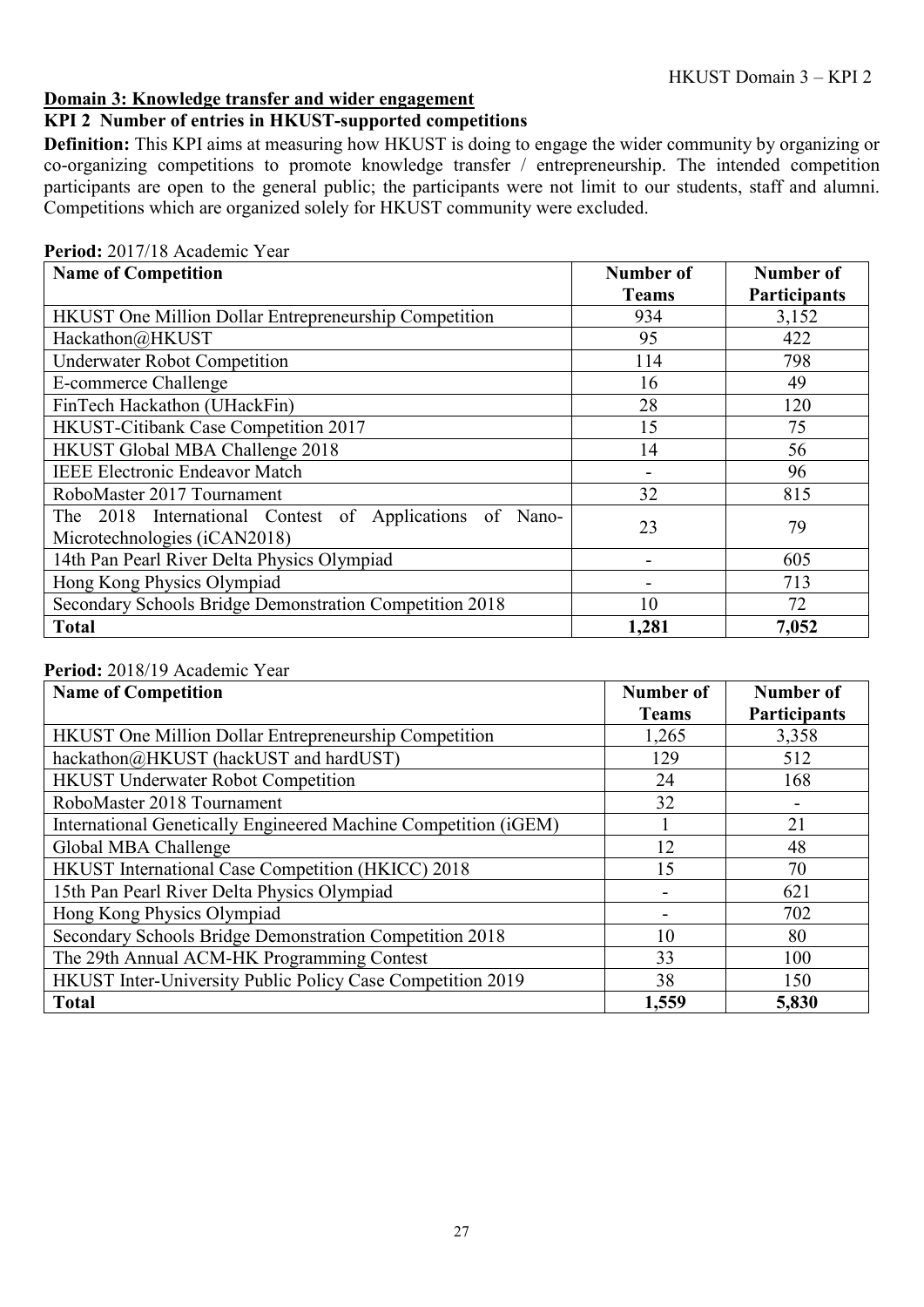#### **Period:** 2019/20 Academic Year

| <b>Name of Competition</b>                            | Number of    | <b>Number of</b>    |
|-------------------------------------------------------|--------------|---------------------|
|                                                       | <b>Teams</b> | <b>Participants</b> |
| Bizkathon@HKUST - Virtual Banking Hackathon           | 25           | 120                 |
| $H2$ Innovation Challenge                             | 83           | 299                 |
| HKUST One Million Dollar Entrepreneurship Competition | 1443         | 3948                |
| STEM+E Consortium 2020                                | 16           | 76                  |
| Hong Kong Techathon 2020                              | 55           | 260                 |
| 2019 CyCore IEEE Electronic Endeavour Match           | 12           | 300                 |
| <b>Total</b>                                          | 1,634        | 5,003               |

Finding: In the past three years, more than 5,000 people from the general public benefited from these competitions organized by the University each year. The number of participants slightly shrank in 2019/20 since some regular competitions were called off due to the pandemic. In response to this, the competitions were switched to online. Despite the decrease in the number of competitions, collaboration and integration of student innovation with the commercial sector could still be reinforced through these competitions. Competitions stimulate students' creativity in developing ideas which have been adopted by industrial leaders for business development. The University will proactively reinforce partnership with collaborators to organize and coorganize events that are open to the public to promote entrepreneurship.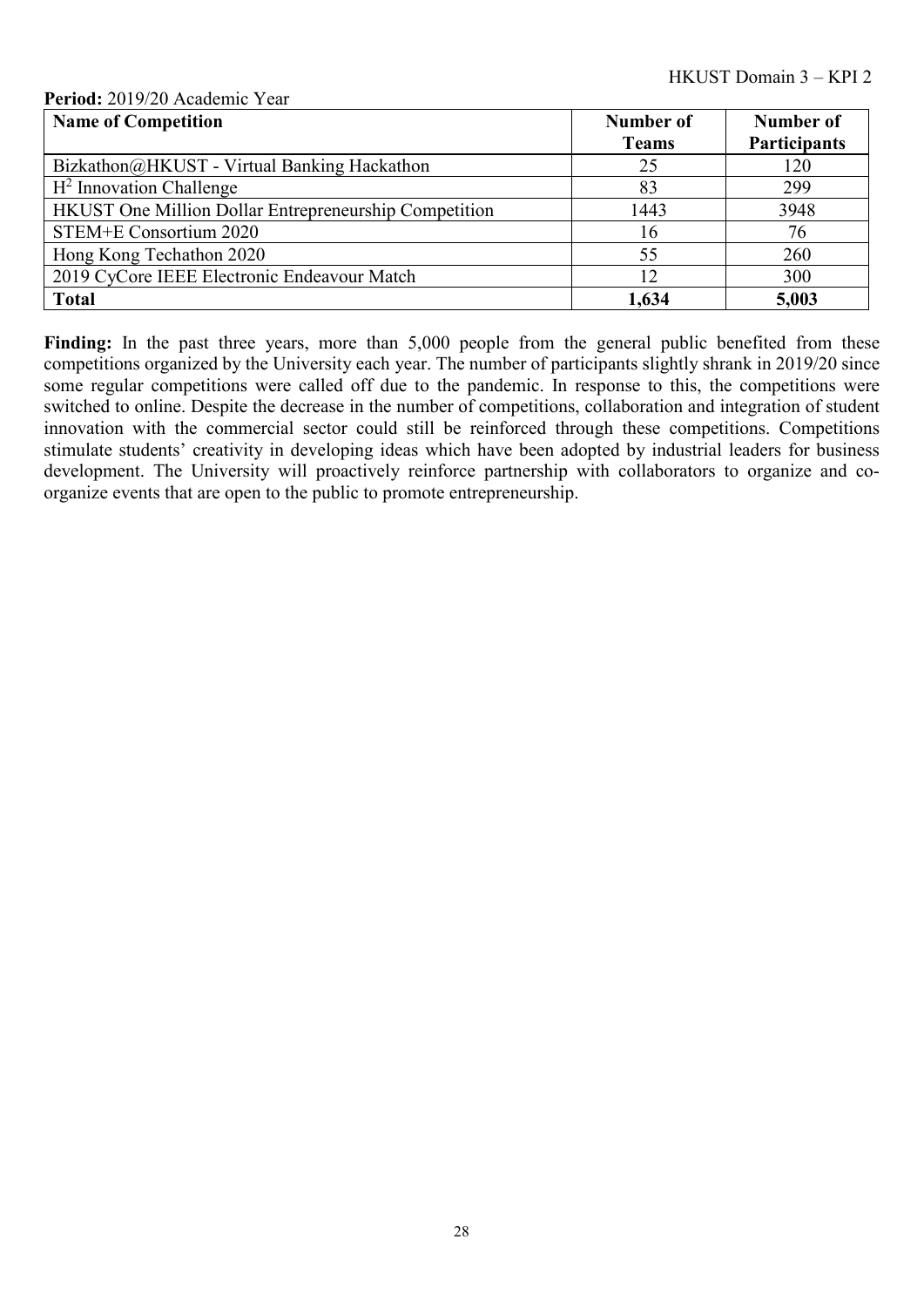|  | KPI 3 Other societal contribution: number, participant size and diversity of community engagement |  |  |  |  |
|--|---------------------------------------------------------------------------------------------------|--|--|--|--|
|  | projects, social service events, art related functions                                            |  |  |  |  |

| <b>Financial Year</b>                                                                                          | 2017/18                                      |                                  |                                   | 2018/19                          |                                   | 2019/20                          |
|----------------------------------------------------------------------------------------------------------------|----------------------------------------------|----------------------------------|-----------------------------------|----------------------------------|-----------------------------------|----------------------------------|
| <b>Total number of</b><br>community<br>engagement projects,<br>social service events,<br>art related functions | <b>Number</b><br><sub>of</sub><br>activities | <b>Number</b><br>0f<br>attendees | <b>Number</b><br>of<br>activities | <b>Number</b><br>of<br>attendees | <b>Number</b><br>of<br>activities | <b>Number</b><br>of<br>attendees |
| Public lectures                                                                                                | 313                                          | 29,684                           | 288                               | 34,767                           | 300                               | 2,514,732                        |
| Performance arts                                                                                               | 74                                           | 36,345                           | 112                               | 14,368                           | 29                                | 7,892                            |
| Exhibitions                                                                                                    | 25                                           | 63,102                           | 30                                | 137,157                          | 10                                | 25,337                           |
| Public, community and<br>social services                                                                       | 158                                          | 1,533,110                        | 183                               | 1,503,477                        | 119                               | 1,875,542                        |
| Other public engagement<br>activities                                                                          | 198                                          | 651,017                          | 233                               | 824,380                          | 81                                | 128,405                          |
| <b>Total</b>                                                                                                   | 768                                          | 2,313,258                        | 846                               | 2,514,149                        | 539                               | 4,551,908                        |

|                                                                                                                                                                 | 2017/18            | 2018/19          | 2019/20          |
|-----------------------------------------------------------------------------------------------------------------------------------------------------------------|--------------------|------------------|------------------|
| Number of faculty staff engaged as members of<br>external advisory bodies including professional,<br>industry, government, statutory or non-statutory<br>bodies | 442/625<br>(70.7%) | 462/660<br>(70%) | 485/693<br>(70%) |

**Finding:** The number of activities organized in 2019/20 has reduced by 36% due to the outbreak of COVID-19. Nonetheless, the University was able to switch some of the activities online. Without restrictions of venue and even border, virtualizing the events could accommodate more participants of different ages and nationalities, which made the total number of attendees surged to 4.55 million, an 81% increase compared with last year. With a significant increase in the number of participants, the University can disseminate knowledge to more people and thus benefit the general public to a large extent. About 70% of our faculty staff were engaged in different kinds of external advisory bodies as a way to contribute to the society.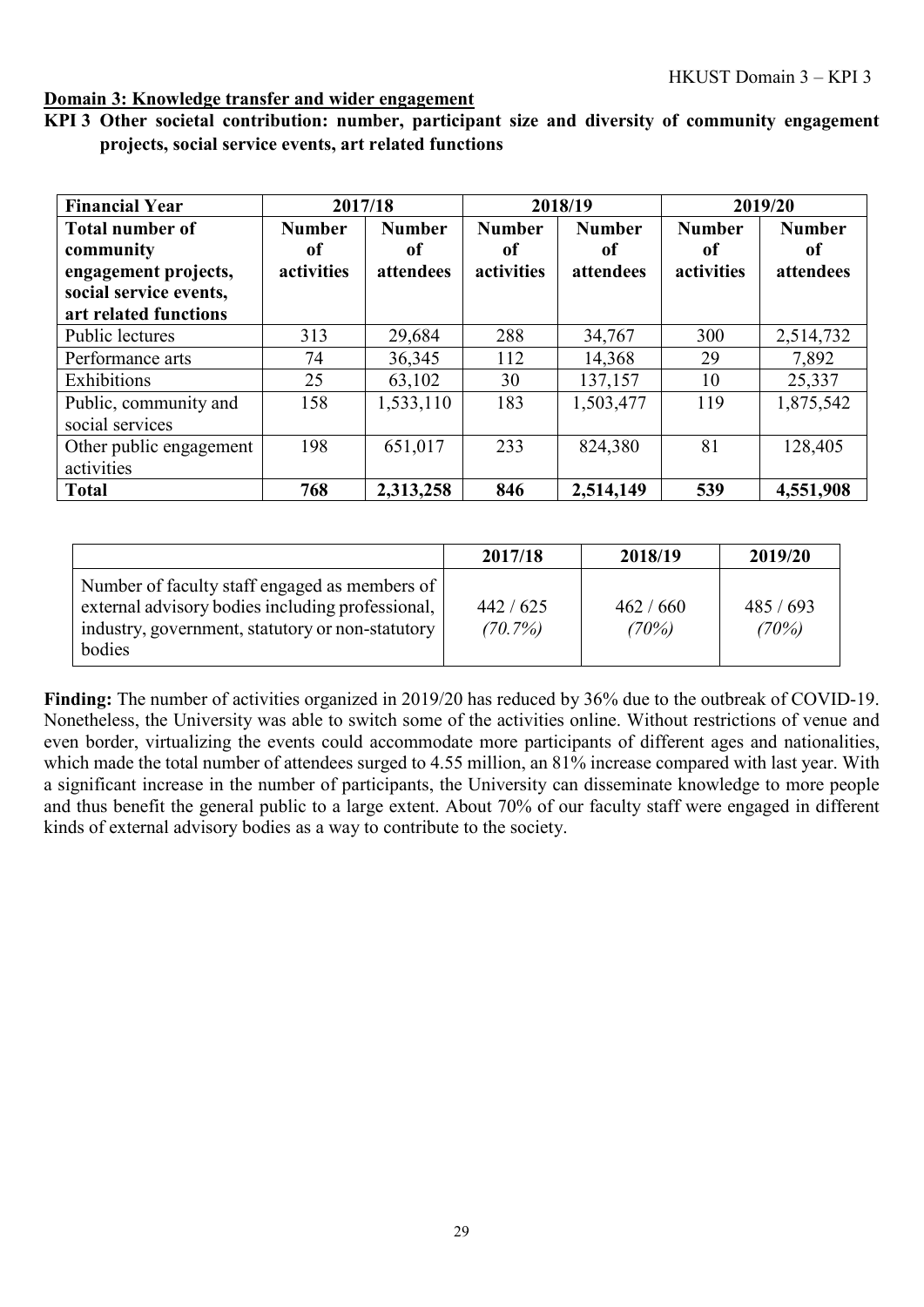#### **Domain 4: Enhanced internationalisation KPI 1 Faculty profile by nationality**

**Definition:** The nationality of our faculty is based on the nationality self-reported by our faculty members. Faculty includes substantiation-track faculty, teaching-track faculty, research-track faculty and visiting/ adjunct faculty.

| <b>Academic Year</b><br>(Census Date: 31<br>October) | 2018/19   |               | 2019/20          |               | 2020/21   |               |
|------------------------------------------------------|-----------|---------------|------------------|---------------|-----------|---------------|
| <b>Region</b>                                        | Headcount | $\frac{0}{0}$ | <b>Headcount</b> | $\frac{6}{9}$ | Headcount | $\frac{6}{9}$ |
| Hong Kong                                            | 215       | 28.6%         | 209              | 27.3%         | 224       | 28.5%         |
| Mainland China                                       | 240       | 32.0%         | 254              | 33.2%         | 274       | 34.9%         |
| Asia (excl. China & HK)                              | 70        | $9.3\%$       | 69               | $9.0\%$       | 71        | $9.0\%$       |
| North America                                        | 140       | 18.6%         | 142              | 18.5%         | 125       | 15.9%         |
| Central & South America                              |           | $0.1\%$       |                  | $0.1\%$       | 2         | $0.3\%$       |
| Europe                                               | 67        | 8.9%          | 73               | $9.5\%$       | 75        | 9.5%          |
| Australia & New Zealand                              | 15        | $2.0\%$       | 15               | $2.0\%$       | 12        | 1.5%          |
| Africa                                               | 3         | $0.4\%$       | 3                | $0.4\%$       | 3         | $0.4\%$       |
| <b>Total</b>                                         | 751       | 100%          | 766              | 100.0%        | 786       | 100.0%        |



**Finding:** Over 70% of our faculty members are non-local, majority of non-local faculty members are from Mainland China.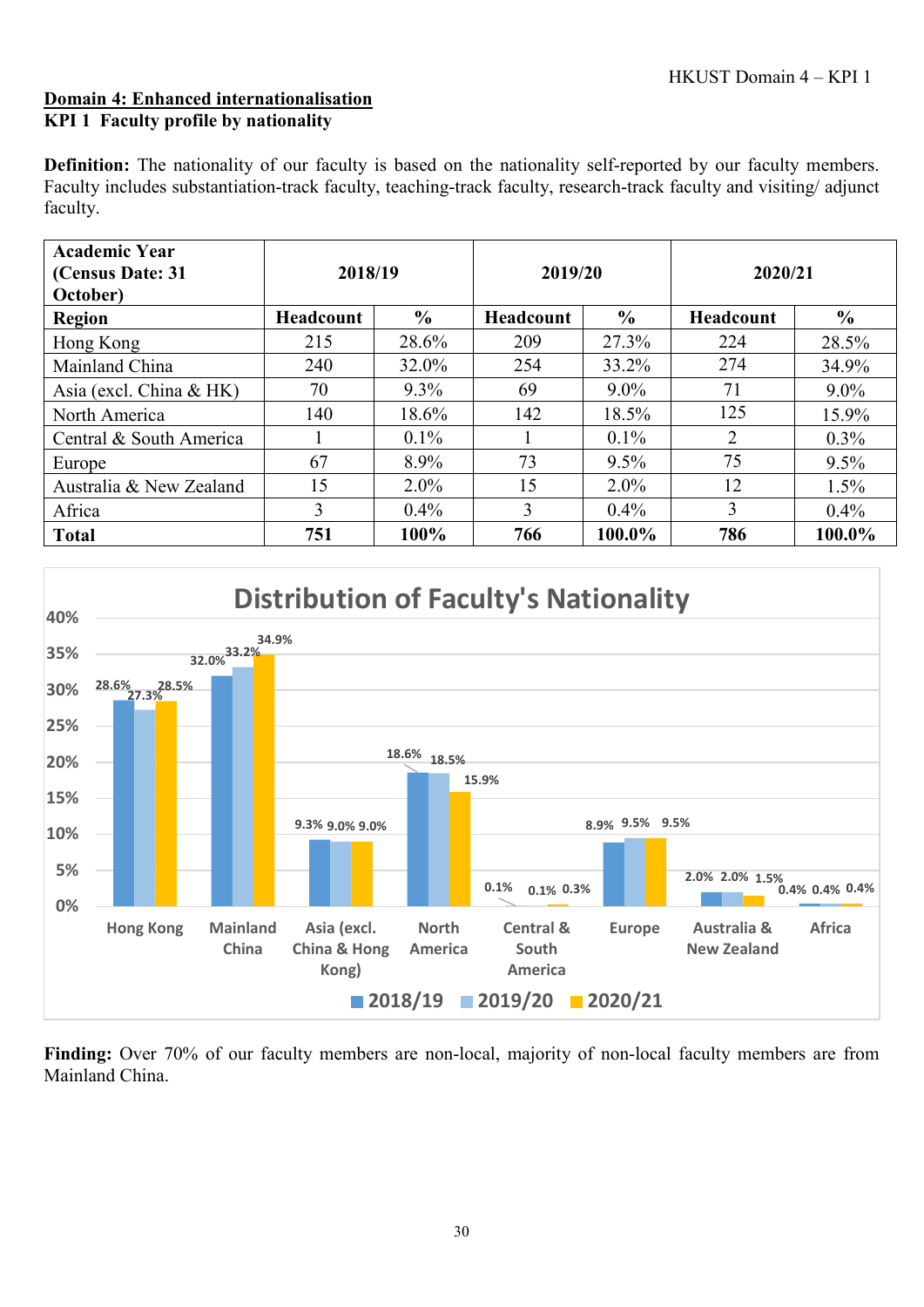### **Domain 4: Enhanced internationalisation**

### **KPI 2 Formal joint offering of courses/programs with non-local universities**

**Definition:** Joint programs/courses offered in the academic year by number of agreements

| <b>Type of Collaboration</b>             | 2017/18 | 2018/19        | 2019/20        |
|------------------------------------------|---------|----------------|----------------|
| Joint Programs                           | 30      | 34             | 37             |
| Joint Courses                            | 13      | 13             | 7              |
| <b>Total</b>                             | 43      | 47             | 44             |
|                                          |         |                |                |
| <b>School</b>                            | 2017/18 | 2018/19        | 2019/20        |
| School of Science                        | 5       | 4              | 3              |
| School of Engineering                    | 10      | 11             | 10             |
| School of Business and Management        | 6       | 7              | 8              |
| School of Humanities and Social Science  | 13      | 16             | 15             |
| Interdisciplinary Programs Office        | 8       |                | 6              |
| School of Science/ School of Engineering |         | $\overline{2}$ | $\overline{2}$ |
| <b>Total</b>                             | 43      | 47             | 44             |
|                                          |         |                |                |
| <b>Study Level</b>                       | 2017/18 | 2018/19        | 2019/20        |
| <b>UG</b>                                | 16      | 17             |                |
| $TD_{\alpha}$                            | 17      | 21             | 21             |

| $T \cap$      |    |            |              |
|---------------|----|------------|--------------|
| $TP_{\sigma}$ | -  |            |              |
| MPhil/PhD     |    |            |              |
| UG/Pg         |    |            |              |
| <b>Total</b>  | 43 | $\prime$ . | $\sim$<br>┱┑ |

| <b>Academic Year</b> | 2017/18        |               | 2018/19        |               | 2019/20        |               |
|----------------------|----------------|---------------|----------------|---------------|----------------|---------------|
| Region/              | No. of         | $\frac{6}{9}$ | No. of         | $\frac{6}{9}$ | No. of         | $\frac{6}{6}$ |
| Country              | collaboration  |               | collaboration  |               | collaboration  |               |
| China                | 18             | 41.9%         | 19             | 40.4%         | 15             | 34.1%         |
| <b>United States</b> | 8              | 18.6%         | 8              | 17.0%         | 9              | 20.5%         |
| France               | $\overline{2}$ | 4.7%          | $\overline{2}$ | 4.3%          | 3              | 6.8%          |
| United Kingdom       | 3              | $7.0\%$       | 3              | 6.4%          | 3              | 6.8%          |
| South Korea          | $\overline{2}$ | 4.7%          | 3              | 6.4%          | $\overline{2}$ | 4.5%          |
| Japan                | $\overline{2}$ | 4.7%          | $\overline{2}$ | 4.3%          | $\overline{2}$ | 4.5%          |
| Taiwan               | $\overline{2}$ | 4.7%          | 3              | 6.4%          | $\overline{2}$ | 4.5%          |
| Italy                | $\overline{2}$ | 4.7%          | $\overline{2}$ | 4.3%          | $\overline{2}$ | 4.5%          |
| <b>Brazil</b>        |                | 2.3%          |                | 2.1%          |                | 2.3%          |
| Germany              |                | 2.3%          |                | 2.1%          |                | 2.3%          |
| Iran                 |                | 2.3%          |                | 2.1%          |                | 2.3%          |
| Portugal             | $\theta$       |               | $\theta$       |               |                | 2.3%          |
| Switzerland          |                | 2.3%          |                | 2.1%          |                | 2.3%          |
| Russia               | $\Omega$       |               |                | 2.1%          |                | 2.3%          |
| <b>Total</b>         | 43             | 100%          | 47             | 100%          | 44             | 100%          |

Finding: The University has entered into collaborations with over 40 overseas universities to offer joint programs/courses. The list of partner universities has become slightly more diversified in 2019/20.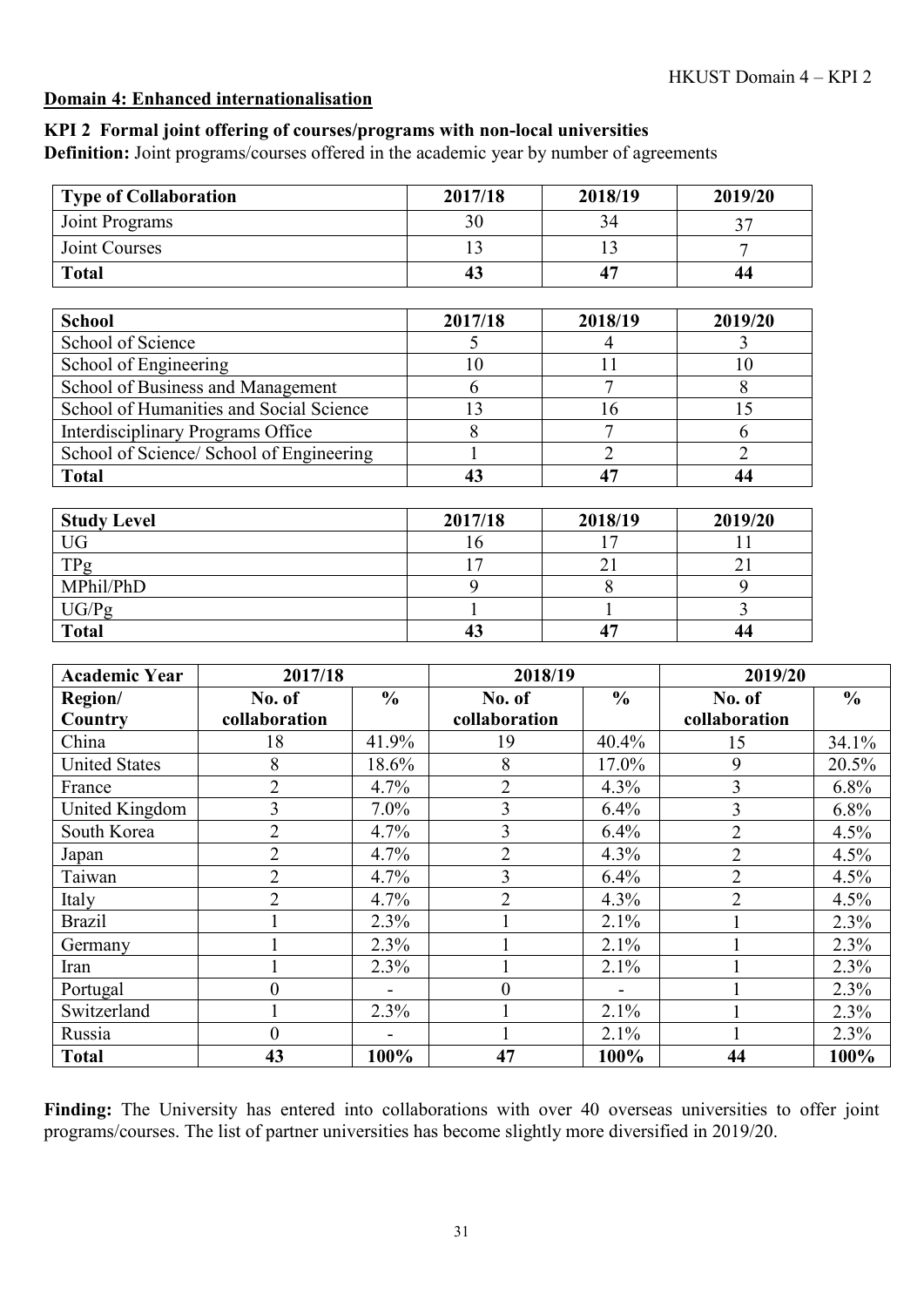### **Domain 4: Enhanced internationalisation KPI 3 Substantial global study experience**

### 1) Substantial global study experience on campus

**Metric A:** Percentage of UG students on campus being non-local Non-local includes UG degree-seeking and inbound exchange/visiting students from all places.

**Metric B:** Percentage of UG students on campus being international

International includes UG degree-seeking and inbound exchange/visiting students from places outside of Mainland, Taiwan and Macau.

|          | No. of<br>students in<br>2017/18 | No. of<br>students in<br>2018/19 | No. of<br>students in<br>2019/20 |
|----------|----------------------------------|----------------------------------|----------------------------------|
| Metric A | $1,933(19.9\%)$                  | $2,121(21.2\%)$                  | $2,240(22.0\%)$                  |
| Metric B | $1,243(12.8\%)$                  | $1,352(13.5\%)$                  | $1,409(13.8\%)$                  |

| <b>UG</b> student type                                | No. of<br>students in<br>2017/18 | No. of<br>students in<br>2018/19 | No. of<br>students in<br>2019/20 | <b>Metric</b><br>$\mathbf{A}$ | <b>Metric B</b> |
|-------------------------------------------------------|----------------------------------|----------------------------------|----------------------------------|-------------------------------|-----------------|
| Local degree-seeking                                  | 7,761 (80.0%)                    | 7,877 (78.7%)                    | 7,954 (78.0%)                    |                               |                 |
| Local inbound<br>exchange/visiting                    | $6(0.1\%)$                       | $6(0.1\%)$                       | $3(0.0\%)$                       |                               |                 |
| Non-local (Mainland)<br>degree-seeking                | 656 (6.8%)                       | 698 (7.0%)                       | 742 (7.3%)                       | Y                             |                 |
| Non-local (Mainland)<br>inbound exchange/visiting     | 34 $(0.4\%)$                     | $71(0.7\%)$                      | 89 (0.9%)                        | Y                             |                 |
| Non-local (Other places)<br>degree-seeking            | 854 (8.8%)                       | $937(9.4\%)$                     | 982 (9.6%)                       | Y                             | Y               |
| Non-local (Other places)<br>inbound exchange/visiting | 389 (4.0%)                       | 415 $(4.1\%)$                    | 427 $(4.2\%)$                    | Y                             | Y               |
| <b>Total</b>                                          | 9,700                            | 10,004                           | 10,197                           |                               |                 |

Notes: Students studying off-campus such as exchange-out or on study leave are excluded. World Bachelor in Business students on HKUST campus are included. Data cut-off dates are 30 Sep 2017, 2018 and 2019.

**Finding:** The University's on-campus UG students being non-local and international are 22.0% and 13.8% respectively in 2019/20; slightly increased compared with previous years.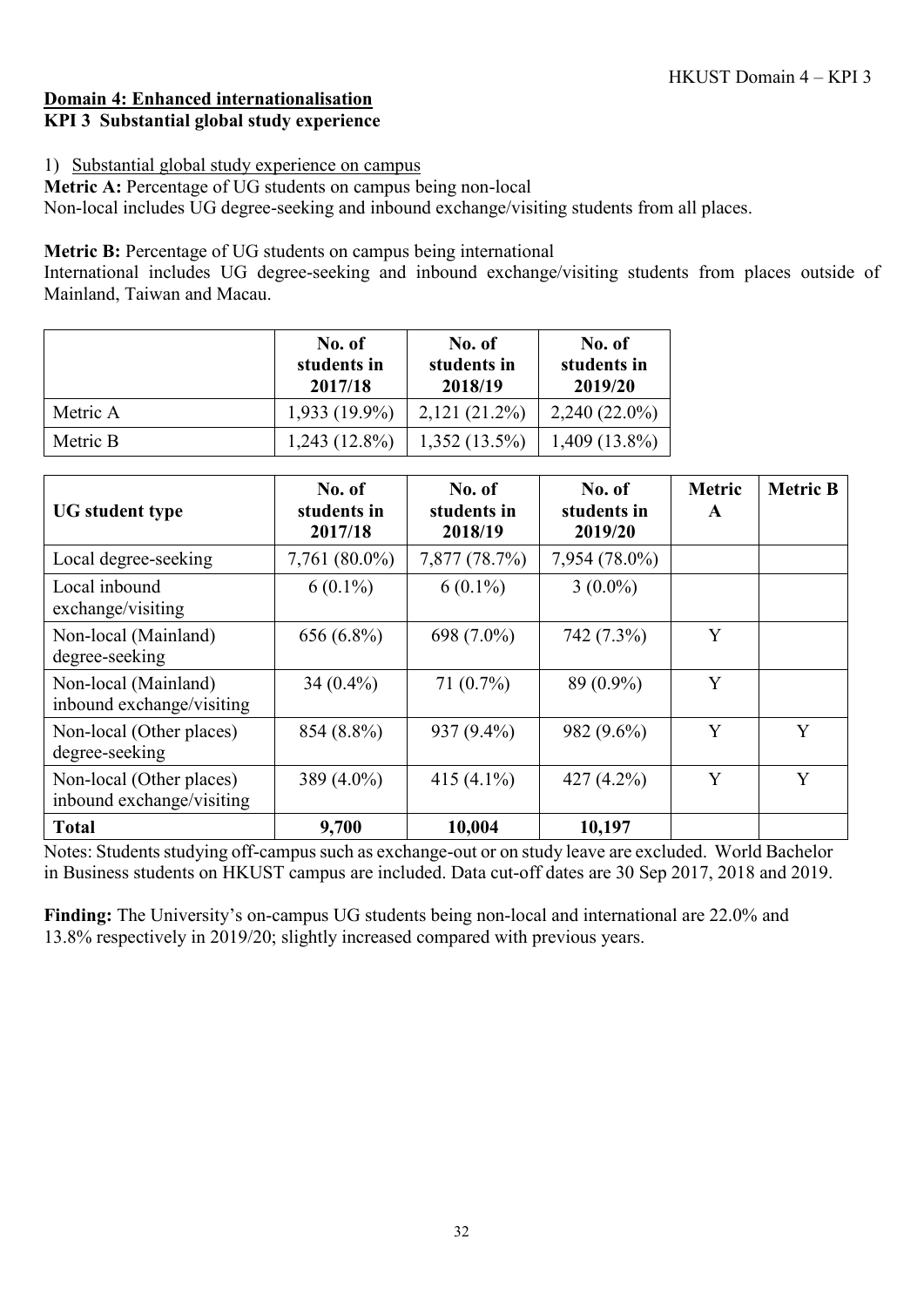#### 2) Substantial global study experiences abroad

**Metric C:** Percentage of UG enrolment who completed a substantial study experience abroad in an academic year.

**Definition:** Substantial study experience includes:

- "Student exchange": Follow UGC's definition: study at an institution outside of Hong Kong under a reciprocal exchange agreement for at least one term (for summer term: at least 4 weeks)
- "One-way study/research abroad programs": Programs at universities that last 3 weeks or above; participation is nominated/endorsed/registered with HKUST; programs are credit-bearing and/or with academic transcripts issued by the host university.

**Note:** In addition to reciprocal student exchange participation, one-way programs are included. Acquiring a substantial study experience at some universities is possible only on a one-way arrangement as it may not be possible to arrange reciprocal arrangements for issues controlled at the host university. These are nonetheless substantial study experiences that are beneficial to the global learning for HKUST students.

| <b>Experience type</b>                                                                           | No. of experiences<br>at 3 weeks duration or above |                                                           |                                                         |  |
|--------------------------------------------------------------------------------------------------|----------------------------------------------------|-----------------------------------------------------------|---------------------------------------------------------|--|
|                                                                                                  | 2017/18                                            | 2018/19                                                   | 2019/20                                                 |  |
| 1 - Exchange                                                                                     | 978                                                | 946                                                       | 803                                                     |  |
| 2 - Visiting                                                                                     | 299                                                | 494                                                       | 119                                                     |  |
| 3 - Internship                                                                                   | 388                                                | 345                                                       | 122                                                     |  |
| 4 - Study/Field trip                                                                             | 55                                                 | 37                                                        | $\theta$                                                |  |
| 5 - Experiential learning experience                                                             | 51                                                 | 42                                                        | 46                                                      |  |
| 6 - International events                                                                         | 0                                                  | $\overline{0}$                                            | $\theta$                                                |  |
| 7 - Others                                                                                       | 0                                                  | $\theta$                                                  | $\overline{0}$                                          |  |
| <b>Total No. of experiences</b>                                                                  | 1771                                               | 1864                                                      | 1,090                                                   |  |
| No. of UG students with at least one of the<br>above non-local learning experience<br>(Metric C) | 1659<br>$(16.8\% of 9.894)$<br>UG enrolment)       | 1,743<br>$(17.2\% \text{ of }$<br>10,140 UG<br>enrolment) | 1,050<br>$(10.2\% \text{ of } 10,317)$<br>UG enrolment) |  |

Notes on data definition:

- The end date of the experience is between 1 Sep and 31 Aug.
- "3 weeks" is defined as 15 weekdays.

**Finding:** 10.2% of our UG population participated in various types of substantial global study experiences abroad in the 2019/20 academic year; a large decrease compared with previous years due to travel restrictions caused by the COVID-19.

|  |  |  | Metric D: Percentage of UG graduates with outgoing exchange experience. |
|--|--|--|-------------------------------------------------------------------------|
|  |  |  |                                                                         |

| Academic year                       | 2017/18     | 2018/19       | 2019/20     |
|-------------------------------------|-------------|---------------|-------------|
| Number of UG graduates              | 2,270       | 2,333         | 2,322       |
| Number of UG with outgoing exchange | 869 (38.3%) | $906(38.8\%)$ | 894 (38.5%) |
| experience                          |             |               |             |

Note: Data extracted from CDCF Table 28.1.

**Finding:** Close to 40% of our UG graduates have outgoing exchange experience during their study at the University.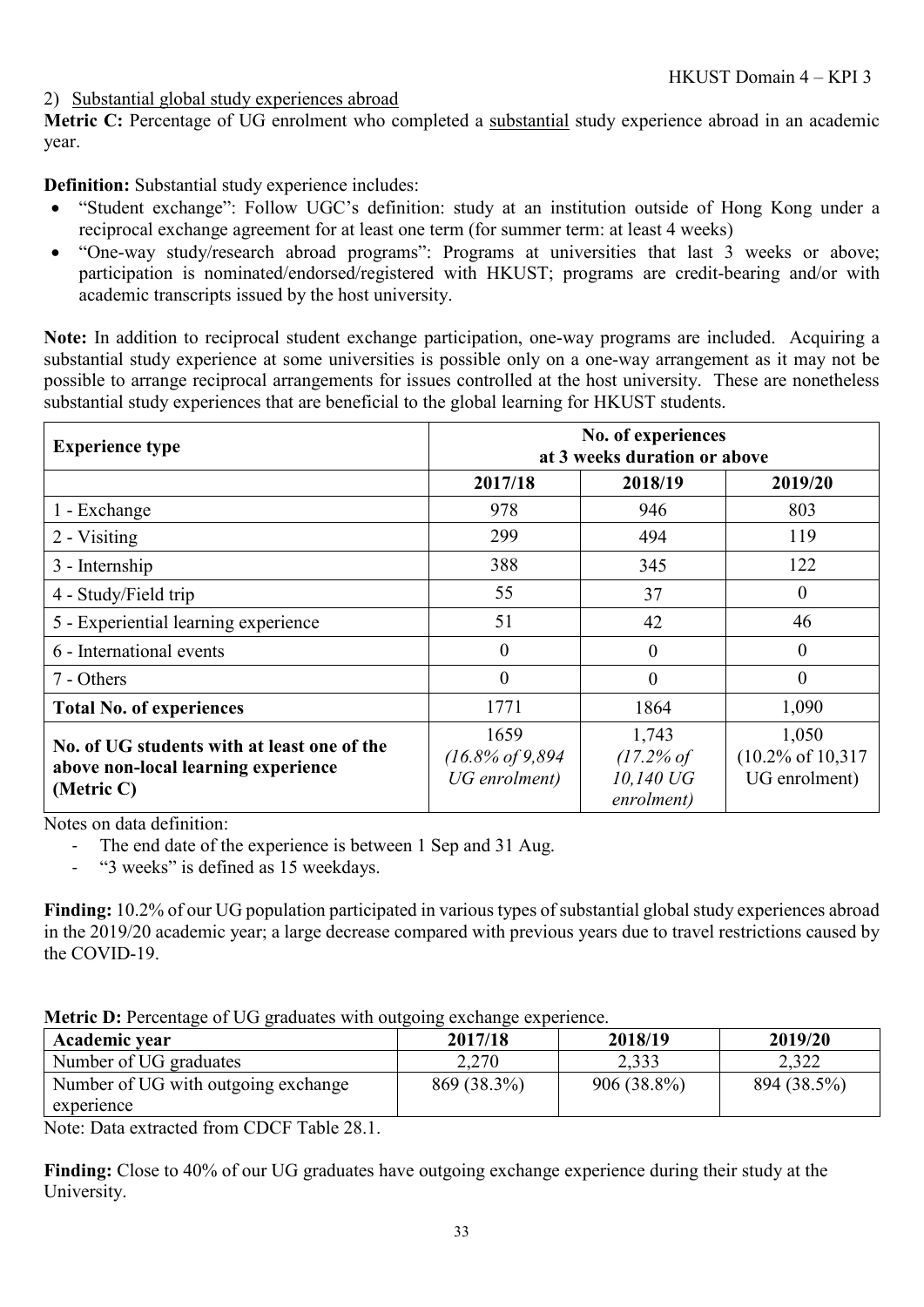#### **Domain 4: Enhanced internationalisation KPI 4 Global presence**

**Metric A:** No. of international alliances that HKUST holds membership in. **Period:** from Academic Year 2017/18 to 2019/20

### **International Alliances**

As part of our internationalisation and global engagement endeavours, HKUST holds membership in many international alliances to build the network and mechanism required to support teaching and research collaboration between HKUST and world class universities/ organisations. Here are some examples:

University level

- 1. The Association of East Asian Research Universities (AEARU)
- 2. Association of Pacific Rim Universities (APRU)
- 3. World Economic Forum (WEF) The Global University Leaders Forum (GULF)
- 4. The Association of Southeast Asian Institutions of Higher Learning (ASAIHL)
- 5. International Association of Universities (IAU) *(withdrawn in 2019/20 Academic Year)*
- 6. HKUST-MIT Research Alliance Consortium
- 7. Asian Science and Technology Pioneering Institutes of Research and Education (ASPIRE League)
- 8. Asian Universities Alliance (AUA)
- 9. Association of Sino-Russian Technical Universities (ASRTU)
- 10. C9 League  $+HK3$
- 11. Guangdong-Hong Kong-Macau University Alliance
- 12. University Alliance of Belt & Road *(from 2017/18 Academic Year)*
- 13. Innovation & Entrepreneurship Education Alliance of China *(from 2017/18 Academic Year)*
- 14. Beijing-Hong Kong University Alliance (BHUA) *(from 2017/18 Academic Year)*
- 15. Shanghai-Hong Kong University Alliance (SHUA) *(from 2017/18 Academic Year)*
- 16. Silk-road Universities Network (SUN) *(from 2019/20 Academic Year)*
- 17. University Consortium of the 21st Century Maritime Silk Road *(from 2017/18 Academic Year)*

#### School level

School of Engineering:

- 1. Asia-Oceania Top University League on Engineering (AOTULE)
- 2. Asian Deans' Forum *(from 2017/18 Academic Year)*
- 3. The Global Engineering Deans Council (GEDC) *(from 2017/18 Academic Year)*

School of Business:

- 1. CEMS The Global Alliance in Management Education
- 2. Association to Advance Collegiate Schools of Business (AACSB)
- 3. Association of Asia-Pacific Business Schools (AAPBS)
- 4. Council for Advancement and Support of Education (CASE)
- 5. European Foundation for Management Development (EFMD)
- 6. Graduate Management Admission Council (GMAC)
- 7. Global Network for Advanced Management (GNAM)
- 8. Kellogg Executive MBA Global Network
- 9. Partnership in International Management (PIM)
- 10. The International University Consortium for Executive Education (UNICON) School of Business (cont.):
- 11. MBA Career Services & Employer Alliance (CSEA) *(from 2017/18 Academic Year)*
- 12. Information Systems Audit and Control Association (ISACA) *(from 2017/18 Academic Year)*
- 13. CISCO Networking Academy *(from 2017/18 Academic Year)*
- 14. Global Business School Network (GBSN) *(from 2018/19 Academic Year)*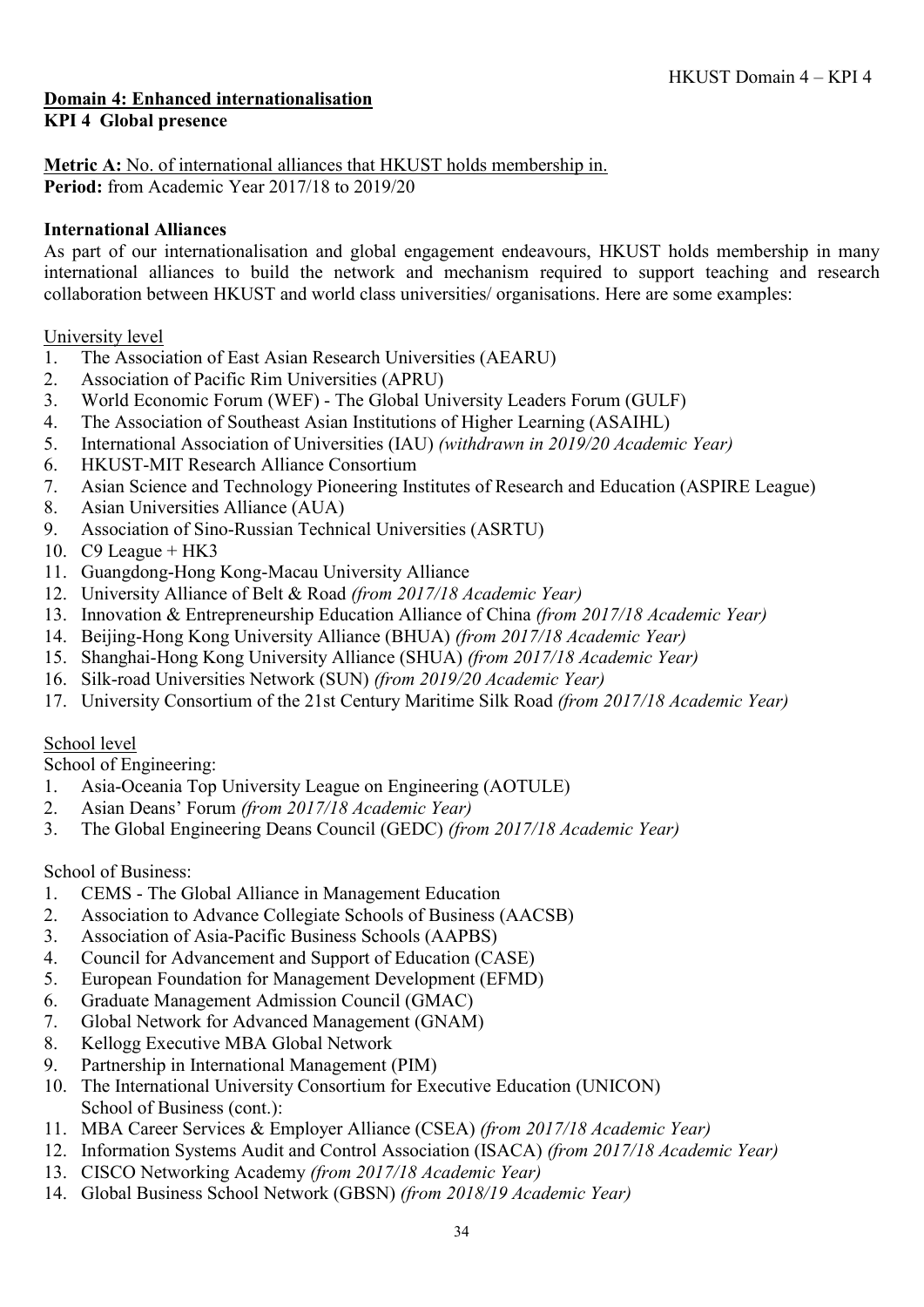15. China Construction Bank (CCB) New Financial Talent Education Alliance *(from 2018/19 Academic Year)*

Interdisciplinary Programs Office:

- 1. Global Consortium for Sustainability Outcomes
- 2. Individualized Major Programs Network *(from 2017/18 Academic Year)*
- 3. Asia Pacific Public Policy Network *(from 2017/18 Academic Year)*
- 4. Network of Schools of Public Policy, Affairs, and Administration *(from 2017/18 Academic Year)*
- 5. Centers for Sustainability Across the Curriculum (through the Association for the Advancement of Sustainability in Higher Education (AASHE)) *(from 2018/19 Academic Year)*

Institute for Advanced Study

1. ATLAS Experiment at CERN *(from 2017/18 Academic Year)*

|                                   | 2017/18 | 2018/19 | 2019/20 |
|-----------------------------------|---------|---------|---------|
| University Level                  |         |         |         |
| School of Engineering             |         |         |         |
| <b>School of Business</b>         |         |         |         |
| Interdisciplinary Programs Office |         |         |         |
| Institute for Advanced Study      |         |         |         |
| <b>Total</b>                      |         |         |         |

#### **Number of International Alliances by Units**

**Findings:** As part of our internationalization strategy, the University has spared no effort to establish a global network by actively involved in various international alliances at both university and school levels. The number of international alliances has reached a record high of 40 in 2019/20. Going forward, the University will enhance global presence through proactive engagement with our international partners and collaboration on knowledge exchange with wider community.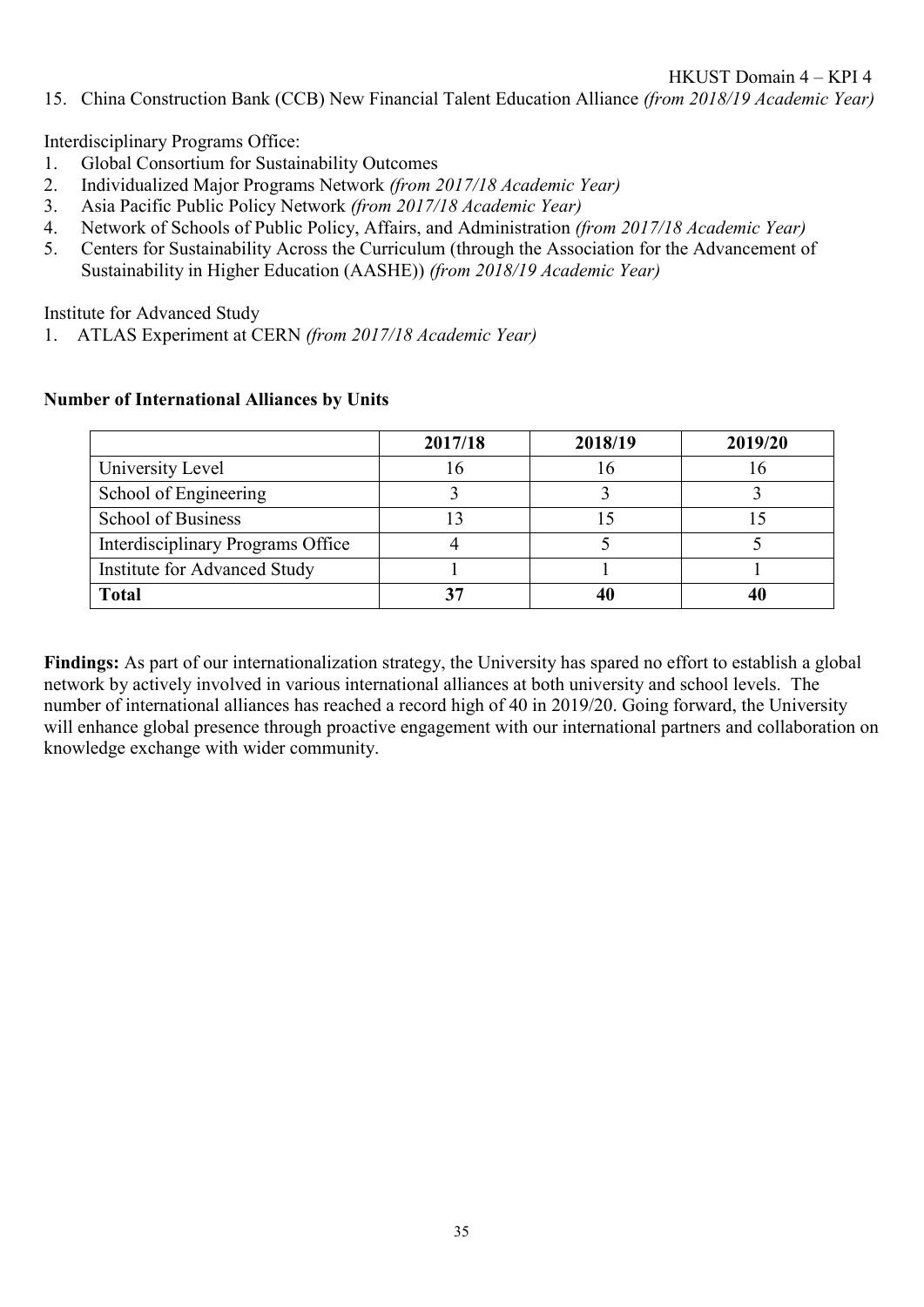**Metric B:** HKUST's performance in world university rankings.

| <b>World University Rankings (WUR)</b>                        | <b>Position</b> in<br>2018 | <b>Position in</b><br>2019 | <b>Position in</b><br>2020 |
|---------------------------------------------------------------|----------------------------|----------------------------|----------------------------|
| QS - World University Rankings                                | 30                         | 37                         | 32                         |
| QS - Asia University Rankings                                 |                            |                            |                            |
| QS - Top 50 Under 50                                          |                            |                            |                            |
| Times Higher Education - World University Rankings            | 44                         |                            | 47                         |
| Times Higher Education - Young University Rankings            |                            |                            |                            |
| Trendence/Emerging<br>Global University Employability Ranking | 16                         |                            | 26                         |

| <b>By Subject Rankings</b>                          | <b>Position</b> in<br>2018 | <b>Position in</b><br>2019 | <b>Position</b> in<br>2020 |
|-----------------------------------------------------|----------------------------|----------------------------|----------------------------|
| Financial Times - Global EMBA Rankings              |                            |                            |                            |
| Financial Times - Global MBA Rankings               | 14                         | 18                         | 19                         |
| Times Higher Education - Engineering and Technology | 18                         | 23                         | 24                         |
| Times Higher Education - Business & Economics       | 14                         | 22                         | 23                         |
| QS - Chemistry                                      | 23                         | 22                         | 29                         |
| <b>QS</b> - Material Science                        | 22                         | 23                         | 23                         |
| QS - Engineering and Technology                     | 17                         | 18                         | 18                         |
| QS - Social Sciences & Management                   | 24                         | 26                         | 33                         |

**Finding:** In more than two decades, HKUST has rapidly risen in the global academic arena and is consistently rated high in prestigious rankings worldwide. Our continuing success in global rankings reinforces our standing as a leading academic force.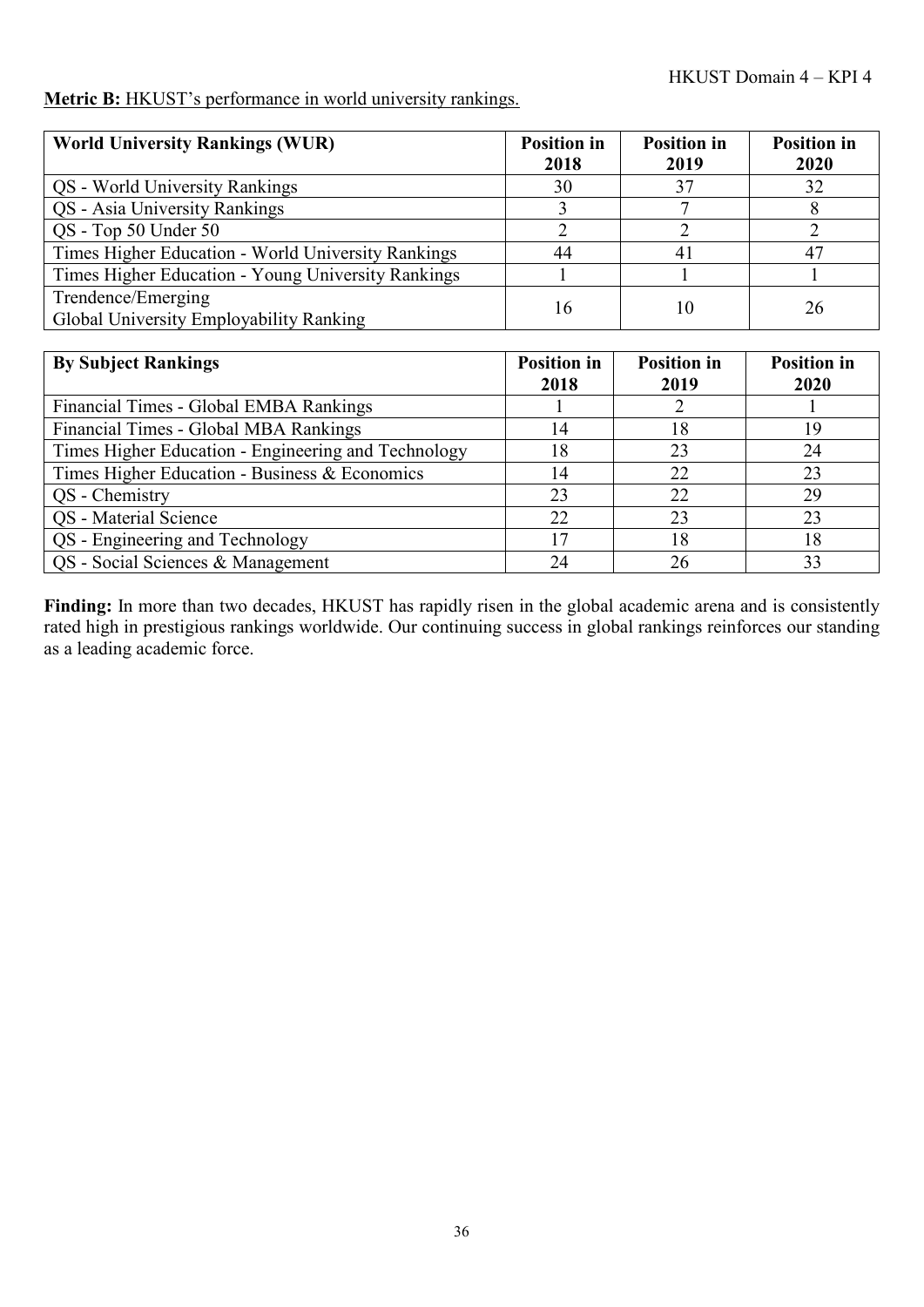#### **Domain 5: Financial health and institutional sustainability**

**KPI 1 Approved capital commitment to be funded by non-UGC resources**

(Capital project over HK\$30M only)

#### **University level**

| Actual                                                           | 2015/16 | 2016/17 | 2017/18 | 2018/19 | 2019/20 |
|------------------------------------------------------------------|---------|---------|---------|---------|---------|
|                                                                  | HK\$'M  | HK\$'M  | HK\$'M  | HK\$'M  | HK\$'M  |
| Approved capital commitment to be<br>funded by non-UGC resources | .,160   | 1,232   | 2,215   | 2,515   | 2,796   |

| Projection                                                       | 2020/21<br>HK\$'M | 2021/22<br>HK\$'M |
|------------------------------------------------------------------|-------------------|-------------------|
| Approved capital commitment to be<br>funded by non-UGC resources | 876               | 444               |

#### **Consolidated level**

| Actual                                                           | 2015/16       | 2016/17 | 2017/18 | 2018/19       | 2019/20 |
|------------------------------------------------------------------|---------------|---------|---------|---------------|---------|
|                                                                  | <b>HK\$'M</b> | HK\$'M  | HK\$'M  | <b>HK\$'M</b> | HK\$'M  |
| Approved capital commitment to be<br>funded by non-UGC resources | 1,160         | 1,232   | 2,215   | 2,515         | 2,796   |

| Projection                                                       | 2020/21<br><b>HKS'M</b> | 2021/22<br>HK\$'M |
|------------------------------------------------------------------|-------------------------|-------------------|
| Approved capital commitment to be<br>funded by non-UGC resources | 876                     | 444               |

**Findings:** The University continues to fund a significant proportion of its large capital expenditure programme. The projections reflect the progress on the already approved large capital projects and we are expecting to receive capital funding supports on the two new Research Buildings. No new large capital projects are assumed.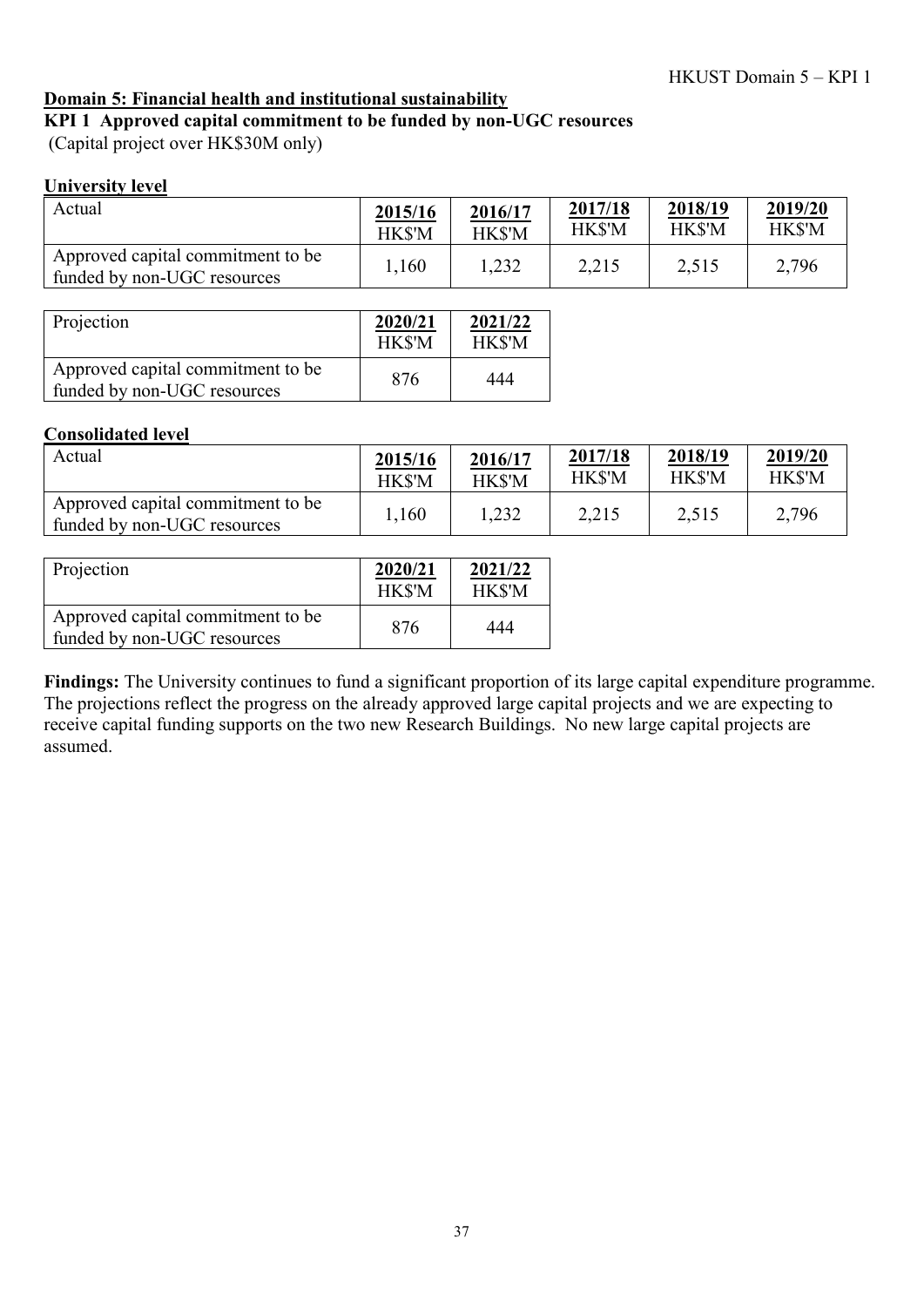#### **Domain 5: Financial health and institutional sustainability KPI 2 Value of working capital pool / operating cash flow ratio**

#### **University level**

| Actual                                                      | 2015/16 | 2016/17 | 2017/18 | 2018/19 | 2019/20 |
|-------------------------------------------------------------|---------|---------|---------|---------|---------|
| Value of working capital pool/<br>operating cash flow ratio | 2.7     | 26.9    | 11.7    | 50.0    | 1.0     |
|                                                             |         |         |         |         |         |
| Projection                                                  | 2020/21 | 2021/22 |         |         |         |
| Value of working capital pool/<br>operating cash flow ratio | 6.8     | 22.2    |         |         |         |
| <b>Consolidated level</b>                                   |         |         |         |         |         |
| Actual                                                      | 2015/16 | 2016/17 | 2017/18 | 2018/19 | 2019/20 |

| Actual                                                      | 2015/16 | 2016/17 | 2017/18 | 2018/19                    | 2019/20 |
|-------------------------------------------------------------|---------|---------|---------|----------------------------|---------|
| Value of working capital pool/<br>operating cash flow ratio | 2.0     | 18.8    |         | $\overline{\phantom{a}}$ . | ⊥ .∠    |

| Projection                                                  | 2020/21 | 2021/22 |
|-------------------------------------------------------------|---------|---------|
| Value of working capital pool/<br>operating cash flow ratio | 7.1     | 24.4    |

**Findings:** The University's internal liquidity policy results in this ratio being around 20. Similar to 2015/16, the ratio being low in 2019/20 was due to higher operating cash inflow from new donations together with the 8th matching grant scheme, and therefore the ratio dropped to around 1.0, as contrary to other financial years and the 2020/21 and 2021/22 projections.